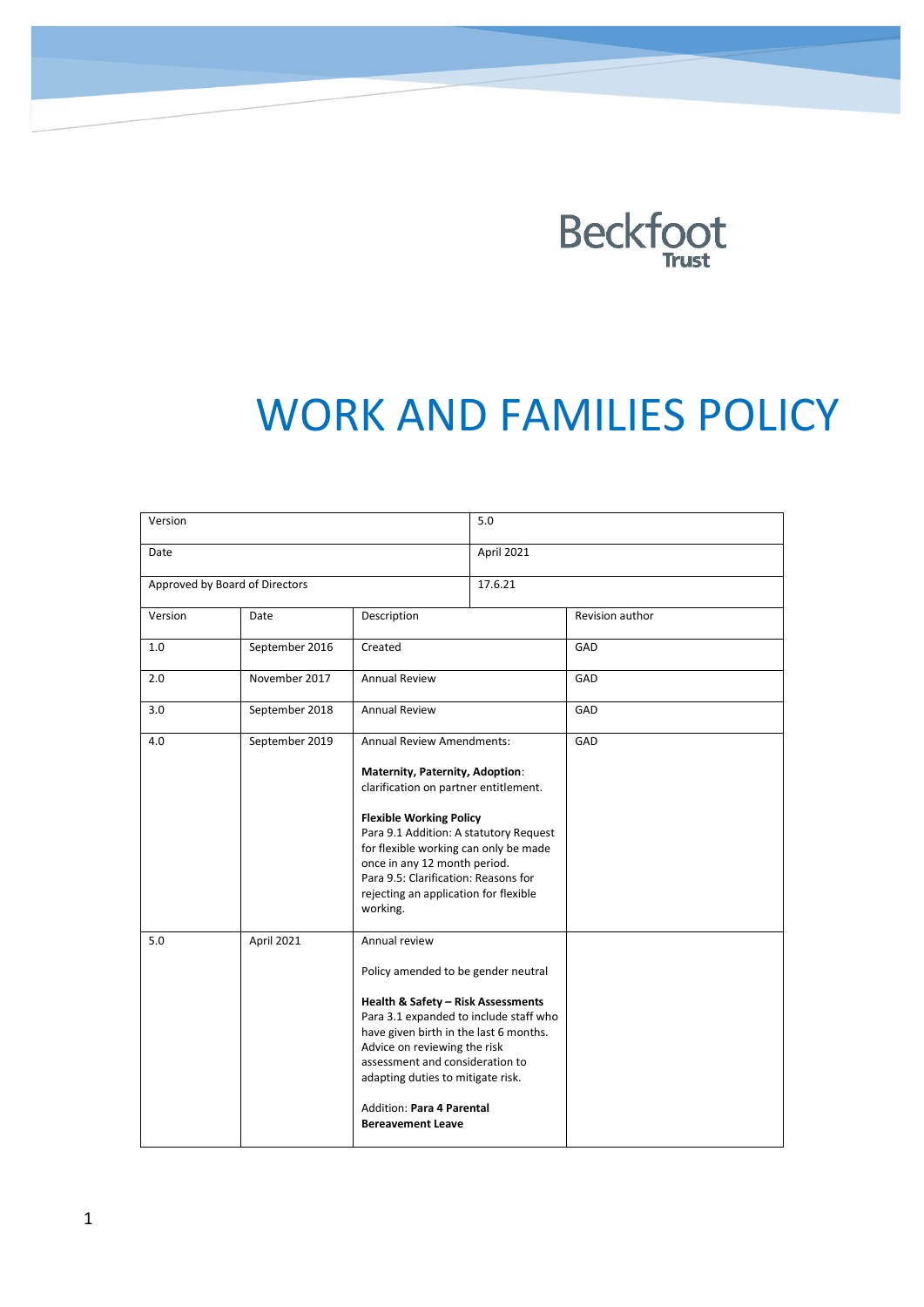# Contents

| 1.0 |      |  |
|-----|------|--|
| 2.0 |      |  |
|     | 2.1  |  |
|     | 2.2  |  |
|     | 2.3  |  |
|     | 2.4  |  |
|     | 2.5  |  |
|     | 2.6  |  |
|     | 2.7  |  |
|     | 2.8  |  |
|     | 2.9  |  |
|     | 2.10 |  |
|     | 2.11 |  |
|     | 2.12 |  |
|     | 2.13 |  |
|     | 2.14 |  |
|     | 2.15 |  |
|     | 2.16 |  |
|     | 2.17 |  |
| 3.0 |      |  |
|     | 3.1  |  |
|     | 3.2  |  |
|     | 3.3  |  |
|     | 3.4  |  |
|     | 3.5  |  |
|     | 3.6  |  |
|     | 3.7  |  |
|     | 3.8  |  |
| 4.0 |      |  |
|     |      |  |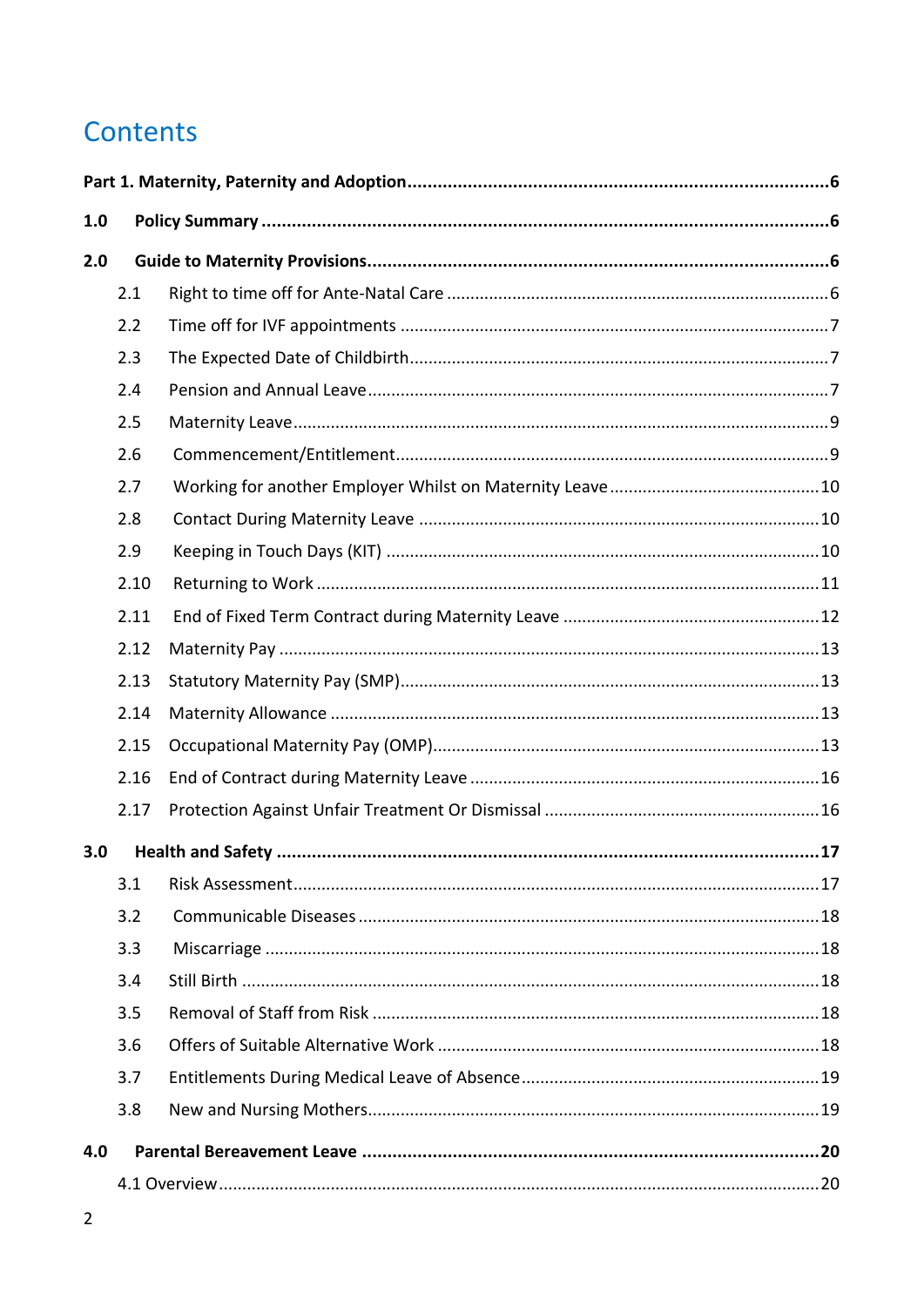|     | 8.1 |                                                                                          |  |
|-----|-----|------------------------------------------------------------------------------------------|--|
| 8.0 |     |                                                                                          |  |
|     | 7.4 |                                                                                          |  |
|     | 7.3 |                                                                                          |  |
|     | 7.2 |                                                                                          |  |
|     | 7.1 |                                                                                          |  |
| 7.0 |     |                                                                                          |  |
|     | 6.6 |                                                                                          |  |
|     | 6.5 |                                                                                          |  |
|     | 6.4 |                                                                                          |  |
|     | 6.3 |                                                                                          |  |
|     | 6.2 |                                                                                          |  |
|     | 6.1 |                                                                                          |  |
| 6.0 |     |                                                                                          |  |
|     | 5.5 |                                                                                          |  |
|     | 5.4 |                                                                                          |  |
|     | 5.3 |                                                                                          |  |
|     | 5.2 |                                                                                          |  |
|     | 5.1 |                                                                                          |  |
| 5.0 |     |                                                                                          |  |
|     |     |                                                                                          |  |
|     |     |                                                                                          |  |
|     |     | 4.10 Employee or their partner had a baby with the help of a surrogate parent 22         |  |
|     |     |                                                                                          |  |
|     |     | 4.9 Employee or their partner were an adoptive parent of a child from outside the United |  |
|     |     |                                                                                          |  |
|     |     | 4.7 Employee or their partner had day to day responsibility for the child21              |  |
|     |     |                                                                                          |  |
|     |     |                                                                                          |  |
|     |     |                                                                                          |  |
|     |     |                                                                                          |  |
|     |     |                                                                                          |  |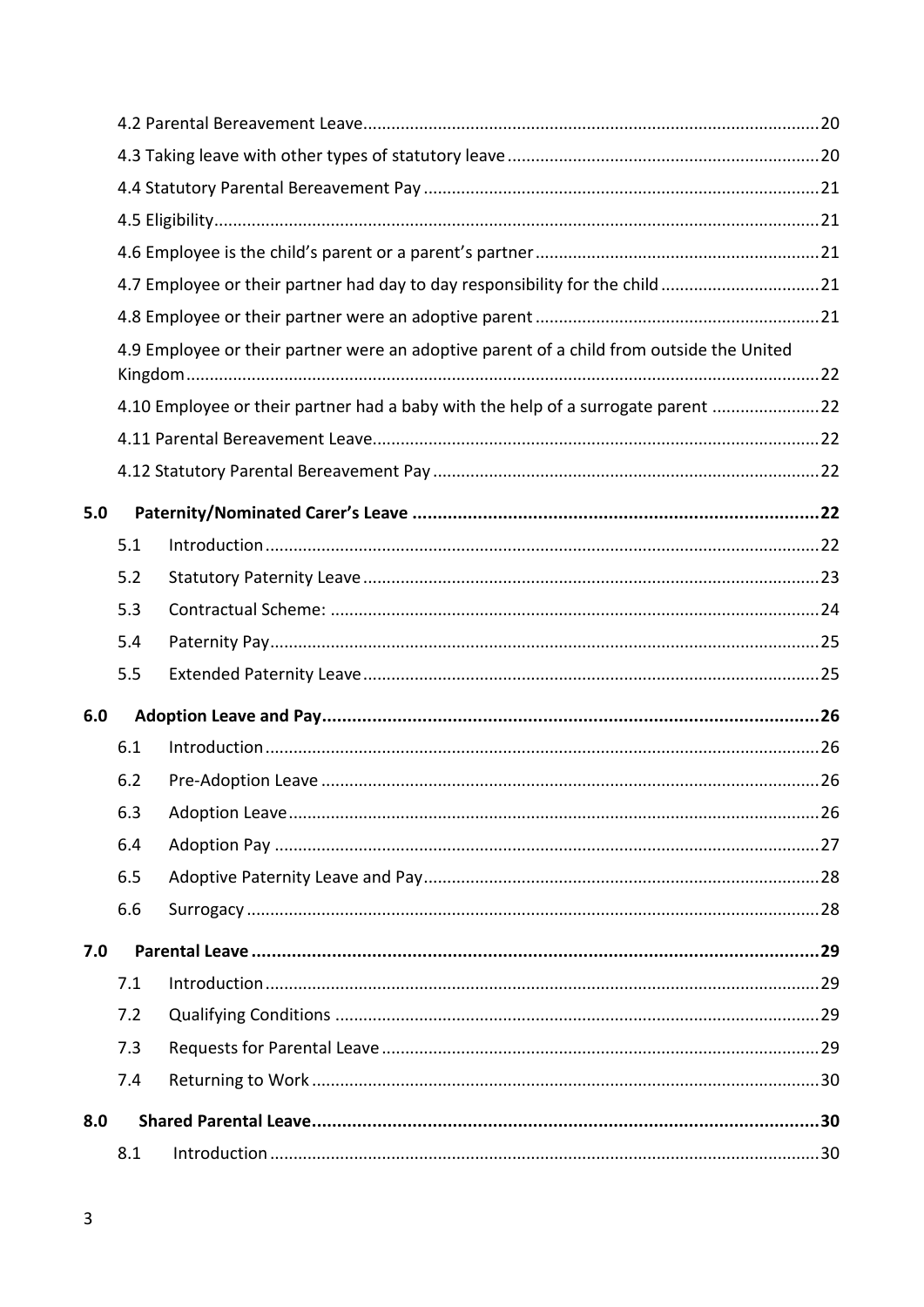| 9.1  |  |
|------|--|
| 9.2  |  |
| 9.3  |  |
| 9.4  |  |
| 9.5  |  |
| 9.6  |  |
| 9.7  |  |
| 9.8  |  |
| 9.9  |  |
| 9.10 |  |
| 9.11 |  |
| 9.12 |  |
| 9.13 |  |
| 9.14 |  |
| 9.15 |  |
| 9.16 |  |
| 9.17 |  |
| 9.18 |  |
| 9.19 |  |
| 9.20 |  |
| 9.21 |  |
|      |  |
| 10.1 |  |
| 10.2 |  |
| 10.3 |  |
| 10.4 |  |
| 10.5 |  |
| 10.6 |  |
| 10.7 |  |
| 10.8 |  |
|      |  |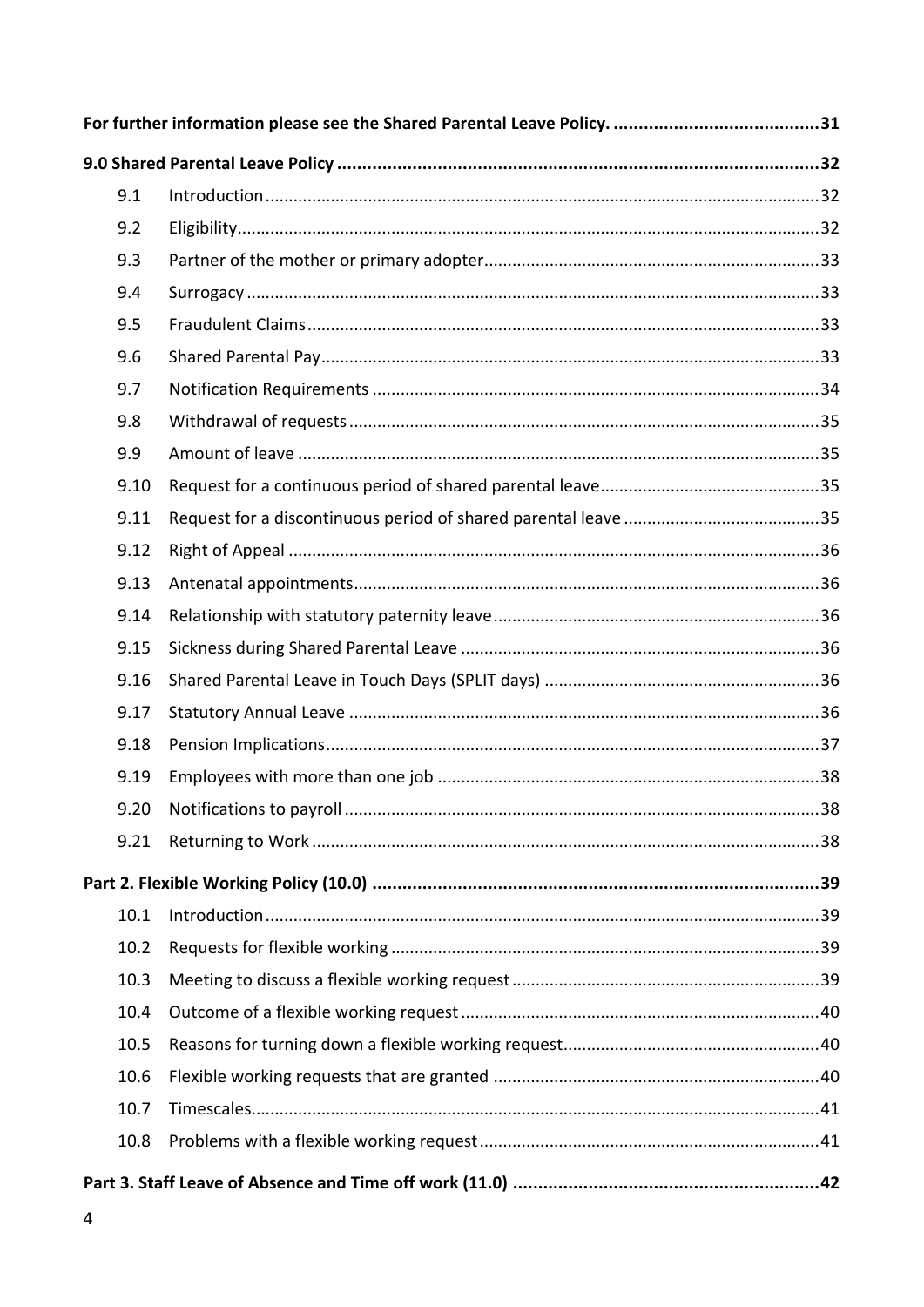| 11.1  |                                                                                  |
|-------|----------------------------------------------------------------------------------|
| 11.2  | Procedure for considering requests for planned leave of absence 42               |
| 11.3  |                                                                                  |
| 11.4  |                                                                                  |
| 11.5  |                                                                                  |
| 11.6  | Guidance on Contractual and Statutory Entitlements to leave of Absence 44        |
| 11.7  |                                                                                  |
| 11.8  |                                                                                  |
| 11.9  |                                                                                  |
| 11.10 |                                                                                  |
| 11.11 |                                                                                  |
| 11.12 |                                                                                  |
| 11.13 |                                                                                  |
| 11.14 |                                                                                  |
| 11.15 | Secondments, extended leave of absence, career breaks and extended study leave47 |
| 11.16 |                                                                                  |
| 11.17 |                                                                                  |
|       |                                                                                  |
|       |                                                                                  |
|       |                                                                                  |
|       |                                                                                  |
|       |                                                                                  |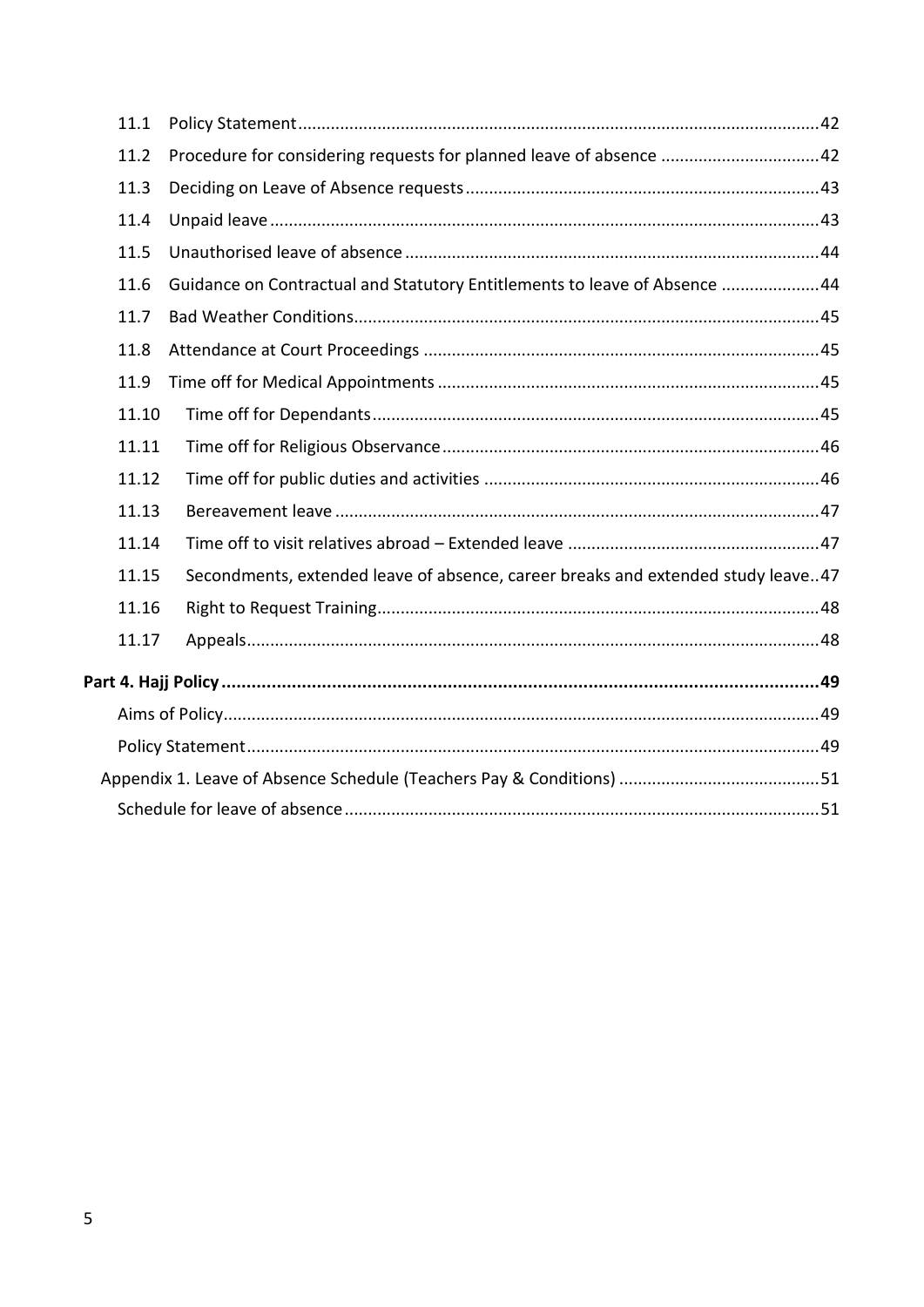# <span id="page-5-1"></span><span id="page-5-0"></span>Part 1. Maternity, Paternity and Adoption

# 1.0 Policy Summary

This policy applies to all school based staff.

This document is intended to provide a summary of employees' entitlements to maternity, paternity, adoption and parental leave. It is not a comprehensive summary of employees' legal rights and in any case of dispute on interpretation, the wording used in legislation, National Conditions of Service and in Local Agreements will take precedence. If you require further information or have specific queries, please contact school HR team/Business Manager.

This policy has been developed in recognition of the statutory requirements covering maternity, paternity and adoption provisions, as well as wider issues affecting working families i.e. parental leave provisions. It also recognises the importance of supporting employees with family friendly approaches to working, to enable them to achieve a greater work-life balance. Further information regarding family friendly policies can also be found in the Leave of Absence Policy.

The rights as described in this document apply to all employees, including those on temporary contracts. They also apply to full time and part time employees, irrelevant of the number of hours they work, but may be subject to length of service.

The following definitions are used in this policy:

- 'Expected week of childbirth' (EWC) means the week, starting on a Sunday, during which the employee's doctor or midwife expects them to give birth.
- 'Qualifying week' means the  $15<sup>th</sup>$  week before the expected week of childbirth for the purpose of SMP, and the 11<sup>th</sup> week before the expected week of childbirth for the purpose of OMP.
- Partner: spouse, civil partner or someone (of either sex) with whom you live in an enduring family relationship, but who is not your parent, grandparent, sister, brother, aunt or uncle.

# <span id="page-5-2"></span>2.0 Guide to Maternity Provisions

### <span id="page-5-3"></span>**2.1 Right to time off for Ante-Natal Care**

All pregnant employees are entitled to paid time off in order to keep appointments for antenatal care, made on the advice of a registered medical practitioner, midwife or health visitor. Antenatal care includes:

- Appointments with the GP or registered Midwife
- Hospital appointments for scans or tests
- Other appointments made on the recommendation of the GP or registered Midwife
- Relaxation and Parent Craft classes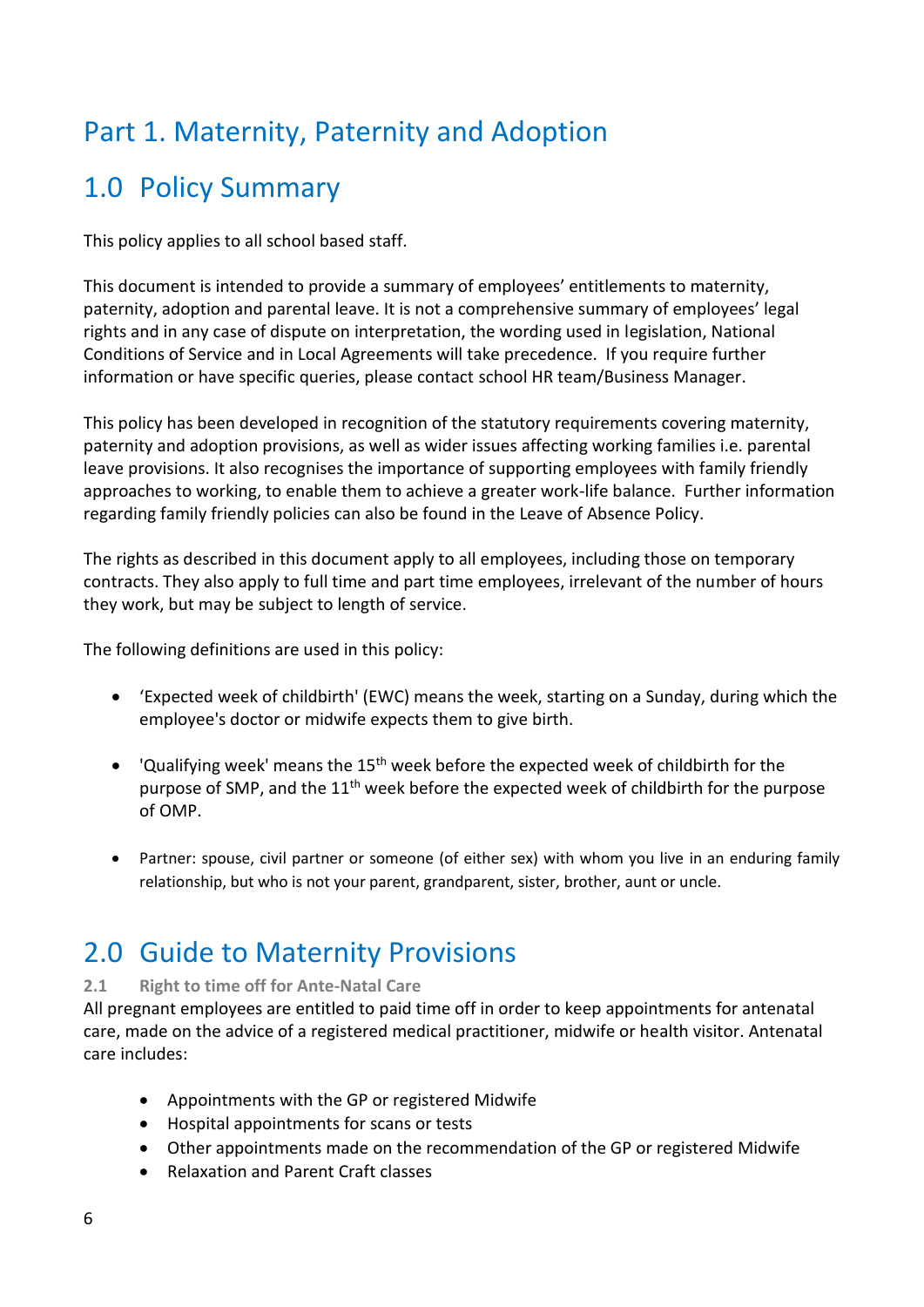Employees are asked to inform the Headteacher, as far in advance as possible, of the date and time of an appointment and the best estimate of the length of absence from work, including travelling time if significant. It would also be helpful in many cases if they could try to arrange appointments at the beginning or the end of the day, although schools recognise this may not always be possible

Except for the first appointment, if requested by the Heateacher, the employee must be prepared to show a certificate from a registered practitioner, midwife or health visitor confirming that they are pregnant and an appointment card, or some other document, showing that an appointment has been made, prior to the appointment taking place.

The time taken to attend such appointments within an employee's working hours for that day (including reasonable travelling time) will be paid at the usual rate provided they have complied with the above requirements.

There is a statutory right for fathers/partners of pregnant women and intended parents of children born through surrogacy to unpaid time off work to attend up to two antenatal appointments.

### <span id="page-6-0"></span>**2.2 Time off for IVF appointments**

Employees should refer to p7 of the school's Leave of Absence policy and procedure to request time off for medical appointments once the employee becomes pregnant, they are entitled to the same time off for ante-natal care as outlined above.

It is good practice (though not a legal requirement) for you to treat sympathetically any request for time off for IVF or other fertility treatment. This could include allowing those staff who work all year round to take annual leave, or alternatively, allowing Term Time Only staff to take unpaid leave when receiving treatment

### <span id="page-6-1"></span>**2.3 The Expected Date of Childbirth**

The employee's midwife will provide a certificate stating the expected week of childbirth (MAT B1). This is normally issued after the 21st week of pregnancy. This certificate is required in order to claim Statutory Maternity Leave and Pay, if eligible.

As soon as the expected date of birth is confirmed on the MATB1 form, the earliest date for starting the period of maternity leave can be calculated, which is the beginning of the 11<sup>th</sup> week before the expected week of childbirth (EWC). To calculate this date employees should count back 11 weeks from the Sunday before the date of expected birth. Employees may commence maternity leave any time between this date and the expected date of birth. However, maternity leave will start automatically if employees are absent from work with a pregnancy-related illness during the 4 weeks before the baby is due, or if an employee gives birth their maternity leave will commence the following day.

### <span id="page-6-2"></span>**2.4 Pension and Annual Leave**

The contract of employment continues during maternity leave. The employee will continue to receive all contractual benefits for the full maternity leave period.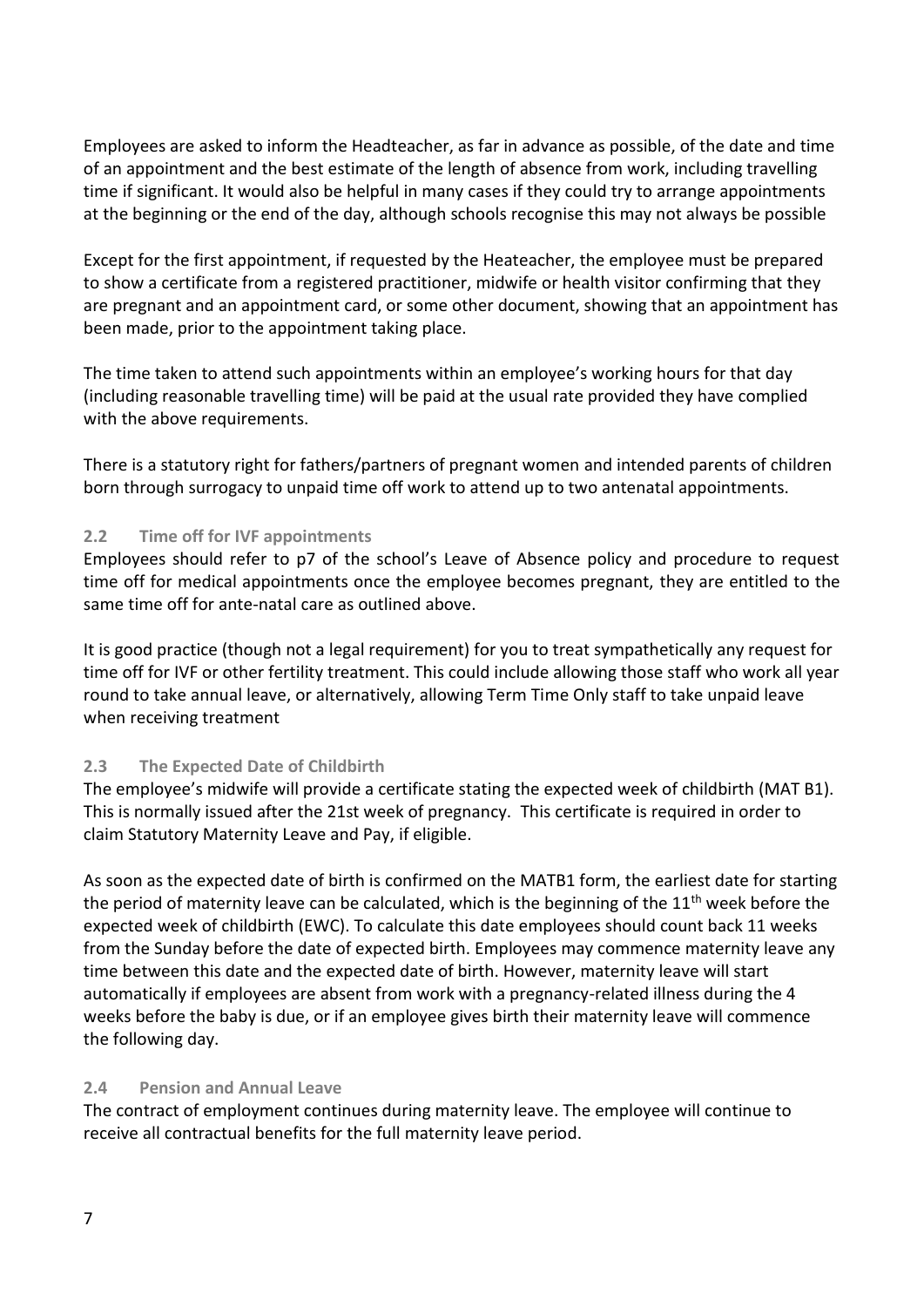### **For Teachers:**

Pension: Any period when receiving pay during maternity leave (SMP or OMP) is regarded as pensionable service. When pay stops, the employee may not pay into the pension scheme. However, teachers may choose to protect their pension by buying additional pension to compensate. Employees should contact Teachers' Pensions for more information. (please note, continuity of service will not be affected). Payment for keeping-in-touch days will also be pensionable.

Annual Leave: Under the Working Time Regulations, from April 2009 Teachers have a statutory right to paid annual leave amounting to 28 days (5.6 weeks). However, in most cases, periods of school closure before and after the maternity leave period will more than equal the 28 day annual leave entitlement.

Please note, this is not an additional entitlement to annual leave on top of the current school closure arrangements.

### **For Support Staff:**

Pension: Any period when receiving pay during maternity leave (SMP or OMP) is regarded as pensionable service. Employees can either opt to pay pension contributions for any period of unpaid maternity leave so that it then counts as a period of service or not pay any outstanding contributions and the unpaid period will not count for pension purposes (whichever option is chosen, continuity of service will not be broken). If the employee wishes to pay additional contributions, they should notify

payroll within 30 days of the date of return to work, or the date of ceasing employment, whichever is the earliest. Payment for keeping-in-touch days will also be pensionable.

Annual Leave: Under the Working Time Regulations, from April 2009, Support Staff who work term time have a statutory right to paid annual leave amounting to 28 days (5.6 weeks). For support staff who work on a term time only basis, in most cases, periods of school closure before and after the maternity leave period will more than equal the 28 day annual leave entitlement.

Please note, this is not an additional entitlement to annual leave on top of the current school closure arrangements.

Support staff who work all year round will continue to accrue their normal annual leave entitlement throughout both ordinary and additional maternity leave.

Time off in lieu will accrue in respect of Bank Holidays during the whole of the maternity leave. Any time taken as maternity leave will count towards qualifying service for the purpose of additional annual leave based on length of continuous service. Any leave entitlement so accrued must still be taken in the leave year which it appertains. Common practice is to take any outstanding annual leave at the beginning or the end of the maternity leave period depending where this falls in relation to the annual leave year. Employees should discuss their annual leave entitlement fully with their Head Teacher/Line Manager to ensure that they have the opportunity to take their entitlement either before commencing maternity leave or immediately prior to their return to work.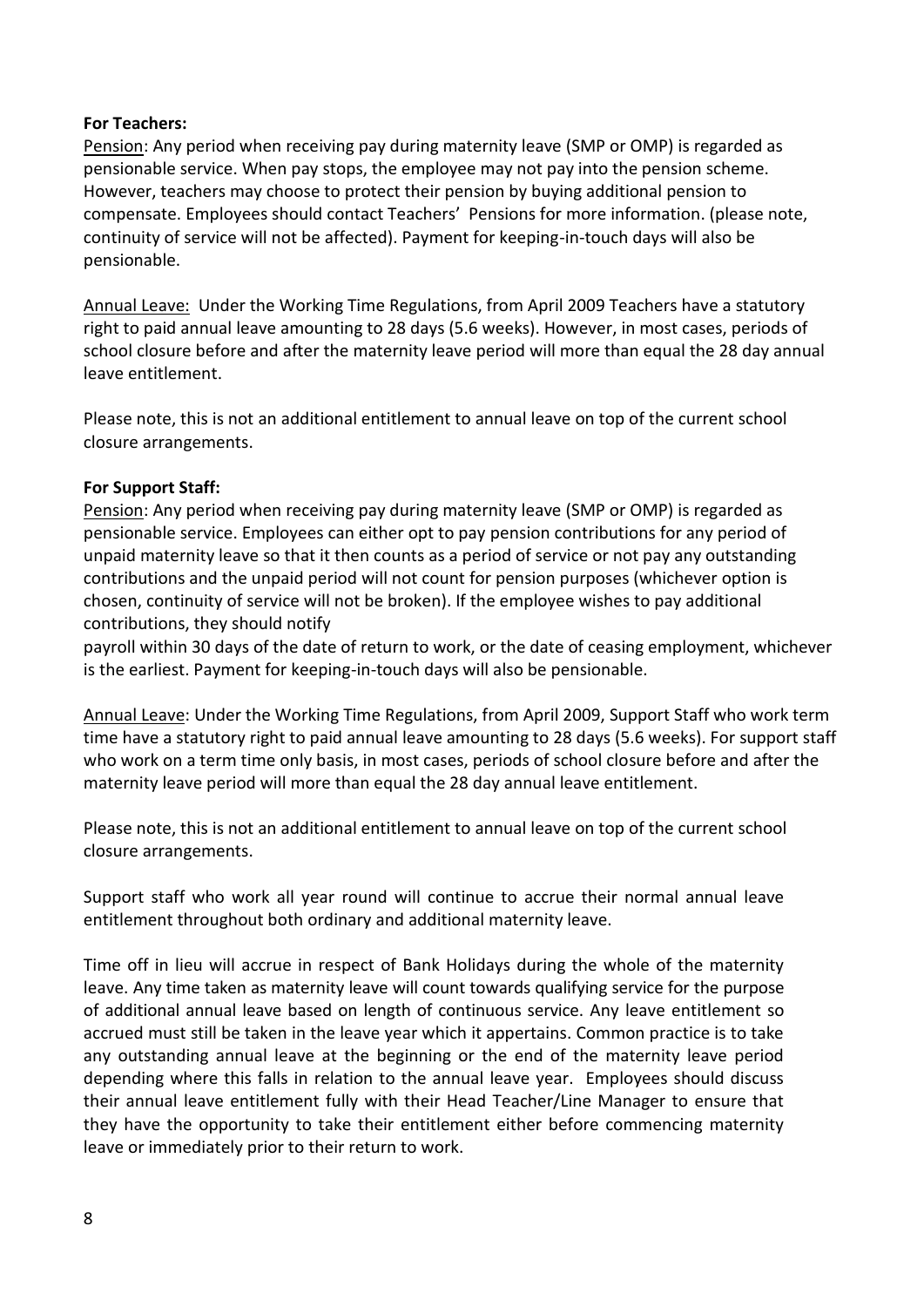Where an employee is planning not to return to work, they should be encouraged to plan to take any annual leave entitlement that they may be due, before commencing maternity leave. If the employee has taken more paid annual leave than entitled to at the date of resignation, then the overpaid portion must be repaid to the Authority.

### **All staff:**

A woman resuming work after maternity leave is entitled to benefit from any general improvements to the rate of pay (or other T&Cs) which may have been introduced while they have been away. For teaching staff, the period of absence on maternity leave counts towards the service required to establish a "year of employment" for the purpose of incremental progression on the Main Pay Scale. A teacher who has passed through the threshold will not be disadvantaged in making progress within the Upper Pay Spine whilst on maternity leave. Progression on UPS should be based on guidance as set out in the School Teachers' Pay and Conditions Document. Please consult your HR/School Business Manager for further guidance.

### <span id="page-8-0"></span>**2.5 Maternity Leave**

All women are entitled to 52 weeks' maternity leave regardless of the number of hours worked or length of service. This is made up of two elements known as Ordinary Maternity Leave (OML) which is the first 26 weeks' maternity leave and Additional Maternity Leave (AML) which is made up of a further 26 weeks' maternity leave.

An employee must notify their employer at least 15 weeks, or as soon as reasonably practicable, before they intend to start their leave:

- that they are pregnant;
- when the Expected Week of Childbirth (EWC) will be and provide a MATB1, which will be issued by their midwife after the 21<sup>st</sup> week of pregnancy;
- when they intend to start their maternity leave

The employee will be required to notify their employer of their intention to take maternity leave by the 15th week before their EWC unless this is not reasonably practicable. A woman will be able to change their mind about when they start their leave providing they tell their employer at least 28 days in advance (Support staff) or 21 days in advance (Teaching staff) - unless it is not reasonably practicable.

There is a requirement on employers to respond to an employee's notification of their leave plans within 28 days. An employer will need to write to the employee setting out the date on which they are expected to return to work. Unless notified otherwise, Head Teachers/Line Managers should assume that the employee will be taking their full entitlement to maternity leave.

It is also the responsibility of the employer to carry out a written risk assessment with the employee, when the employee has notified that they are pregnant,

### <span id="page-8-1"></span>**2.6 Commencement/Entitlement**

Maternity leave should not commence any earlier than the 11th week before the Expected Week of Childbirth (EWC). However, it may be earlier in the following circumstances: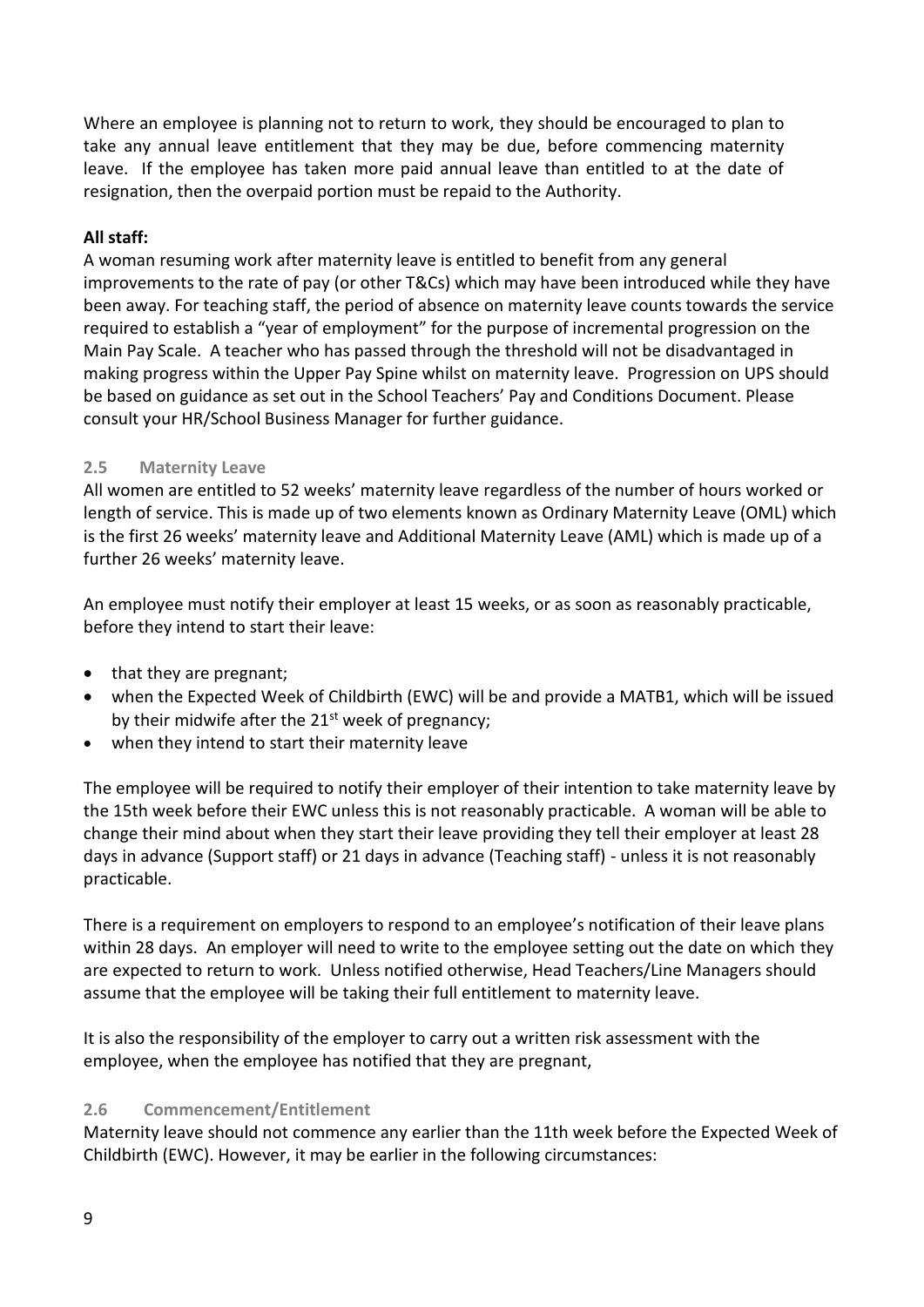• If the baby is born before the maternity leave is due to commence, then maternity leave starts automatically on the day after the birth

Women may work after the  $11<sup>th</sup>$  week before the EWC. A woman may remain at work up to the birth of their child, unless they are certified as medically unfit to do so. Maternity leave may be commenced earlier in the following circumstances:

• When an employee's absence from work for an illness which is partly or wholly due to their pregnancy after the beginning of the  $4<sup>th</sup>$  week before the EWC, their maternity leave will automatically commence.

In accordance with statutory requirements, an employee entitled to maternity leave shall not work, nor be permitted by their employer to work, during the period of two weeks which commence with the day on which child birth occurs.

### <span id="page-9-0"></span>**2.7 Working for another Employer Whilst on Maternity Leave**

If the employee works for another employer during the statutory maternity pay period but before the baby is born, the employer should carry on paying statutory maternity pay. If the employee works for another employer during the statutory maternity pay period but after the baby is born, the employer will need to check whether they worked for the other employer during the 15th week before the baby was due. If they did, statutory maternity pay should be paid as usual. If, however, the employee is working for another employer for which they did not work during the 15th week before the baby was due, the employer must stop paying statutory maternity pay from the start of the week that the employee works for the other employer. It is up to the employee to inform their employer that they are working for someone else during their statutory maternity pay period.

### <span id="page-9-1"></span>**2.8 Contact During Maternity Leave**

It is good practice for employees and Headteachers/Line Managers to maintain reasonable contact during an employee's absence so that they will remain informed of developments and changes within the school, which will support their return to work. The mechanisms by which they wish to do this, and the extent to which they want to be informed, should be discussed with their Headteacher/Line Manager prior to the commencement of maternity leave. This contact will normally be minimal and should neither be excessive or intrusive. This does not constitute "work" and would not count towards the KIT 10 day period (see below).

### <span id="page-9-2"></span>**2.9 Keeping in Touch Days (KIT)**

Keeping-in-touch days can also enable an employee and the Headteacher/Line Manager to keep in touch during the maternity leave period to ease the return to work. Following agreement with their Headteacher/Line Manager, the employee can undertake 10 days' work during their maternity leave without bringing their maternity period to an end.

For these purposes, 'work' is defined as any work done under the contract of employment and may include training or any activity undertaken for the purposes of keeping in touch such as conferences, team meetings, training etc.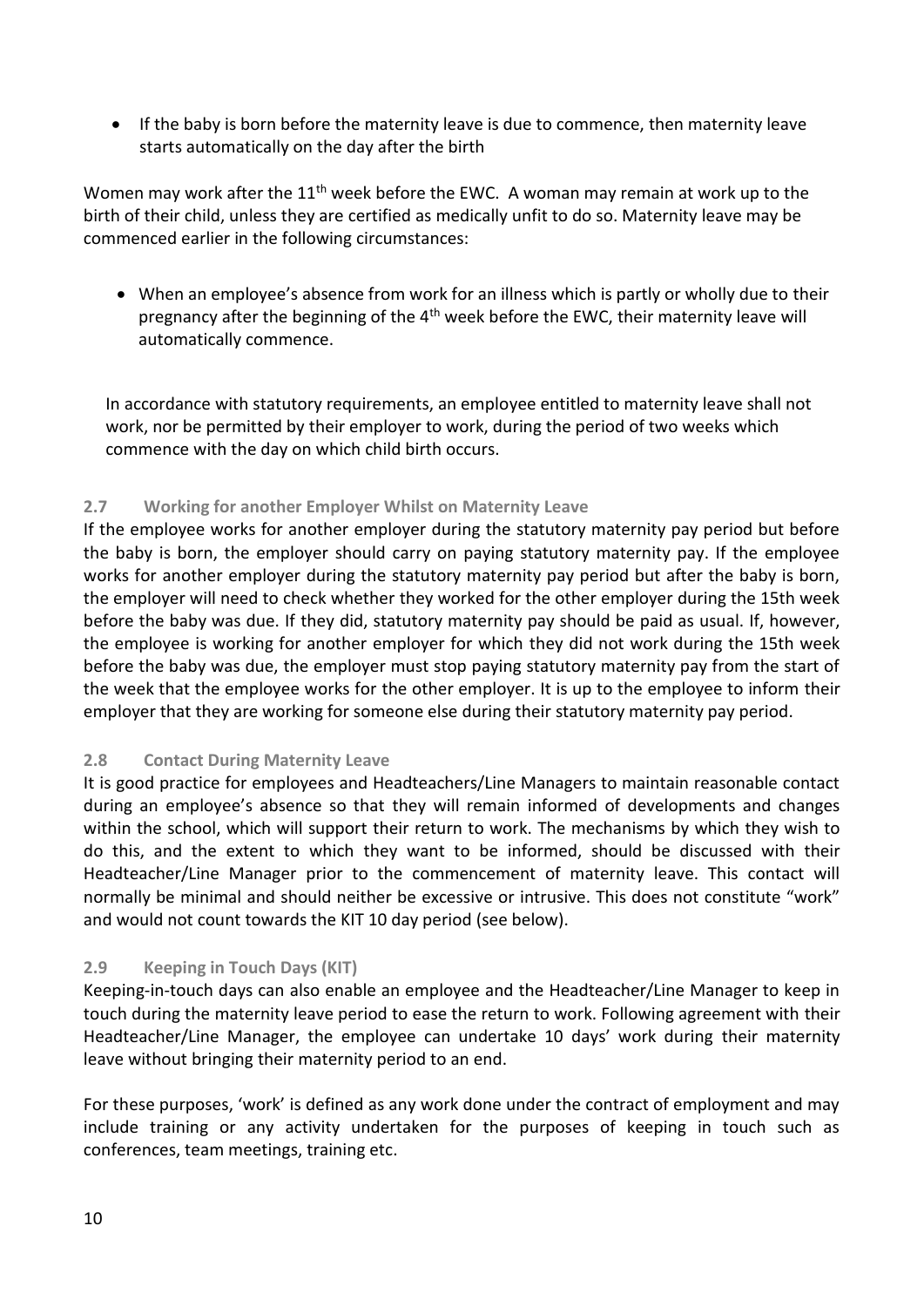The provisions apply to the entire period of their maternity leave, except during the first 2 weeks after childbirth which is a period of compulsory maternity leave.

Working for any part of a day will count as one day towards the 10 KIT days; however employees will only be paid for the hours worked, at their contractual rate of pay (offset against SMP where payable). Any work done during maternity leave must be by agreement.

The employer cannot insist than an employee carries out any work and the employee is protected from suffering a detriment or being dismissed for refusing to do so.

An employee cannot insist on being given any work to do.

Employees still qualify for SMP on up to 10 KIT days. If the employee exceeds the 10 days by only one day, the full week of SMP will be forfeited (where applicable).

- <span id="page-10-0"></span>**2.10 Returning to Work**
	- **a)** Subject to (b), the employee is entitled to return to the job in which they were employed under their original contract of employment and on terms and conditions not less favourable than those which would have been applicable to them had they not been absent. "Job" for this purpose, means the nature of the work which they are employed to do and the capacity and place in which they are so employed. If the employee takes more than 26 weeks' leave (Additional Maternity Leave) they are also entitled to return to the same job on the same terms and conditions unless this is not reasonably practicable by reason of redundancy. If however there is some reason other than redundancy why it is not reasonably practicable for the employee to return to their original job, they are entitled to be offered suitable alternative work on terms and conditions no less favourable than the original job.
	- **b)** Where it is not practicable by reason of redundancy for the school to permit them to return to work in their job as defined in (a), the employee shall be entitled to be offered a suitable alternative vacancy where one exists, provided that the work to be done in that post is suitable and appropriate to the circumstances, and that the capacity and place in which they are to be employed and their terms and conditions of employment are not substantially less favourable to them than if they had been able to return to the job in which they were originally employed.
	- **c)** Suitable alternative employment may also be offered if exceptional circumstances other than redundancy (general reorganisation) which would have occurred if the employee had not been absent, necessitate a change in the job in which they were employed prior to their absence. The work to be done should be suitable and appropriate to the circumstances and the capacity and place in which they are to be employed and their terms and conditions of employment should not be less favourable to them than if they had been able to return to the job in which they was originally employed.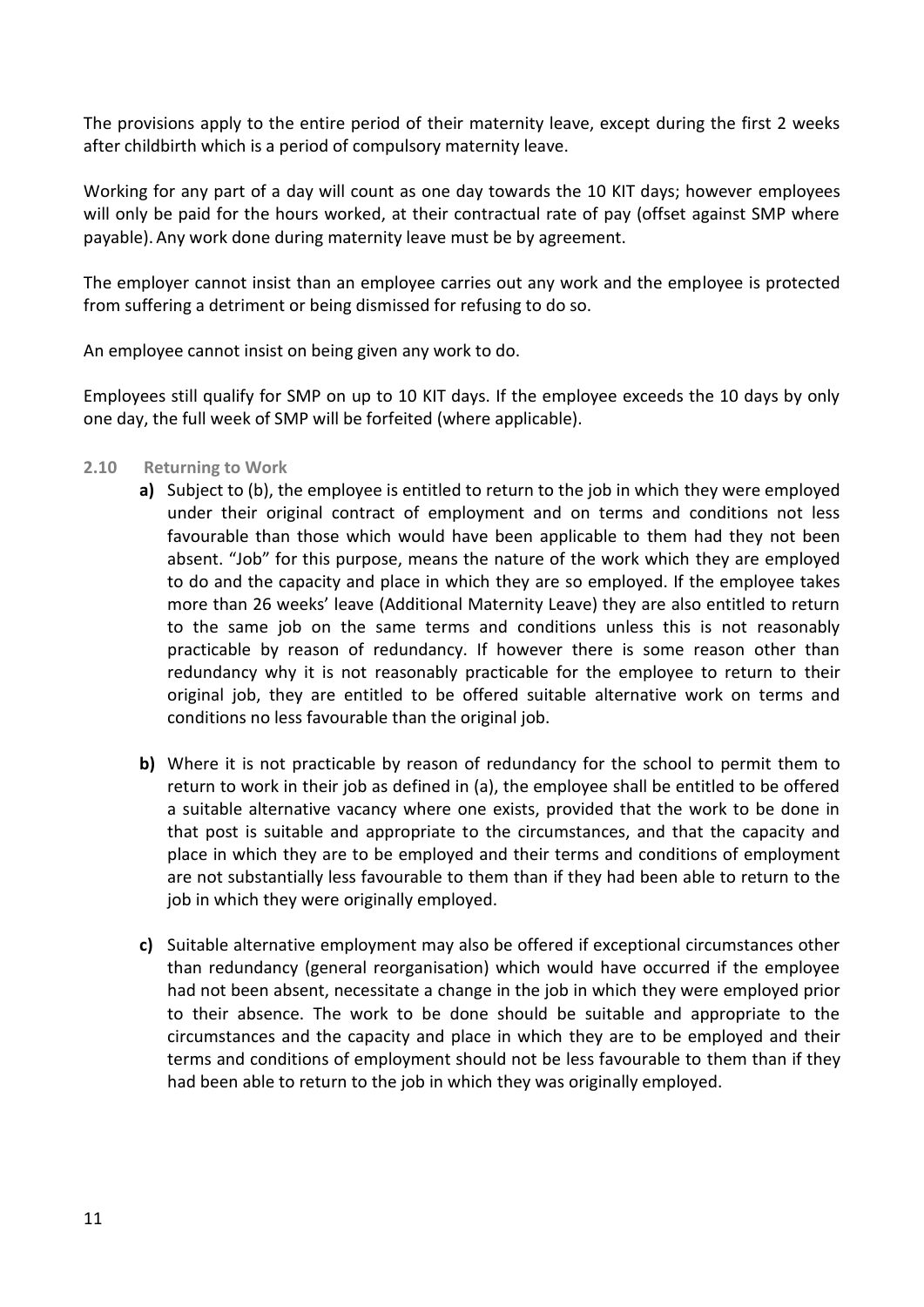### **Exercise of the Right to Return**

### **a) At the end of Maternity Period**

Employees taking the full year's maternity leave entitlement are not required to give any further notification of returning to work, providing they intend to return on the date notified to the school prior to the commencement of their maternity leave.

### **b) Before the end of the Maternity Period**

Employees wishing to return before the end of their maternity leave period should notify the Headteacher, in writing, at least 21 days before the day on which they propose to return, if this is before the end of the Additional Maternity Leave period. Where the notice given is less than 21 days, the Headteacher can delay the return until 21days' notice has been received, or until the end of the 52 week maternity leave period (as notified) if this is earlier than 21 days.

Teachers: Where a teacher has not completed one year's continuous service by the beginning of the  $11<sup>th</sup>$  week before the EWC with one or more local authorities), they must give the Headteacher at least 21 days notice in writing, of their proposed return date. Where the notice given is less than eight weeks, the Headteacher can delay the return until 21 days notice has been received, or until the end of the 52 week maternity leave period (as notified) if that is earlier than eight weeks.

### **c) Prevented from Returning to Work**

Where an employee is unable to return on the expected day due to sickness, the absence will be covered by the occupational and statutory sick pay schemes in the normal way.

For an employee where, because of an interruption of work (whether due to industrial action or some other reason), it is unreasonable to expect them to return on the due date, they may instead return when work resumes, or as soon as reasonably practicable thereafter.

### **d) Resignation**

Where an employee, during their period of maternity leave decides not to return to work, contractual notice must be given to school. Contractual notice must also be given where an employee wishes to resign before their maternity leave commences, however it may be possible to determine a mutually agreeable termination date.

### <span id="page-11-0"></span>**2.11 End of Fixed Term Contract during Maternity Leave**

Should an employee's contract expiry date occur during their period of maternity leave, the school must comply with the normal fixed term contract termination process. The reason for non-renewal must not be maternity related and employers should seek advice from school HR/Business Manager.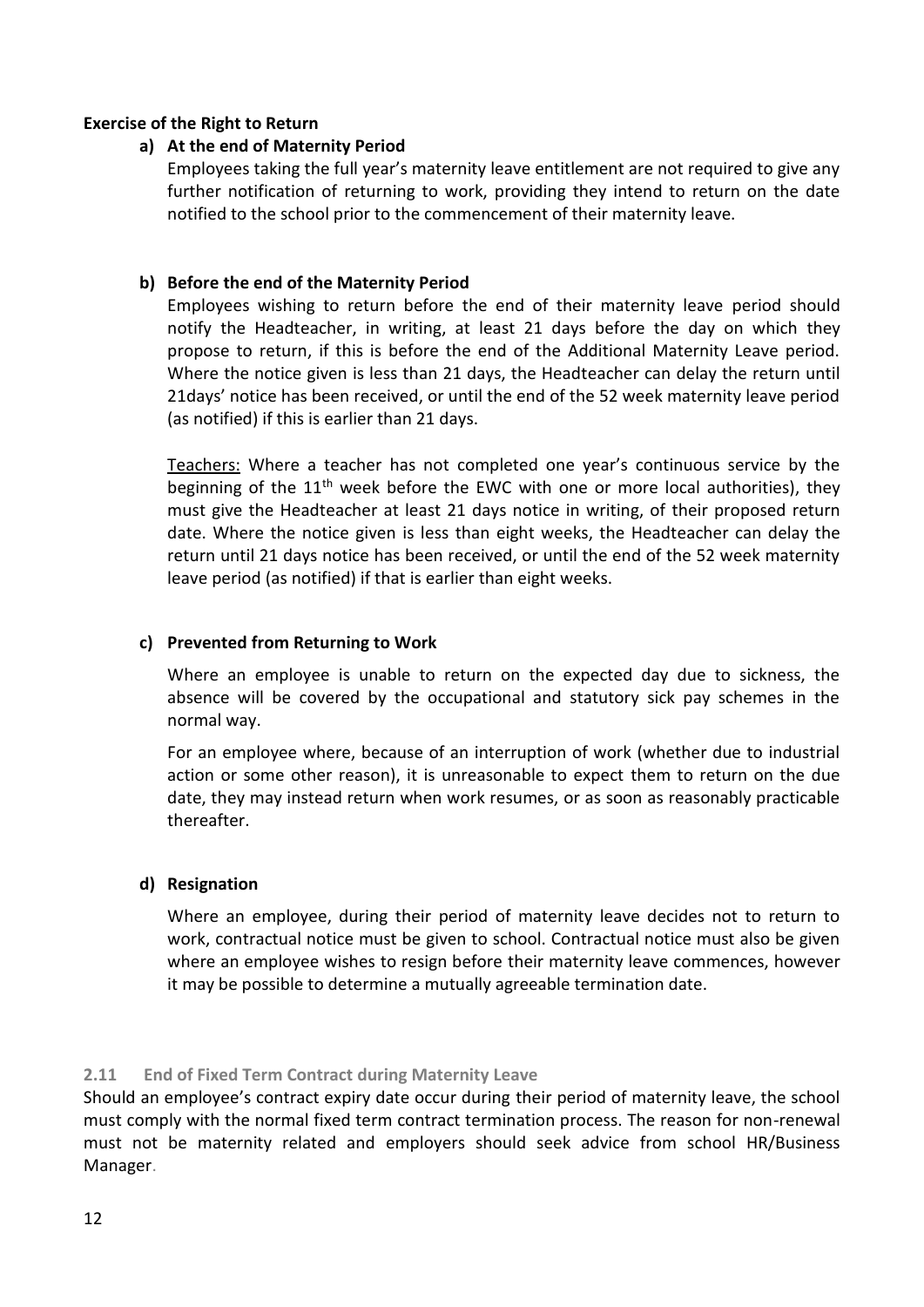### <span id="page-12-0"></span>**2.12 Maternity Pay**

Maternity pay comprises Statutory Maternity Pay (SMP) and Occupational Maternity Pay (OMP). Employees with 26 weeks' continuous service at the end of the 15th week before the EWC may be entitled to 39 weeks' SMP and employees with one year's continuous service at the 11th week before the EWC may be entitled to 39 weeks of SMP in addition to OMP.

### <span id="page-12-1"></span>**2.13 Statutory Maternity Pay (SMP)**

Women are entitled to SMP if they have been continuously employed by their current employer for 26 weeks up to and including the 15<sup>th</sup> week before the baby is due. If they are not eligible for SMP, they may be eligible to claim Maternity Allowance from Job Centre Plus depending on their NI contribution record and earnings rule.

Any employee who is entitled to receive Statutory Maternity Pay (SMP), will receive it for a maximum of 39 continuous weeks with the remaining 13 weeks' leave being unpaid.

SMP is paid whether or not the employee intends to return to work for their employer, providing they are still working for the employer at the 15th week before the EWC. Where staff are entitled to Occupational Maternity Pay, SMP is offset against OMP for the first 6 weeks of payment

For employees who inform the employer that they do not intend to return to work, payments during the subsequent 33 weeks shall be the employee's entitlement to SMP

SMP cannot start earlier than the start of the maternity leave period (i.e. the 11th week before the EWC, apart from in the exceptional circumstances listed in paragraph 2.4.6 above). SMP is not paid where the employee does any paid work after the birth in the paid maternity period (excluding 'Keeping In Touch' days) or if they are in legal custody at any time during the maternity pay period.

### <span id="page-12-2"></span>**2.14 Maternity Allowance**

Women with at least one year's continuous service, with one or more Local Authorities at the beginning of the 11<sup>th</sup> week before the EWC but less than 26 weeks with Bradford Council by the end of the qualifying week will be entitled to OMP but not SMP. However, dependent on their National Insurance contributions they may be entitled to state Maternity Allowance (MA).

### <span id="page-12-3"></span>**2.15 Occupational Maternity Pay (OMP)**

OMP payments made to the employee during Maternity Leave are made on the understanding that the employee will return to work either at the school or within the Local Authority for a period of at least 3 months after the maternity leave period. The provisions for teaching staff and support staff differ and are paid in accordance with statutory and locally agreed terms and conditions, as outlined in the Burgundy Book (for teaching staff) and Green Book (for support staff).

Teachers: Payment of OMP to the teacher shall be made on the condition that they will return to their job for a period of at least 13 weeks from the date of return (this includes periods of school holidays). This period would extend, on a pro rata basis, if the employee was returning to work on fewer hours than they worked prior to maternity leave. Should the teacher not be available for work or decide not to return to their job for the required period, they shall refund the OMP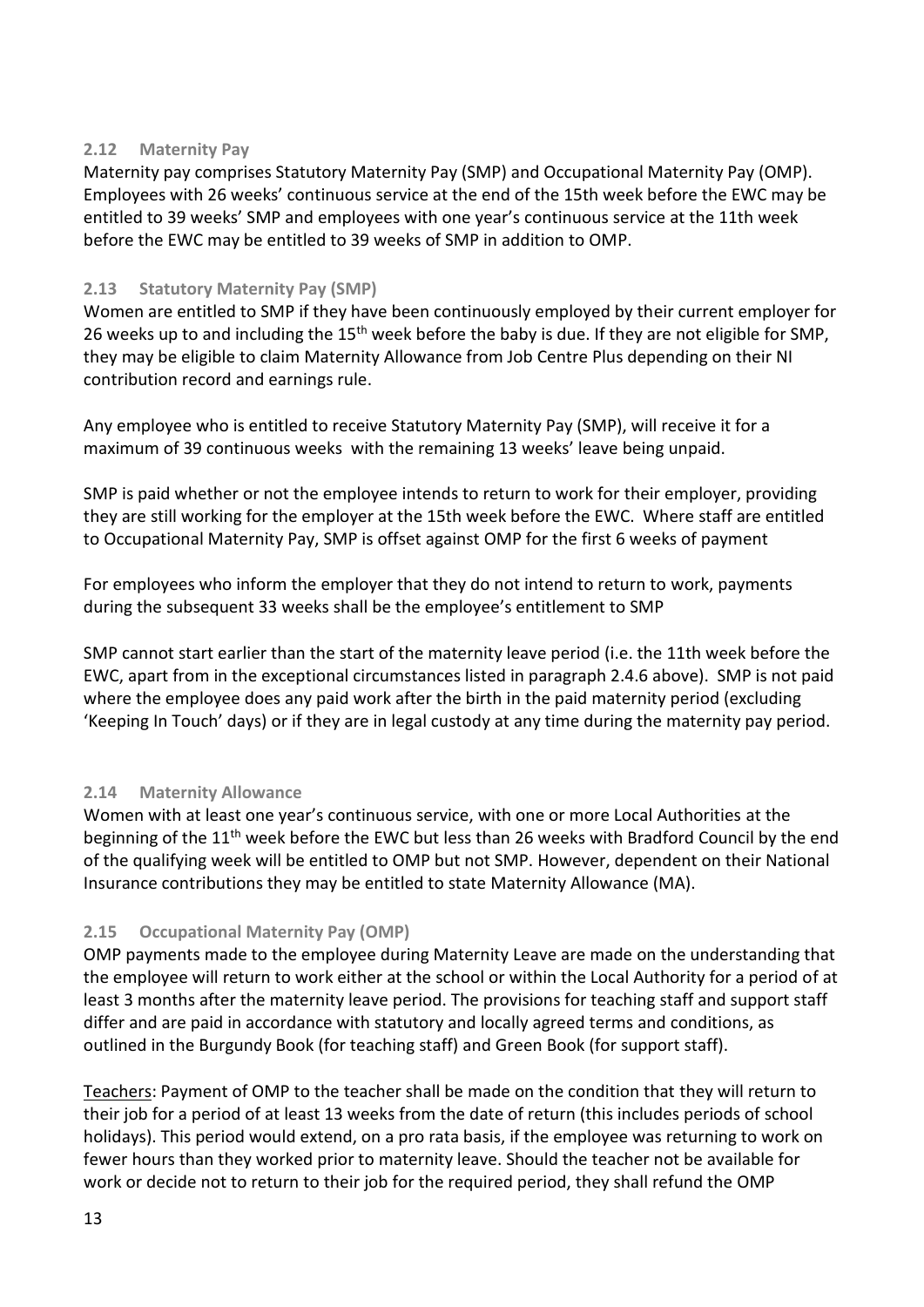payments made during their maternity other than those made during the first six weeks of leave. Payments made by the way of SMP are not refundable

Support Staff: payment of OMP to support staff shall be made on the understanding that they will return to local authority employment for a period of at least 3 calendar months, whether this be on a full time, part time or job share basis. Should the employee not be available for work or decide not to return to local authority employment, they shall refund the whole amount of half pay. Payments made to the employee by way of SMP are not refundable.

Teaching Staff:

|                                                                                                                                                                                                                                                                                      | First 4<br>weeks                    | Next 2<br>weeks                                    | Next 12<br>weeks                                                      |            | Next 21<br>weeks | Next 13<br>weeks |
|--------------------------------------------------------------------------------------------------------------------------------------------------------------------------------------------------------------------------------------------------------------------------------------|-------------------------------------|----------------------------------------------------|-----------------------------------------------------------------------|------------|------------------|------------------|
| At least 1 year's<br>continuous service at<br>the beginning of $11th$<br>week before EWC<br>(with one or more<br>Local Authorities) and<br>at least 26 weeks'<br>continuous service<br>with Bradford Council<br>by the end of the 15 <sup>th</sup><br>week before EWC                | Full pay<br>(inclusive<br>of SMP)   | 90% of a<br>week's<br>pay<br>(inclusive<br>of SMP) | Half pay<br>plus SMP<br>(capped<br>at normal<br>salary)               | <b>SMP</b> |                  | No pay           |
| At least 1 year's<br>continuous service at<br>the beginning of the<br>11 <sup>th</sup> week before EWC<br>(with one or more<br>Local Authorities) but<br>less than 26 weeks'<br>continuous service<br>with Bradford Council<br>by the end of the 15 <sup>th</sup><br>week before EWC | Full pay<br>(inclusive<br>of SMP)   | 90% of a<br>week's<br>pay<br>(inclusive<br>of SMP) | Half pay<br>plus MA if<br>eligible<br>(capped<br>at normal<br>salary) | MA if      | eligible         | No Pay           |
| Less than 1 year's<br>continuous service at<br>the beginning of the<br>11 <sup>th</sup> week before the<br>EWC (with one or<br>more Local<br>Authorities) and at<br>least 26 weeks'<br>continuous<br>employment with<br><b>Bradford Council</b>                                      | <b>Higher Rate SMP</b><br>(6 weeks) |                                                    | Lower Rate SMP<br>(33 weeks)                                          |            | No Pay           |                  |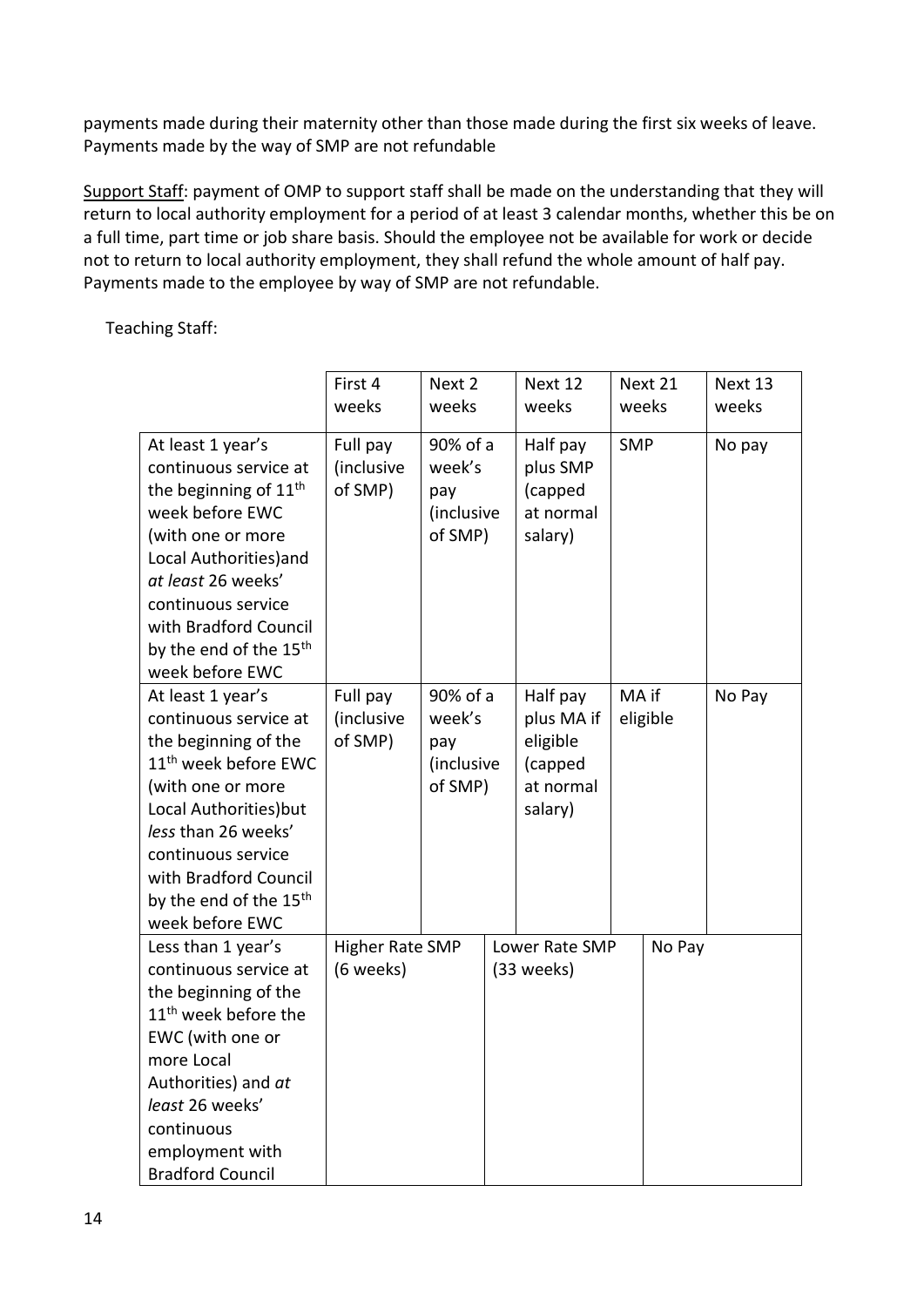| Less than 1 year's               | Statutory Maternity Allowance (MA) may be payable, |
|----------------------------------|----------------------------------------------------|
| continuous service at            | dependent on National insurance contributions.     |
| the beginning of the             |                                                    |
| 11 <sup>th</sup> week before the | Maximum 52 weeks leave                             |
| EWC (with one or                 |                                                    |
| more Local                       |                                                    |
| Authorities) and less            |                                                    |
| than 26 weeks'                   |                                                    |
| continuous                       |                                                    |
| employment with                  |                                                    |
| <b>Bradford Council by</b>       |                                                    |
| the end of the 15 <sup>th</sup>  |                                                    |
| week before EWC                  |                                                    |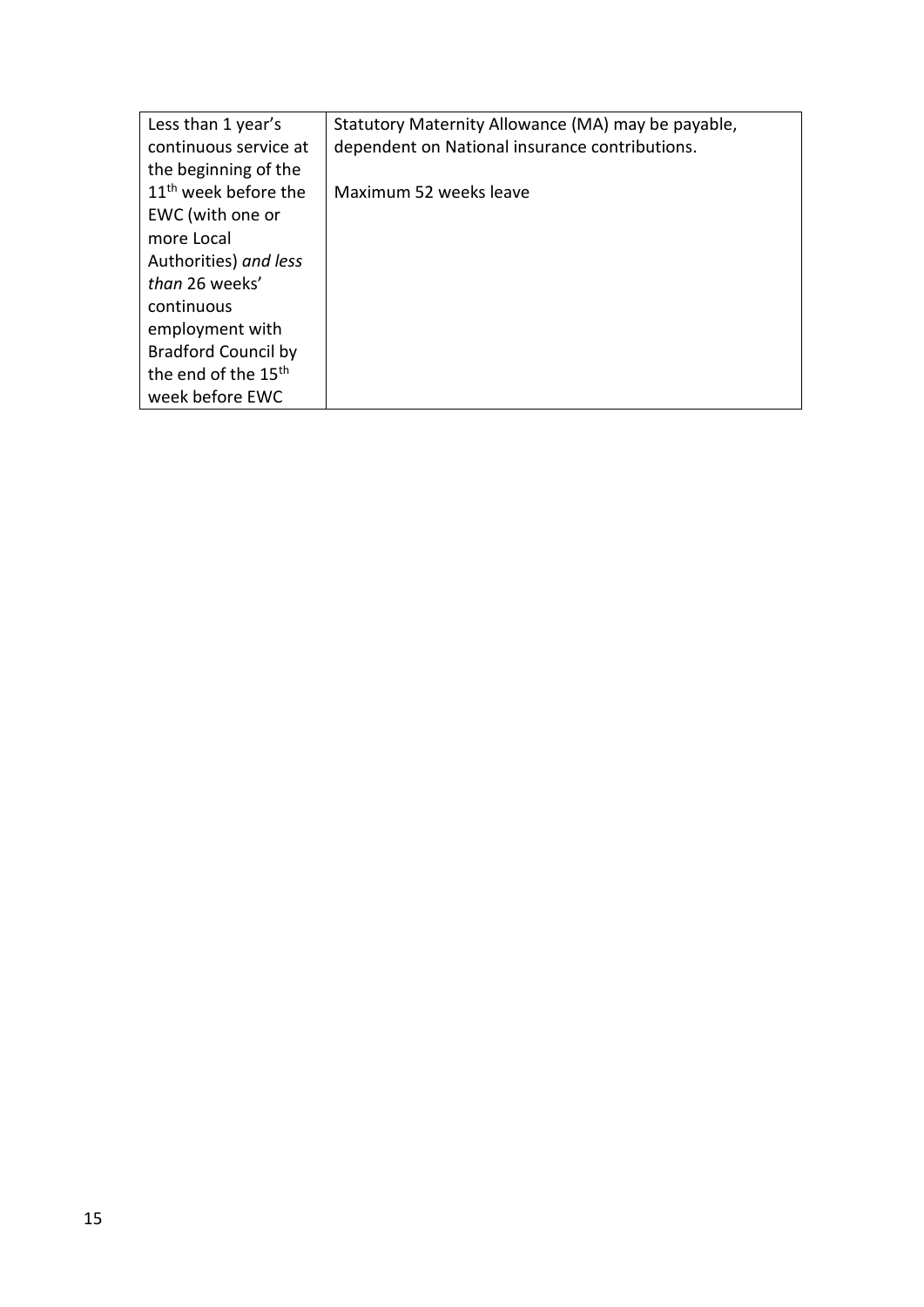Support Staff:

|                                  | First 6 weeks             | Next 12                  | Next 21                                            | Next 13 |
|----------------------------------|---------------------------|--------------------------|----------------------------------------------------|---------|
|                                  |                           | weeks                    | weeks                                              | weeks   |
| At least 1 years                 | 90% of a                  | Standard                 | Standard rate                                      | No Pay  |
| continuous service at            | week's pay                | rate of SMP              | of SMP (if                                         |         |
| the beginning of the             | (offset                   | (if eligible)            | eligible)                                          |         |
| $11th$ week before the           | against SMP               | plus half pay            |                                                    |         |
| EWC (and intends to              | or MA)                    | (capped at               |                                                    |         |
| return)                          |                           | normal                   |                                                    |         |
|                                  |                           | salary)                  |                                                    |         |
| At least 26 weeks                | 90% of a                  | Standard rate of SMP (if |                                                    | No Pay  |
| continuous service at            | week's pay                | eligible)                |                                                    |         |
| the end of the 15 <sup>th</sup>  | (offset                   |                          |                                                    |         |
| week before the EWC              | against SMP               |                          |                                                    |         |
|                                  | or MA                     |                          |                                                    |         |
| Less than 26 weeks'              |                           |                          | Statutory Maternity Allowance (MA) may be payable, |         |
| continuous service at            |                           |                          | dependent on National insurance contributions.     |         |
| the beginning if the             |                           |                          |                                                    |         |
| 11 <sup>th</sup> week before EWC | (Maximum 52 weeks' leave) |                          |                                                    |         |

### <span id="page-15-0"></span>**2.16 End of Contract during Maternity Leave**

Should an employee's contract expiry date occur during their period of maternity leave, the school must comply with the normal fixed term contract termination process. The reason for non-renewal must not be maternity related.

### <span id="page-15-1"></span>**2.17 Protection Against Unfair Treatment Or Dismissal**

Pregnant employees must not be treated any less favourably than any other staff and must not be dismissed from employment or selected for redundancy in preference to other comparable staff, for reasons of pregnancy

Employees are protected from dismissal regardless of hours/service:

- If the principal reason for the dismissal is pregnancy or any reason connected with pregnancy
- If dismissed during maternity leave and the principal reason is the birth or any reason connected with having given birth
- If dismissed and the reason is because the employee took maternity leave.
- If principal reason concerns health and safety issues, is pregnancy related and the employee is unable to do their job.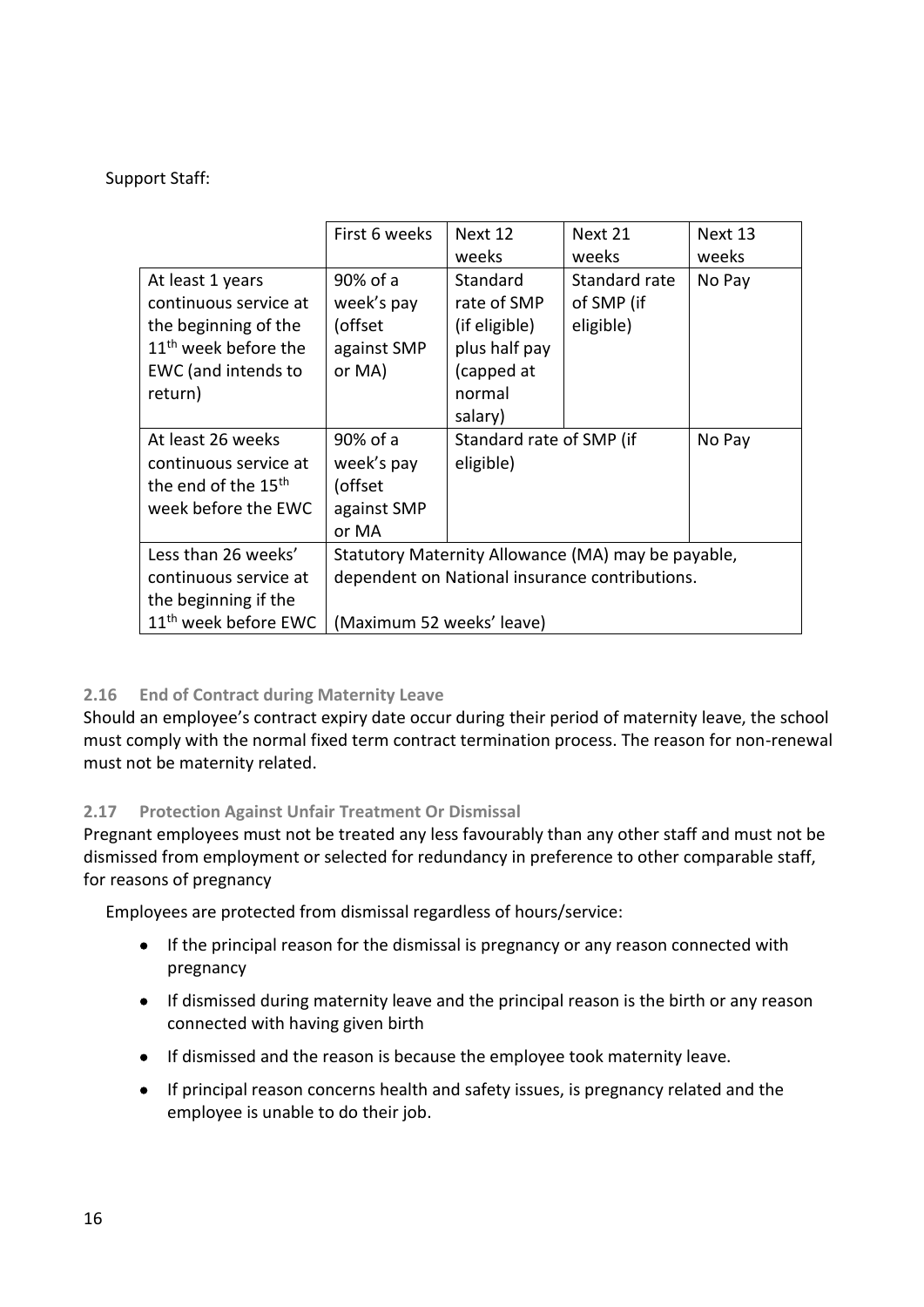It will be automatically unfair to select an employee for redundancy for pregnancy, child-birth or maternity related reasons. Where there is a genuine and necessary reason, the employer must carry out a fair procedure as outlined below and as per the locally agreed Redundancy Policy and Procedure:

- a. Selection criteria should be objective, non-discriminatory and applied fairly
- b. When carrying out consultation, this should include any employee who is on maternity leave. They should be given information about proposed redundancies in the same way and at the same time as other employees where reasonably practicable to do so. Where there are practical difficulties, other arrangements should be made i.e. rearrange meetings or conduct them at the employee's home.
- c. Reasonable steps must be taken to find alternative employment for employees who may otherwise have been dismissed by reason of redundancy. An employee on maternity leave should be offered a suitable alternative vacancy (where one exists) before another employee. This is applicable to employees during periods of ordinary and additional maternity leave in addition to adoption and additional paternity leave. If a suitable alternative vacancy is offered and the employee unreasonably turns it down, the dismissal will be fair and the employee would lose the right to a statutory redundancy payment.
- d. Where there is no suitable vacancy, the employee's employment would be terminated by reason of redundancy and will be entitled to a redundancy payment (where qualifying conditions are met), relevant notice period and written reasons for dismissal

# <span id="page-16-0"></span>3.0 Health and Safety

All employers have a legal obligation to protect the health and safety at work of all staff and others, including new, breast feeding and expectant mothers.

### <span id="page-16-1"></span>**3.1 Risk Assessment**

An employee should inform their manager that they are pregnant. A risk assessment of their working area and practices should then be carried out. Each individual expectant mother would require a specific assessment that will need to be reviewed as the pregnancy progresses. Further guidance can be found in the HSE booklet, New and Expectant Mothers at Work: A guide for employers.

Managers are responsible for ensuring that when carrying out a workplace and workstation risk assessments that particular attention is paid to those risks that could affect the health or safety of new, breast feeding or expectant mothers.

If you are notified that an employee is pregnant, breastfeeding, or has given birth within the last 6 months, you should check the workplace risk assessment to see if any new risks have arisen. An assessment may help identify any additional action that needs to be taken to mitigate risks. Any risks identified at that point, or later during the pregnancy, in the first 6 months after birth, or while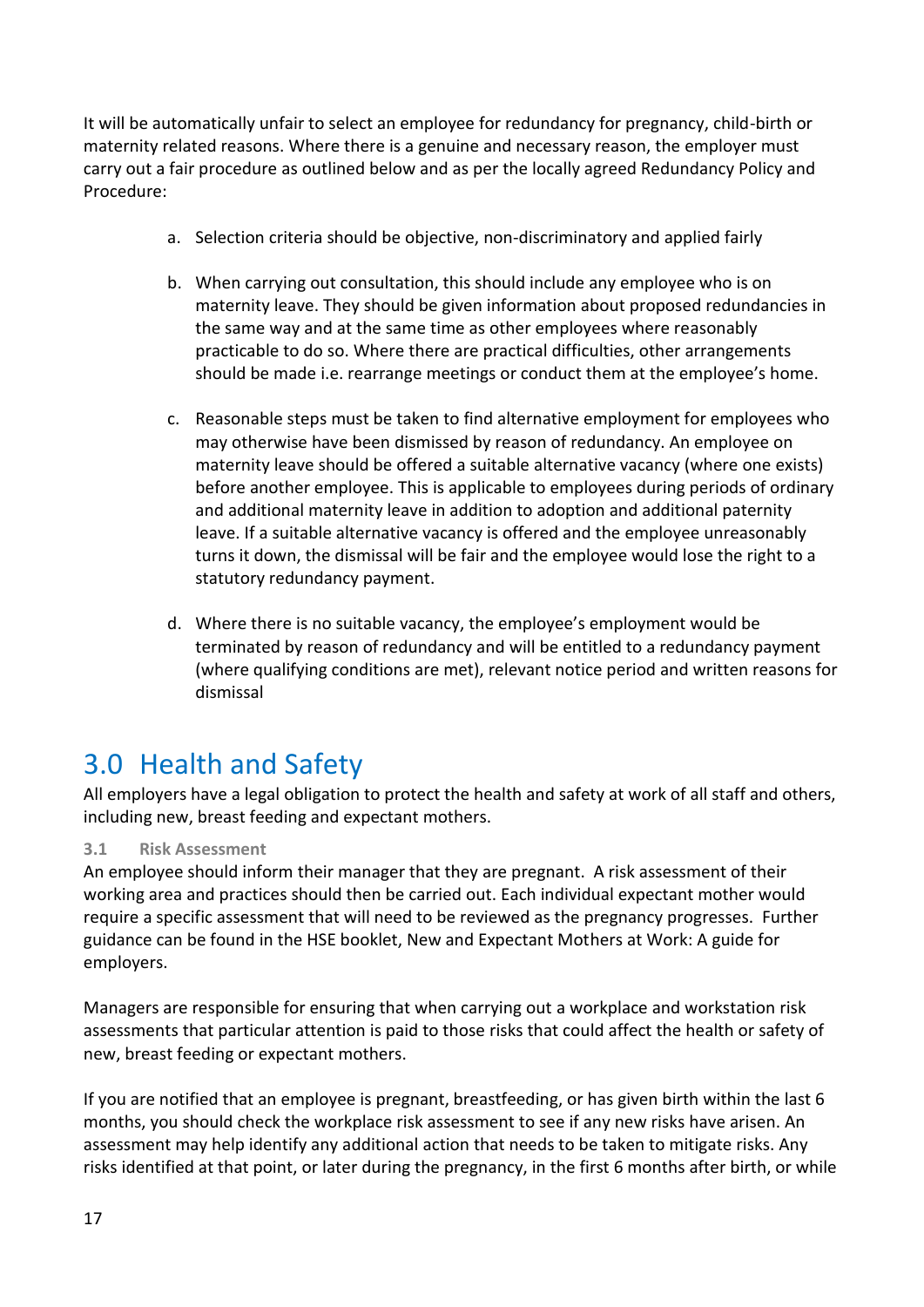the employee is still breastfeeding, must be included and managed as part of the general workplace risk assessment.

You must take appropriate reasonable practicable action to remove and control the risks including preventing exposure to risks through removal of hazards or implementation of controls. As part of your risk assessment, you should consider whether adapting duties and/or facilitating home working may be appropriate to mitigate risks

If a woman believes there is a risk to their health or safety, or to that of their baby, which has not been considered in the risk assessment, they must bring the risk to the attention of their Head teacher/Line Manager.

### <span id="page-17-0"></span>**3.2 Communicable Diseases**

If in the early months of pregnancy employees are advised by an approved medical practitioner to be absent from school because of the risk of a communicable disease they will be granted full pay

### <span id="page-17-1"></span>**3.3 Miscarriage**

Absence due to miscarriage prior to 24 weeks of pregnancy shall be treated as sickness absence provided it is covered by a doctor's certificate.

### <span id="page-17-2"></span>**3.4 Still Birth**

In the tragic circumstances of a still birth, which is defined as occurring after 24 weeks of pregnancy or of neo natal death, employees will be entitled to the same maternity leave and pay as if the pregnancy had reached full term. The return to work notification remains unchanged i.e. 21 days of proposed return to work.

### <span id="page-17-3"></span>**3.5 Removal of Staff from Risk**

If despite taking all reasonably practical measures, there is still a risk that could jeopardise the health or safety of a new, breast feeding or expectant mother or their baby then steps must be taken to remove the individual from that risk. This must be done as soon as the Head Teacher/Line Manager has been informed that an individual is pregnant. The steps to remove an individual from a risk are as follows:-

- To temporarily adjust the individual's working conditions and/or hours of work; or if it is not reasonable to do so, or would not avoid the risk:
- Offer them suitable alternative work if any is available; or if that is not feasible:
- Medical Leave of Absence from work for as long as necessary to protect their safety or health or that of the child.

### <span id="page-17-4"></span>**3.6 Offers of Suitable Alternative Work**

Where an employee is offered suitable alternative work, the work must be:

- Both suitable and appropriate for them to do in the circumstances; and
- On terms and conditions no less favourable than their normal terms and conditions.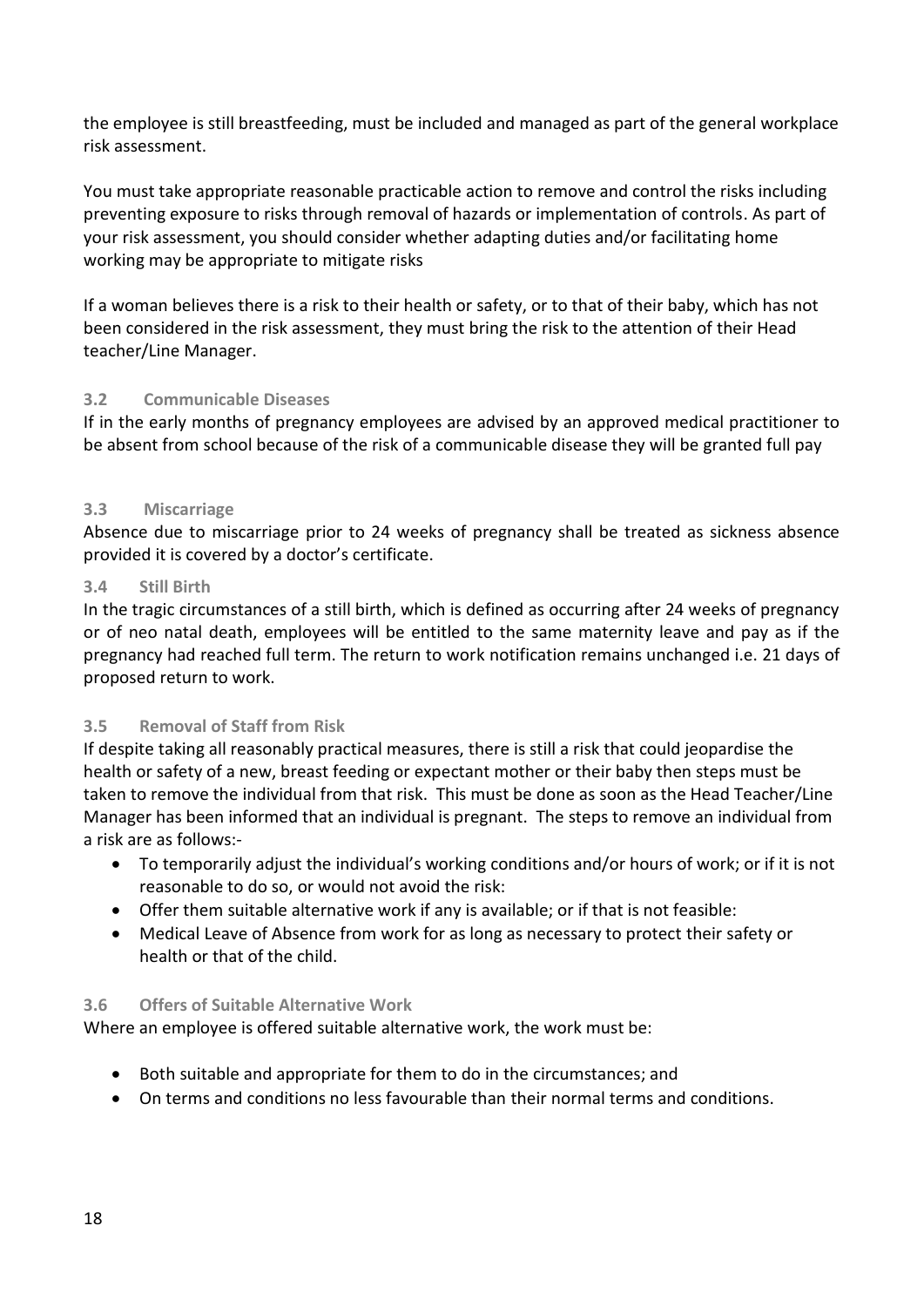### <span id="page-18-0"></span>**3.7 Entitlements During Medical Leave of Absence**

A woman on medical leave of absence is entitled to be paid remuneration at their full normal rate for as long as the suspension continues. The only exception to this is where they unreasonably refuses an offer of suitable (risk assessed) alternative work, in which case no remuneration is payable for the period during which the offer applies. During the period of medical leave of absence continuity of employment, pension rights and length of service payments are protected.

### <span id="page-18-1"></span>**3.8 New and Nursing Mothers**

Facilities for Breastfeeding and expressing/storing milk at school:

The Workplace Regulations (1992) require employers to provide suitable 'rest' facilities for workers who are pregnant or breastfeeding. Although it is not a legal requirement, the Health and Safety Executive (HSE) encourages employers to provide a healthy and safe environment for nursing mothers to express and store milk. This could be provided in the suitable rest facilities and should be away from communal fridges.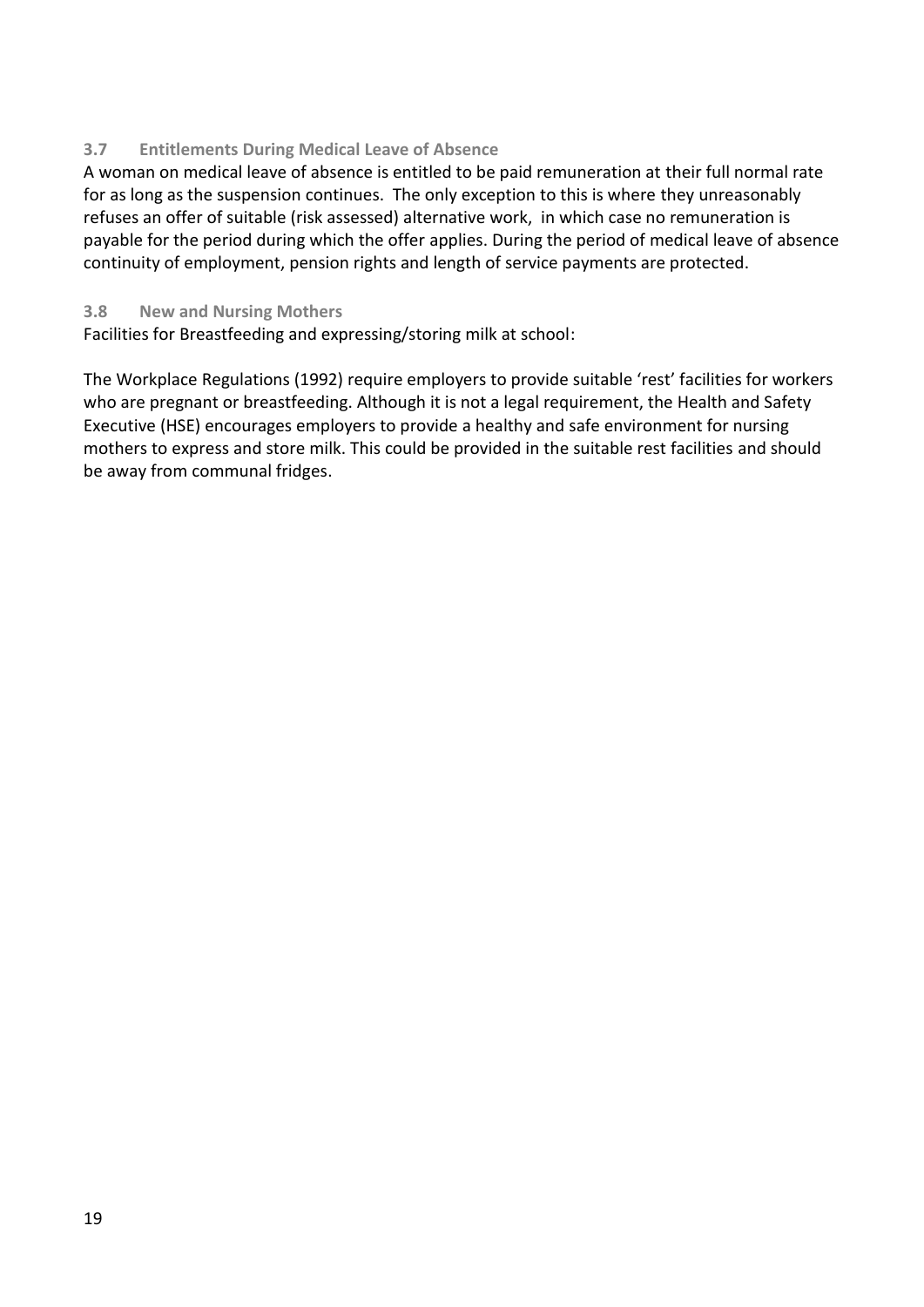# <span id="page-19-0"></span>4.0 Parental Bereavement Leave

### <span id="page-19-1"></span>**4.1 Overview**

Employees and their partners may be able to take time off work if their child dies before they turn 18, or if they have a stillbirth after 24 weeks of pregnancy.

The death or stillbirth must have happened on or after 6 April 2020.

They You may be eligible for:

- Parental Bereavement Leave
- Statutory Parental Bereavement Pay

Employees may be able to get either or both Parental Bereavement Leave and Statutory Parental Bereavement Pay.

### <span id="page-19-2"></span>**4.2 Parental Bereavement Leave**

Employees can take 2 weeks' leave from the first day of their employment for each child who has died or was stillborn if they are eligible.

Employees can take:

- 2 weeks together
- 2 separate weeks of leave
- only one week of leave

A week is the same number of days that they normally work in a week.

The leave:

- can start on or after the date of the death or stillbirth
- must finish within 56 weeks of the date of the death or stillbirth

### <span id="page-19-3"></span>**4.3 Taking leave with other types of statutory leave**

Employees taking another type of statutory leave (for example, maternity leave or paternity leave) when the child dies or stillbirth happens, their Parental Bereavement Leave must start after the other leave has ended but does not have to be taken immediately after. This includes if the statutory leave is for another child.

If Parental Bereavement Leave is interrupted by the start of another type of statutory leave, employees can take your remaining entitlement to Parental Bereavement Leave after that other leave has ended.

Employees remaining Parental Bereavement Leave must still be taken within 56 weeks of the date of death or stillbirth.

Employees can take Parental Bereavement Leave between blocks of shared [parental](https://www.gov.uk/shared-parental-leave-and-pay/booking-blocks-of-leave) leave that they booked before the child died. This includes if the shared parental leave is for another child.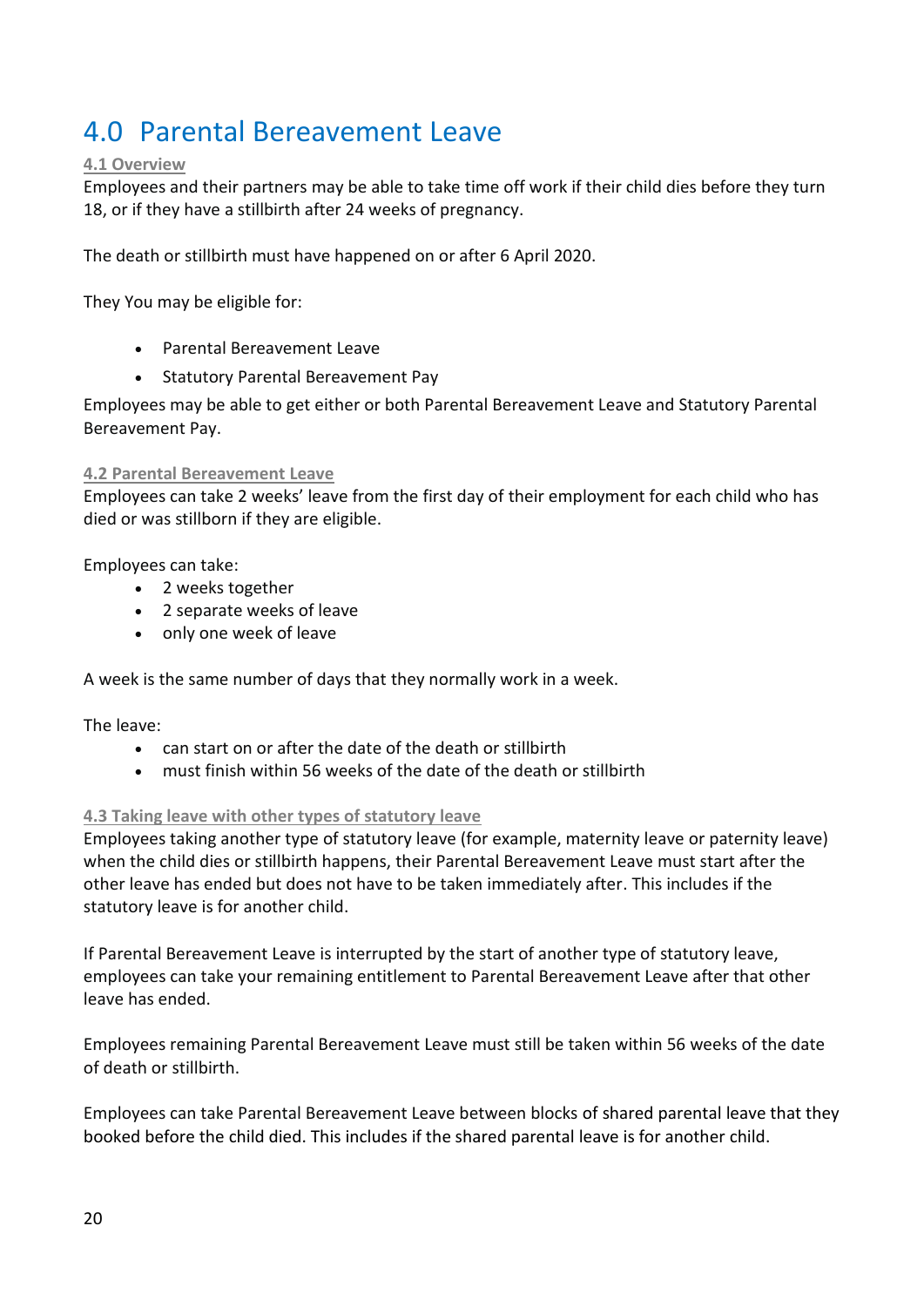### <span id="page-20-0"></span>**4.4 Statutory Parental Bereavement Pay**

Staff are able to get either £151.97 a week or 90% of your average weekly earnings (whichever is lower) if you're [eligible](https://www.gov.uk/parental-bereavement-pay-leave/check-if-youre-eligible) and this is paid in the same way as their salary through payroll, along with deductions for tax and National Insurance.

### <span id="page-20-1"></span>**4.5 Eligibility**

To qualify for Parental Bereavement Leave and Statutory Parental Bereavement Pay, employees must meet the criteria both as a parent (including if they had day to day responsibility) and an employee. They might not be eligible for both, depending on their circumstances.

### <span id="page-20-2"></span>**4.6 Employee is the child's parent or a parent's partner**

Employees may be eligible if at the time of the child's death or stillbirth, they were:

- the child or baby's parent either biological, adoptive or parent of a child born to a surrogate
- the partner of the child or baby's parent

Biological parents of the child or baby will not be eligible for Parental Bereavement Leave and Statutory Parental Bereavement Pay after an adoption or parental order was made, unless there was a contact order in place.

### <span id="page-20-3"></span>**4.7 Employee or their partner had day to day responsibility for the child** Staff may be eligible if both of the following apply:

- the child or baby was living with the employee at their home for 4 continuous weeks, ending with the date of death
- the employee or their partner had day to day responsibility for the child or baby's care during that time

If the employee or their partner were being paid to look after the child or baby, they do not qualify for leave or pay unless they were:

- a foster parent being paid a fee or allowance by a local authority
- reimbursed for expenses related to caring for the child or baby
- getting payments under the terms of a will or trust for the child or baby's care

Employees are not eligible if one of the children or baby's parents or someone who had [parental](https://www.gov.uk/parental-rights-responsibilities) [responsibility](https://www.gov.uk/parental-rights-responsibilities) (parental [responsibilities](https://www.mygov.scot/parental-responsibilities-rights/) in Scotland) for the child was also living in the household.

### <span id="page-20-4"></span>**4.8 Employee or their partner were an adoptive parent** Employees are eligible for pay or leave:

- after the [adoption](https://www.gov.uk/child-adoption/applying-for-an-adoption-court-order) order was granted
- before the adoption order was made, if the child was placed with the employee and the placement was not disrupted (for example, being temporarily placed elsewhere) or stopped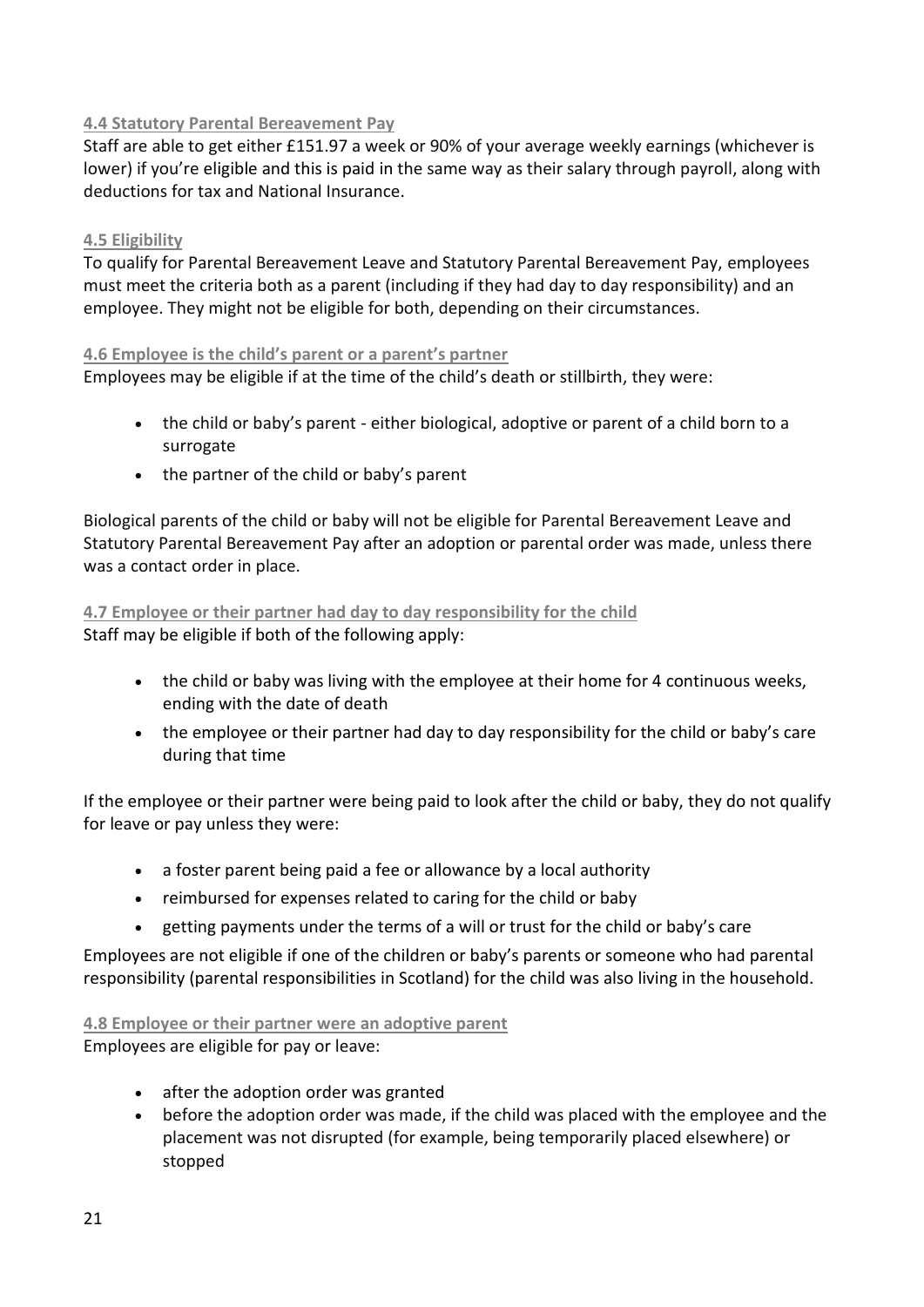### <span id="page-21-0"></span>**4.9 Employee or their partner were an adoptive parent of a child from outside the United Kingdom**

Where an employee or their partner were adopting a child from outside the United Kingdom and the adoption order had not yet been made, they may still be eligible. Both of the following must apply:

- the child was living with the employee after entering Great Britain
- the employee has the 'official notification' confirming they were allowed to adopt

<span id="page-21-1"></span>**4.10 Employee or their partner had a baby with the help of a surrogate parent** Staff are eligible for pay or leave:

- after a parental order was made
- before a parental order was made if they had applied or intended to apply for a parental order within 6 months of the child's birth and expected it to be granted

### <span id="page-21-2"></span>**4.11 Parental Bereavement Leave**

To qualify Parental Bereavement Leave, employees must also:

- be classed as an [employee](https://www.gov.uk/employment-status/employee) it does not matter how long they have worked for the Trust
- give their employer [notice](https://www.gov.uk/parental-bereavement-pay-leave/how-to-claim) for Parental Bereavement Leave

### <span id="page-21-3"></span>**4.12 Statutory Parental Bereavement Pay**

To qualify Statutory Parental Bereavement Pay, staff must have been [continuously](https://www.gov.uk/continuous-employment-what-it-is) employed by the Trust for at least 26 weeks up to the end of the 'relevant week'. The 'relevant week' is the week (ending with a Saturday) immediately before the week of the death or stillbirth. Employees must also:

- continue to be employed up to the day the child dies or is stillborn
- earn on average £120 a week before tax (gross) over an 8 week period
- give the Trust the correct notice and information for Statutory Parental Bereavement Pay

# <span id="page-21-4"></span>5.0 Paternity/Nominated Carer's Leave

### <span id="page-21-5"></span>**5.1 Introduction**

Statutory Paternity Leave and Paternity Pay is available to employees of any gender, for the purpose of caring for a child, or supporting the child's other parent on the birth of a child, where either:

- you are the biological father and expect to have some responsibility for the child's upbringing; or
- you are the mother's partner and you expect to have main responsibility with the mother for the child's upbringing.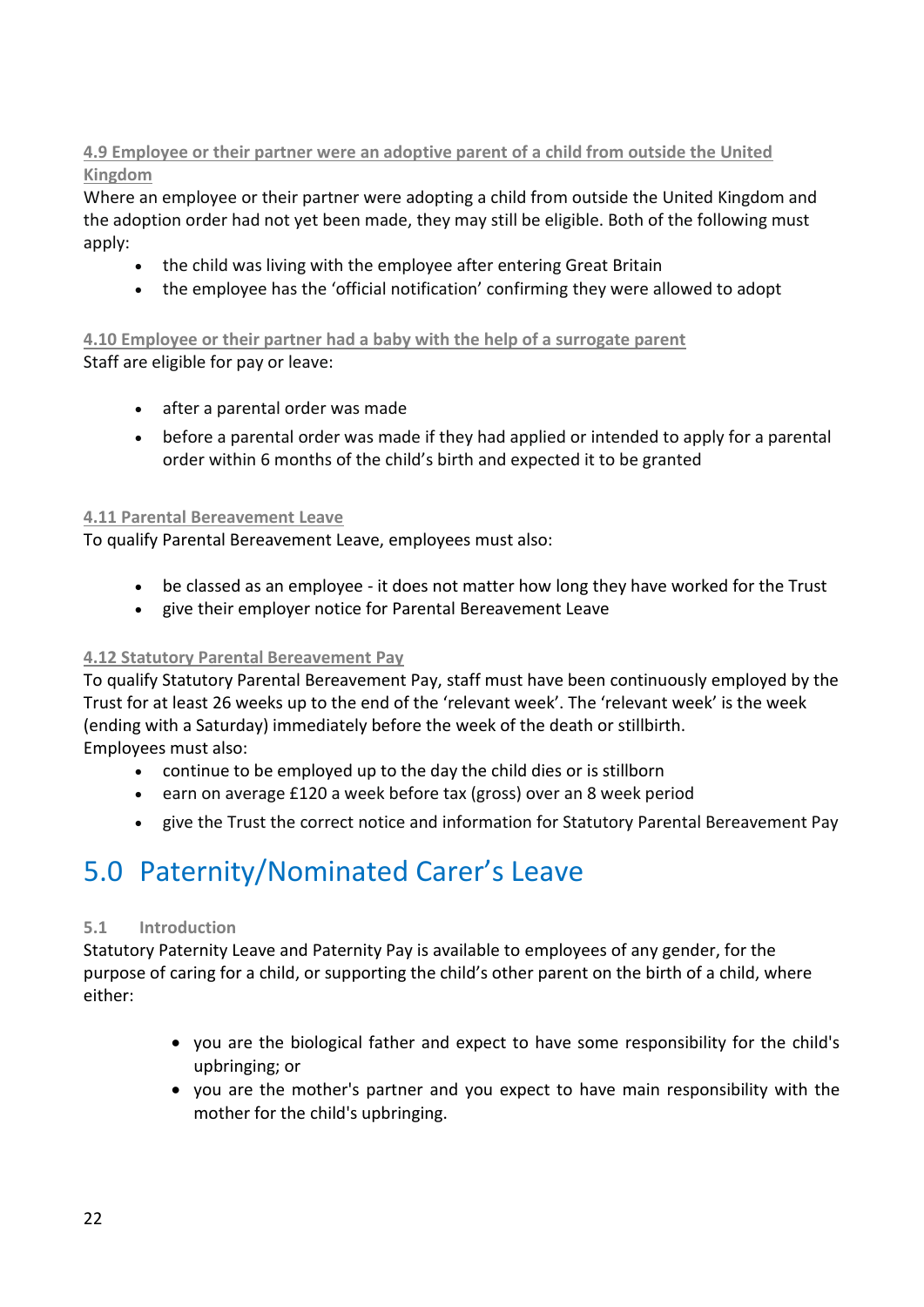- 5.1.1 On the birth of a child to a surrogate mother where you are, or your partner is, one of the child's biological parents, and you expect to obtain a parental order giving you and your partner responsibility for the child.
- 5.1.2 Where an adoption agency places a child with you and/or your partner for adoption and you expect to have main responsibility (with your partner) for the child's upbringing.
- 5.1.3 Where a local authority places a child with you and/or your partner under a fostering for adoption arrangement and you expect to have main responsibility (with your partner) for the child's upbringing.

The provisions apply whether the employee's service is full time or part time (irrespective of the number of hours), or is permanent or temporary, subject to the conditions of the scheme being met.

Employees of any gender who are acting as the "prime or nominated carer" for the mother/child may request nominated carers' leave. They are subject to the same provisions as applied to employees requesting Paternity Leave.

The entitlement is an allowance of up to two weeks' absence (subject to eligibility as outlined below)

In order to apply for birth leave they will need to provide a copy of the MAT B1 or birth certificate along with a letter from the mother confirming they are the nominated person

### <span id="page-22-0"></span>**5.2 Statutory Paternity Leave**

To qualify, employees must:

- Be the child's father (or adopter) or the spouse or partner, same or opposite sex, of the child's mother
- Have or expect to have responsibility for the child's upbringing
- Have been continuously employed for at least 26 weeks ending with the 15<sup>th</sup> week before the EWC; or the end of the week they are notified of being matched with a child (if adopting from the UK); or from the date the child enters Great Britain (if adopting from overseas); and
- Give proper notice and evidence to school of their intention to take Statutory Paternity Leave (see below)

Employees eligible for the statutory scheme have the right to choose to take one or two consecutive weeks' leave (not odd days). It cannot be taken before the birth (or placement) of the child and must be taken within 8 weeks of the birth (or placement). If the baby is born prematurely, the leave can be taken between the birth and eight weeks after the birth.

The employee must provide the Head Teacher/Line Manager with written evidence from either the GP, hospital or adoption agency that:

• Their partner's pregnancy exists (or confirmation of being matched with a child)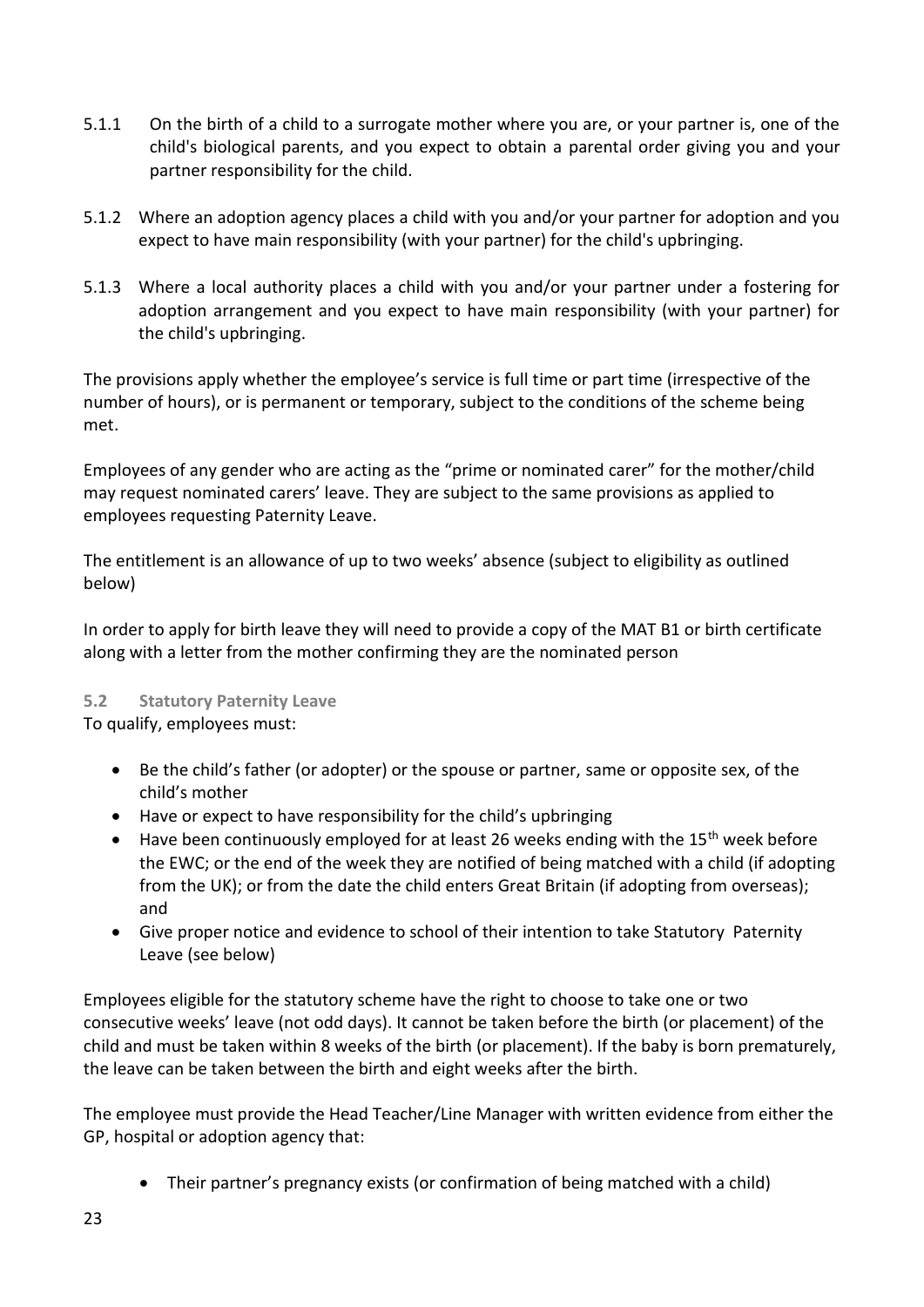• Shows the expected date of confinement (or child placement)

The employee must also live at the same address as their partner (except for below)

In order to apply for Nominated Carer's Leave, the employee must provide the Head Teacher/Line Manager with a copy of the MAT B1 along with a letter from the mother confirming they are the nominated person of choice. Employees must comply with notification requirements as set out below

An employee must notify their employer by the end of the  $15<sup>th</sup>$  week before EWC, or as soon as reasonably practicable, that they intend to take paternity leave. The Inland Revenue Form 'SC3 – Becoming a Birth Parent' (for births) or 'SC4 – Becoming an Adoptive or Parental Order Parent' (for adoptions) can be used to give notice of leave and to apply for Statutory Paternity Pay (SPP). The notice must specify the length of leave to be taken and the date the employee wishes the leave to commence

If the employee wishes to change the start date, they must give 28 days' notice, in writing if requested

### <span id="page-23-0"></span>**5.3 Contractual Scheme:**

To qualify, employees must:

- Be the child's father (or adopter) or the spouse or partner, same or opposite sex, of the child's mother
- Have or expect to have responsibility for the child's upbringing
- Have been continuously employed for at least 1 year, with one or more local authorities, by the beginning of the  $11<sup>th</sup>$  week before the EWC or the end of the week they are notified of being matched with a child (if adopting from the UK); or from the date the child enters Great Britain (if adopting from overseas); and
- Give proper notice and evidence to school of their intention to take contractual Paternity Leave

Employees eligible for the contractual scheme have the right to take up to two working weeks' leave of absence with pay. It can be taken as circumstances dictate, either as a block or in days. The leave may be taken at any time during the pregnancy and up to three months after child birth (or placement). If the employee chooses to take leave on the date of birth (or placement) and they are at work on that day, leave will begin the following day.

The employee must notify their Headteacher/ Line Manager of intention to take leave as set out above

In the tragic circumstances of a still birth, which is defined as occurring after 24 weeks of pregnancy or of neo natal death, employees will be entitled to the same paternity leave and pay as if the pregnancy had reached full term.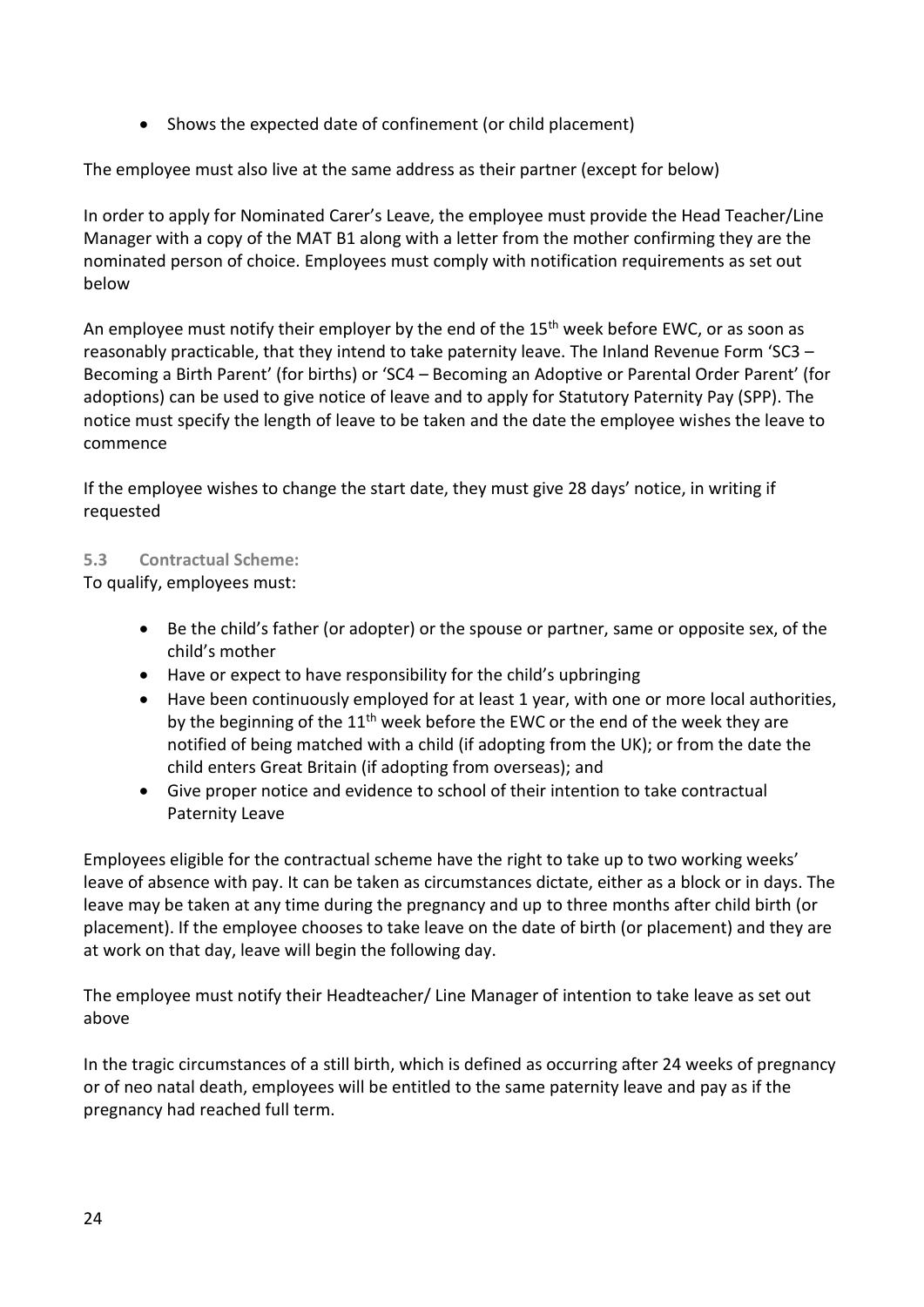### <span id="page-24-0"></span>**5.4 Paternity Pay**

If an employee is entitled to Statutory Paternity Pay and Leave, it will be paid at the weekly rate of Statutory Paternity Pay, or 90% of the employee's weekly earnings, whichever is the lowest

If an employee is entitled to the contractual paternity scheme, it will be paid at the employee's contractual rate of pay

If an employee who has met the above criterion has taken some paternity leave but then leaves the school's employment before the beginning of the 11<sup>th</sup> week, and at the date of leaving, has less than one year's continuous local government service then they will be required to repay the council the cost of the paternity pay received

### <span id="page-24-1"></span>**5.5 Extended Paternity Leave**

Employees may take an extended period of paternity leave in the unfortunate event that the child's mother (or adopter) who has taken leave for the child has died, before the child is one year old (or in the first year of placement). Extended paternity leave can last up to the child's first birthday (or one year after the child's placement). Employees may be entitled to Additional Statutory Paternity Pay which is paid during the 39 weeks that their partner would have received the relevant statutory pay.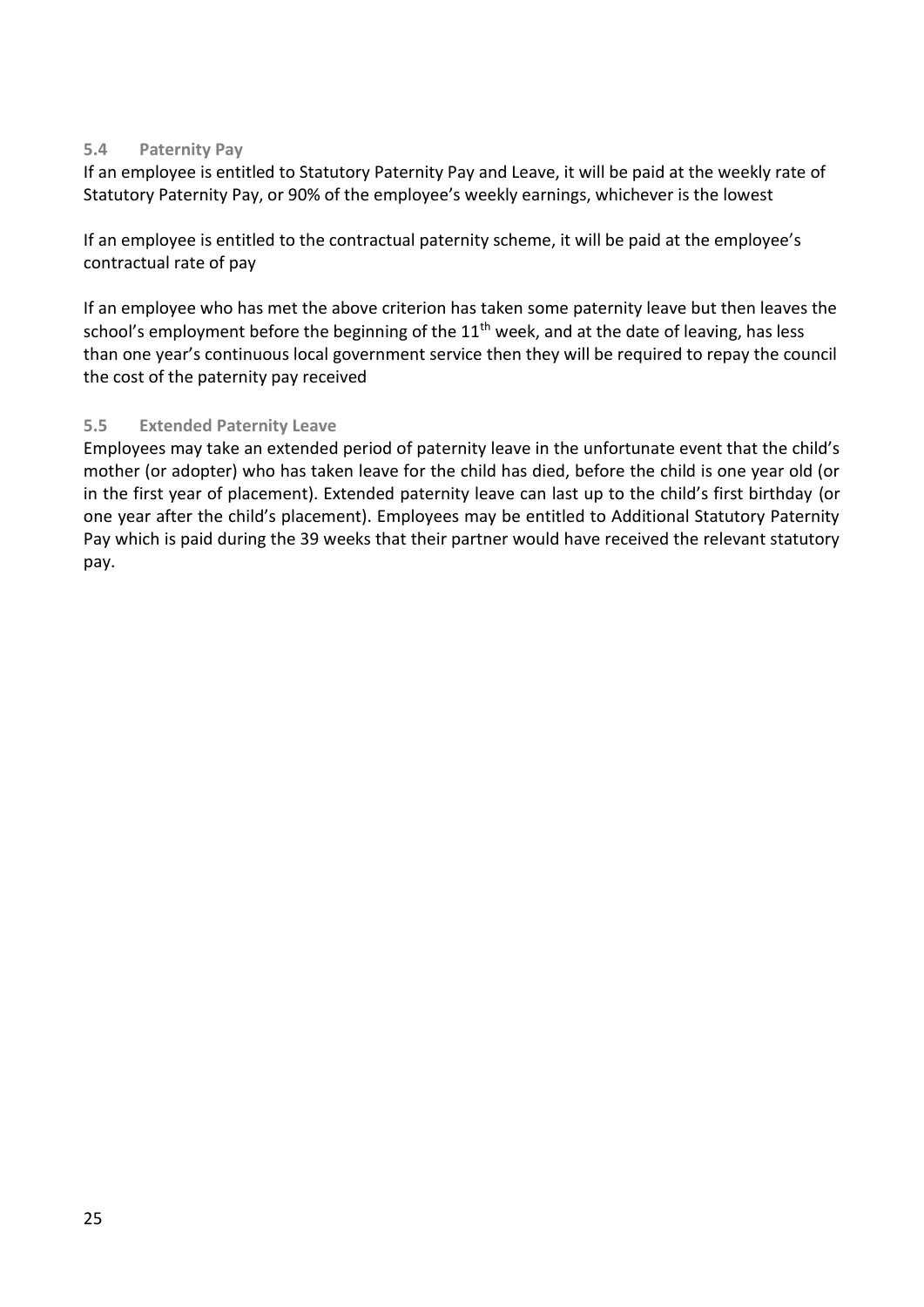# <span id="page-25-0"></span>6.0 Adoption Leave and Pay

### <span id="page-25-1"></span>**6.1 Introduction**

Statutory Adoption Leave is available to parents to prepare for adoption or to care for a newly placed adoptive child.

The provisions for adoption leave will apply to all employees.

The employee will be subject to all other entitlements and conditions of the appropriate maternity scheme (as in paragraph in 2.4), including the obligation to return to work for a minimum of three months in order to retain the adoptive leave pay.

In cases where both parents are employed by the Trust, and assuming that both parents are eligible, the total leave entitlement (i.e. the post confinement leave aggregated with the two working weeks' adoptive paternity leave) can be combined and shared between the two employees at their discretion.

### <span id="page-25-2"></span>**6.2 Pre-Adoption Leave**

There is no statutory right to paid time off for pre-adoption leave. Employees who are adopters or partners of adopters would, in the first instance, be expected to arrange meetings and interviews outside of the working day or during school closure periods/annual leave. However, it is recognised that this is not always practical and as such, employees may apply for time off using the Trust's Leave of Absence Policy.

Employees are asked to inform the Head Teacher as far in advance as possible, of the date and time of an appointment/meeting and the best estimate of the length of absence from work, including travelling time if significant. It would also be helpful in many cases if they could try to arrange appointments at the beginning or the end of the day, although schools recognise this may not always be possible

Employees must be prepared to show proof of appointment/meeting/interview

The time taken to attend such appointments within an employee's working hours for that day (including reasonable travelling time) will be paid at the usual rate provided they have complied with the above requirements.

If the employee is adopting a child from overseas, any visits to see the child pre-adoption should be taken during school closure periods or by using normal annual leave arrangements. Time off for this reason will only be granted in the above circumstances.

### <span id="page-25-3"></span>**6.3 Adoption Leave**

An employee adopting a child is to be allowed comparable leave and pay arrangements as applies to natural mothers. Accordingly, an employee who satisfies the full criteria and conditions of the maternity scheme specific to their conditions of service, will be entitled to:

a) All employees are entitled to ordinary adoption leave of 26 weeks duration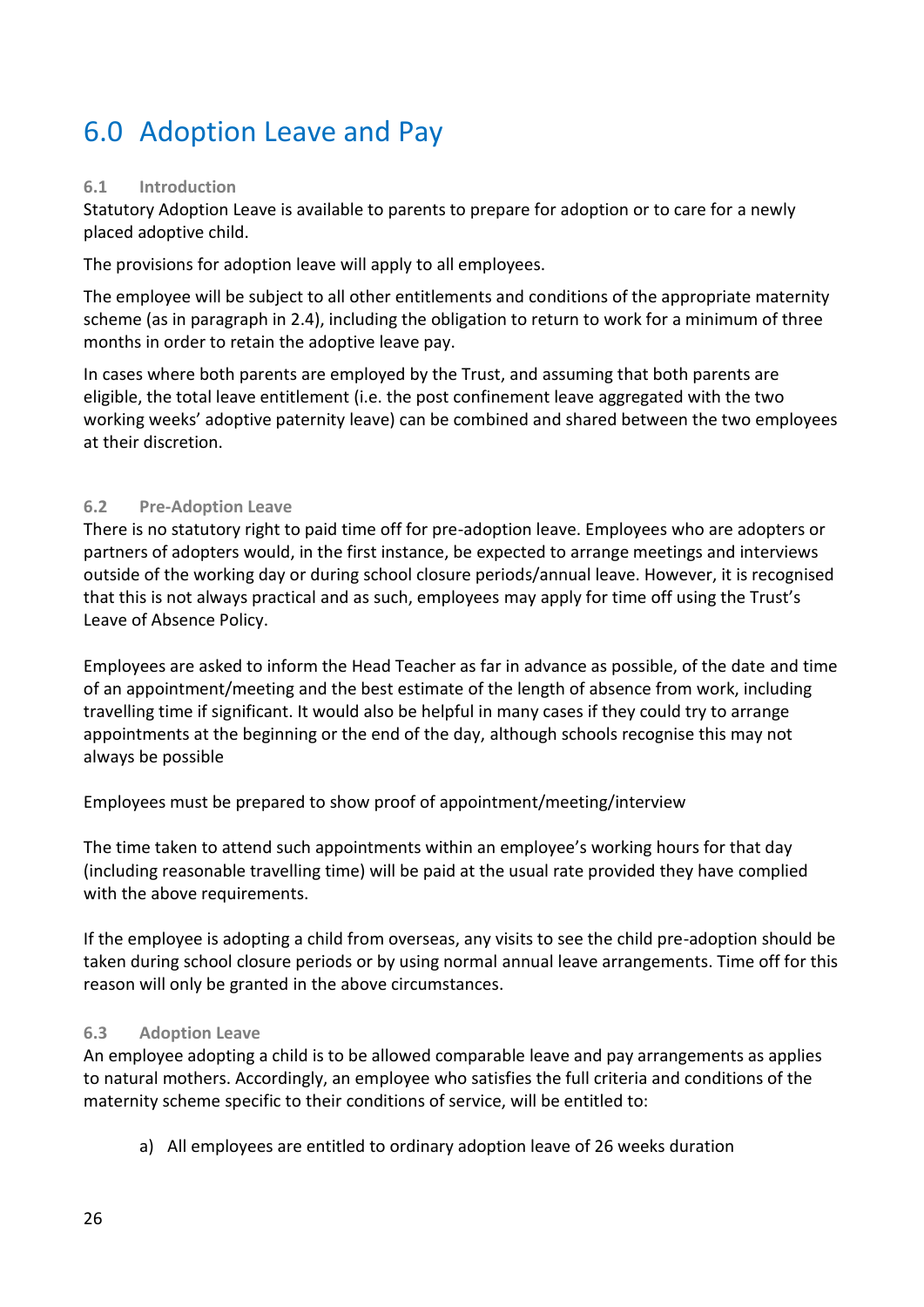- b) Employees who have 26 weeks' continuous service ending with the week in which they are notified of being matched with a child for adoption are entitled to a further 26 weeks of additional adoption leave, a total of 52 weeks' adoption leave.
- c) Both ordinary and additional adoption leave is to be taken in one block within a twelve month period from the date of placement unless otherwise agreed with the school
- d) Be subject to all other entitlements and conditions of their maternity scheme

Adoption leave will begin on the placement date or up to 14 days before the placement date. Where employees choose to begin leave on the placement date and they are at work on that date, leave begins the following day.

The employee will be required to notify school of their intention to take adoption leave. Correspondence must be sent from the adoption agency confirming the adoption/placement and the employee should inform their employer no more than seven days after the date of being told by the adoption agency that they have been matched with a child in writing, or as soon as is reasonably practicable, that they will be absent from work due to adoption and whether they intend to return to work

There is a requirement for employers to respond to an employee's notification of their leave plans within 28 days. An employer will need to write to the employee, setting out the date on which they are expected to return to work if the full entitlement to adoption leave is taken. Adopters who intend to return to work at the end of their full adoption leave will not have to give any further notification to their employer and unless otherwise notified, Head Teachers/Line Managers should assume that the employee will be taking their full entitlement to adoption leave

### <span id="page-26-0"></span>**6.4 Adoption Pay**

Payments for employees who have less than one year's continuous service at the beginning of the 11<sup>th</sup> week before the week of the baby/child's placement shall be the employees' entitlement to Statutory Adoption Pay (SAP)

Statutory Adoption Pay will be paid for 39 weeks, or if earlier, until the date the employee returns to work, or for eight weeks after the end of the week the placement is disrupted

The contract of employment continues during Adoption Leave. The employee receives all contractual benefits during the full period of Adoption Leave.

Employees are subject to all other entitlements and conditions of their appropriate Maternity Scheme, (as outlined in section 2.0) including the obligation to return to either their 'job' or local authority employment for a period of at least three months in order to retain the occupational pay element.

An employee shall not be entitled to Statutory Adoption Pay (SAP) in the case of:

- Private adoption (Private adoption refers to any adoption not arranged by an agency or organisation i.e. when the adoptive parents find a birth mother or baby or child privately)
- The adoption of a step-child by a step-parent
- The adoption of a foster child by a foster parent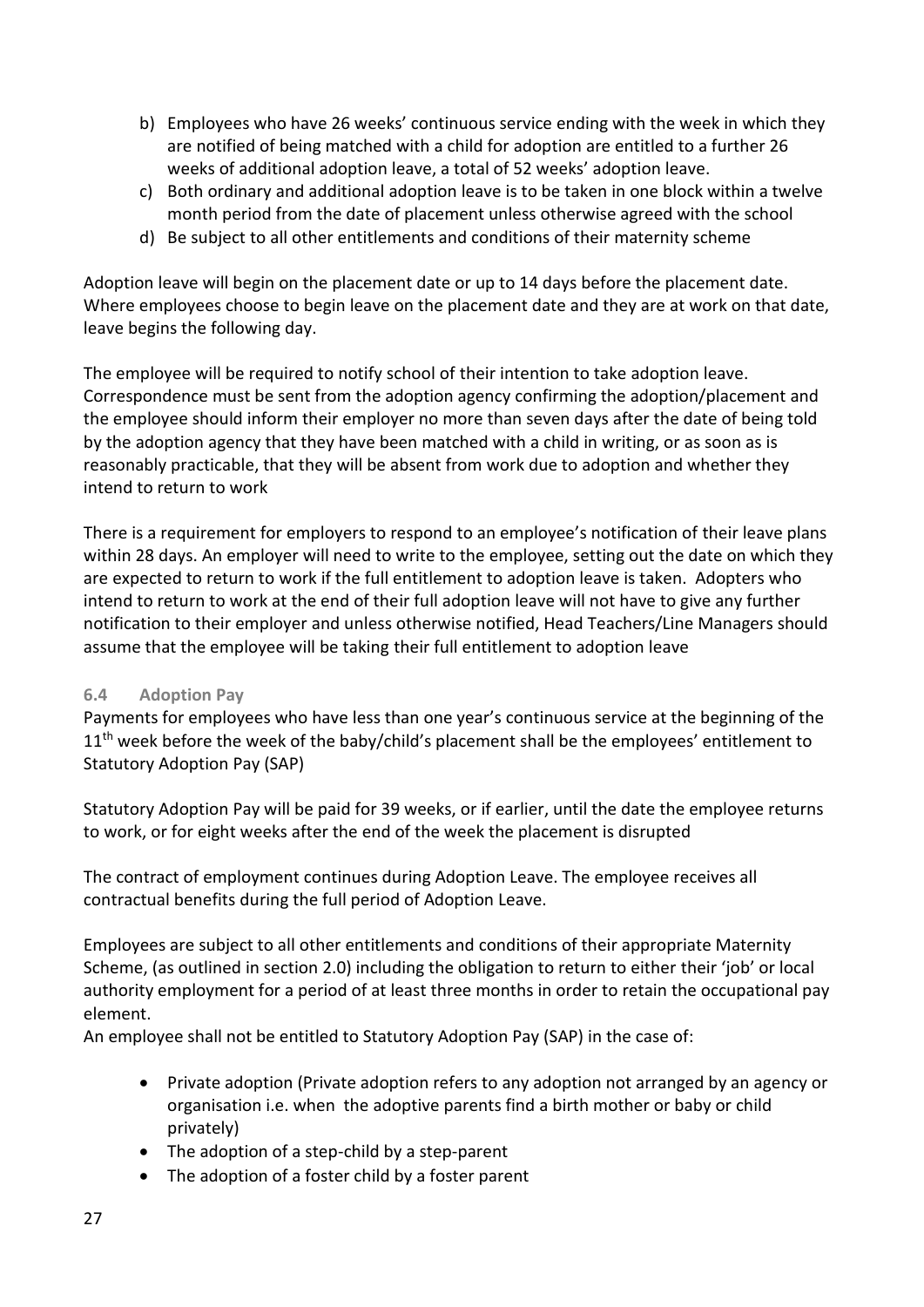• Those who become parents through arrangements with a surrogate mother (except in accordance with the provisions set out in paragraph 5.6)

### <span id="page-27-0"></span>**6.5 Adoptive Paternity Leave and Pay**

Statutory Paternity Leave for Adoption is absence from work for the purpose of caring for a newly placed adoptive child or to support the main adopter. The Paternity Leave provisions set out in paragraph 4 will apply to employees who:

- are adoptive fathers, or the spouse or partner of the main adopter
- will have responsibility for the child's upbringing,
- has been continuously employed for at least 26 weeks ending with the week the child's adopter is notified of the match;
- have given notice and evidence to their Headteacher/Line Manager

### <span id="page-27-1"></span>**6.6 Surrogacy**

An employee who becomes a parent through surrogacy arrangements is not entitled to Statutory Adoption Leave and Pay.

Employees will instead be entitled to unpaid parental leave upon becoming a parent (as detailed in paragraph 6), providing that:

- they intend to apply for a parental order when the child is living with them (where one parent is genetically related) or adopt the child (where there is no genetic relationship)
- they meet the qualifying conditions

The father, or the spouse or the partner (same or opposite sex) of a child born through surrogacy arrangements (provided he is registered as the father) and fulfils eligibility criteria and provisions outlined in Paragraph 4, will be eligible to take paternity leave.

Female employees acting as surrogates are entitled to full maternity leave, pay and provisions as any other pregnant employee and outlined in paragraph 2.4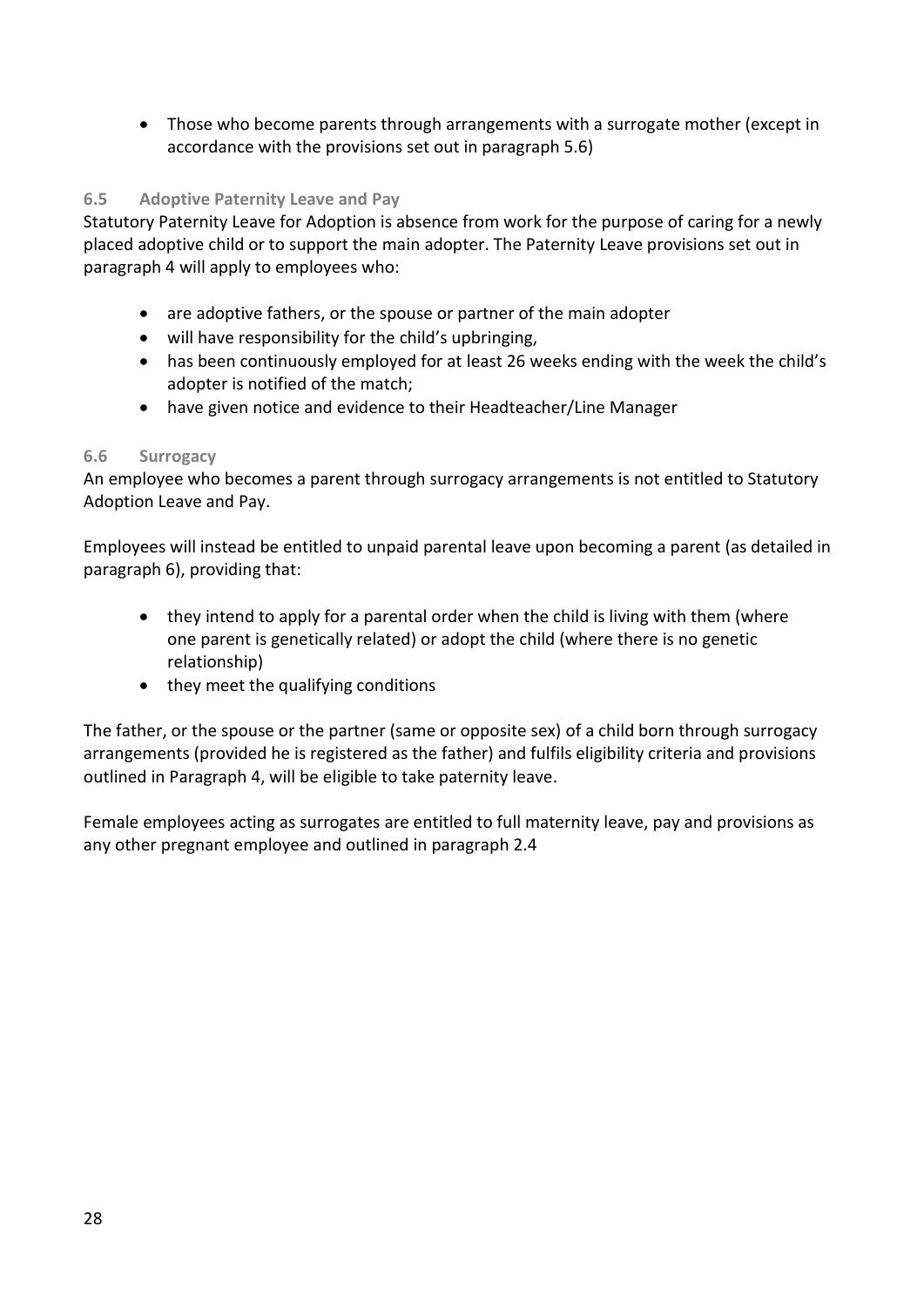# <span id="page-28-0"></span>7.0 Parental Leave

### <span id="page-28-1"></span>**7.1 Introduction**

The right to parental leave is contained in the Maternity and Parental leave etc Regulations 1999, made under the Employment Rights Act, as amended by the Employment Relations Act 1999. It offers qualifying parents the right to take a period of unpaid time off work to look after a child or to make arrangements for the child's welfare. Parents can also use it to spend more time with their children.

Employees are entitled to a total of 18 weeks' unpaid leave for each qualifying child. Parental leave is for each child therefore if an employee has twins the leave is doubled. The leave can be taken at any time up until the child's  $18<sup>th</sup>$  birthday.

Parental leave should be taken in blocks of a week or multiples of a week, and should not be taken as "odd" days off, unless the employer agrees otherwise or the child is disabled. Employees cannot take off more than four weeks during a year per child. A week is based on an employees working pattern.

### <span id="page-28-2"></span>**7.2 Qualifying Conditions**

Parents (or adopters) of children under the age of 18 may have the right to parental leave. To qualify, employees must:

- Have one year's continuous service; and
- Be named on the child's birth or adoption certificate

If employees are separated from the spouse or partner and don't live with their child (or children) they maintain the right to parental leave if they keep formal parental responsibility for the child (or children). Foster parents do not have the right to parental leave but may be able to request a flexible working pattern (see separate guidance).

### <span id="page-28-3"></span>**7.3 Requests for Parental Leave**

Employees wishing to request a period of Parental Leave must give their Head Teacher/Line Manager at least 21 days' notice. This request should be put in writing stating the dates on which the leave is to begin and end. If an employee wishes to take parental leave straight after the birth or adoption of a child they should give notice 21 days before the beginning of the expected week of child birth or placement. In cases where this may not be possible, for example, if a child is born prematurely or where less than 21 days notice is given that a child is to be placed for adoption notice should be given as soon as possible.

An employer can ask to see evidence to confirm that the employee is the parent or the person legally responsible for the child; evidence might take the form of information contained in the child's birth certificate or adoption papers etc.

An employer can postpone the leave for up to six months where the school would be particularly disrupted if the leave was taken at the time requested but it cannot be postponed so that the leave ends after the child's 18th birthday.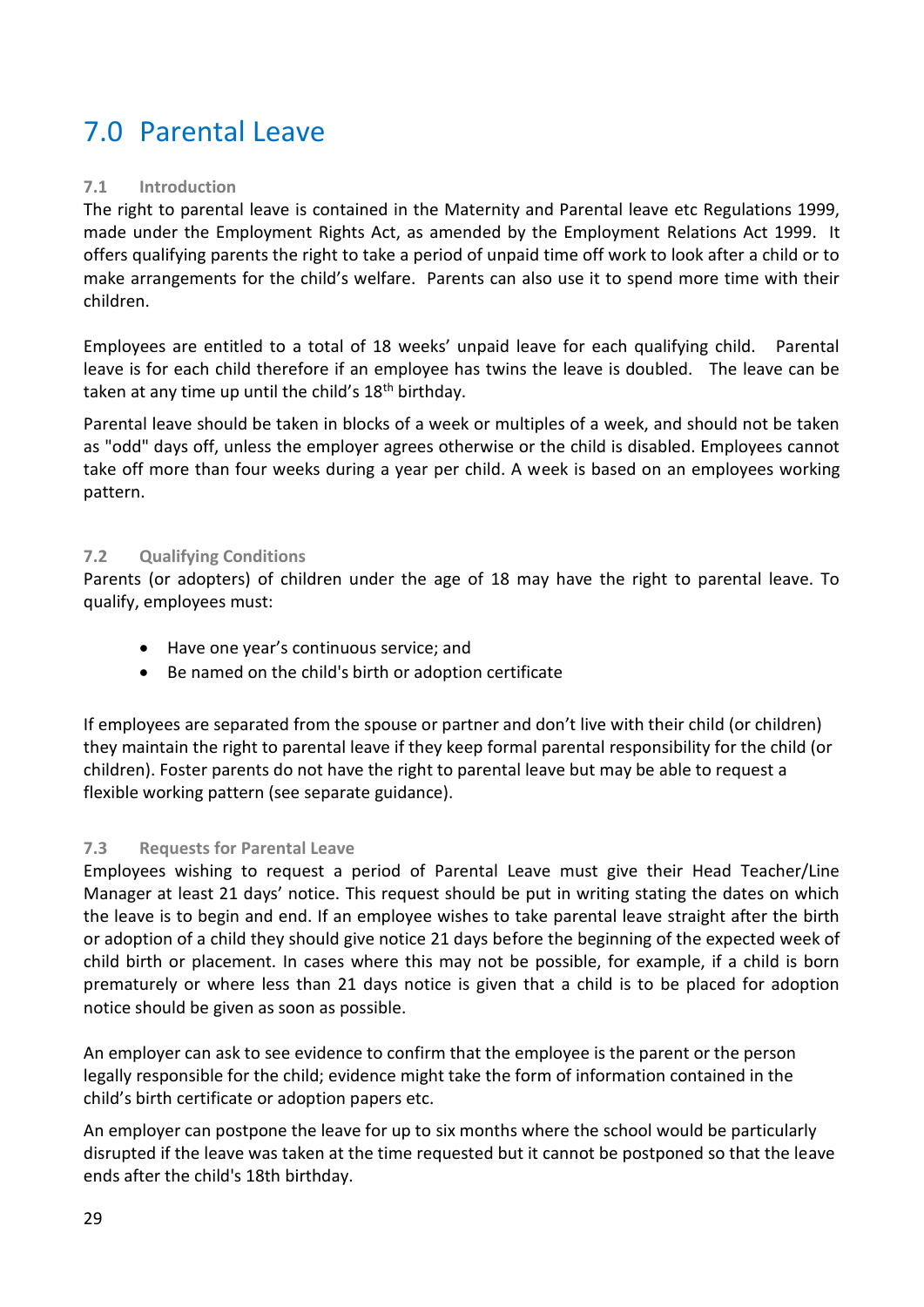However, the employer will notify the employee of the decision, including the reason for postponement and alternative dates during which the parental leave can be taken

An employee may elect to take a period of Parental Leave from the date of child birth or from the date of adoption, in which case the Employer cannot delay the date of the leave. The employee must give 21 days' notice before the EWC, or 21 days before the week in which adoption placement is to occur, (following the guidance as per 6.1.9)

If a woman wishes to take a period of Parental Leave immediately following their maternity leave, they should also ensure that they make the request to the Headteacher/Line Manager giving at least 21 days' notice

### <span id="page-29-0"></span>**7.4 Returning to Work**

At the end of Parental Leave period, the employee is entitled to return to the same job as before, if the leave was for a period of 4 weeks or less. The employee is also entitled to benefit from any improvements to the rate of pay (or other employment terms and conditions) which may have been introduced while they have been away.

If the Parental Leave period was more than 4 weeks, the employee is entitled to return to the same job, or if it is not reasonably practicable, a similar job which has the same or better status, terms and conditions as the previous job.

### <span id="page-29-1"></span>8.0 Shared Parental Leave

### <span id="page-29-2"></span>**8.1 Introduction**

Shared Parental leave enables eligible mothers, fathers, partners and adopters to choose how to share time off work after their child is born or placed and applies to eligible parents of children born or adopted on or after 5 April 2015. This enables parents to share the leave with their partner, perhaps returning to work for part of the time and then resuming leave at a later date. The aim of Shared Parental Leave is to give parents greater flexibility in how they care for their child during the first year. Eligible parents will have the right to share up to 52 weeks leave to care for their child (minus the period that the mother has spent on maternity leave) and up to 37 weeks shared parental pay. Employees generate an entitlement to shared parental leave (SPL) if the mother brings their maternity leave to an end early. The balance of any leave and pay remaining becomes available to the parents as SPL, to be split between them as they choose.

Employees will be eligible to take leave if they have a sufficient period of service and their partner satisfies the minimum employment and earnings criteria.

Employees have to give 8 weeks notice of their intention to opt-in to SPL and of any subsequent request for leave.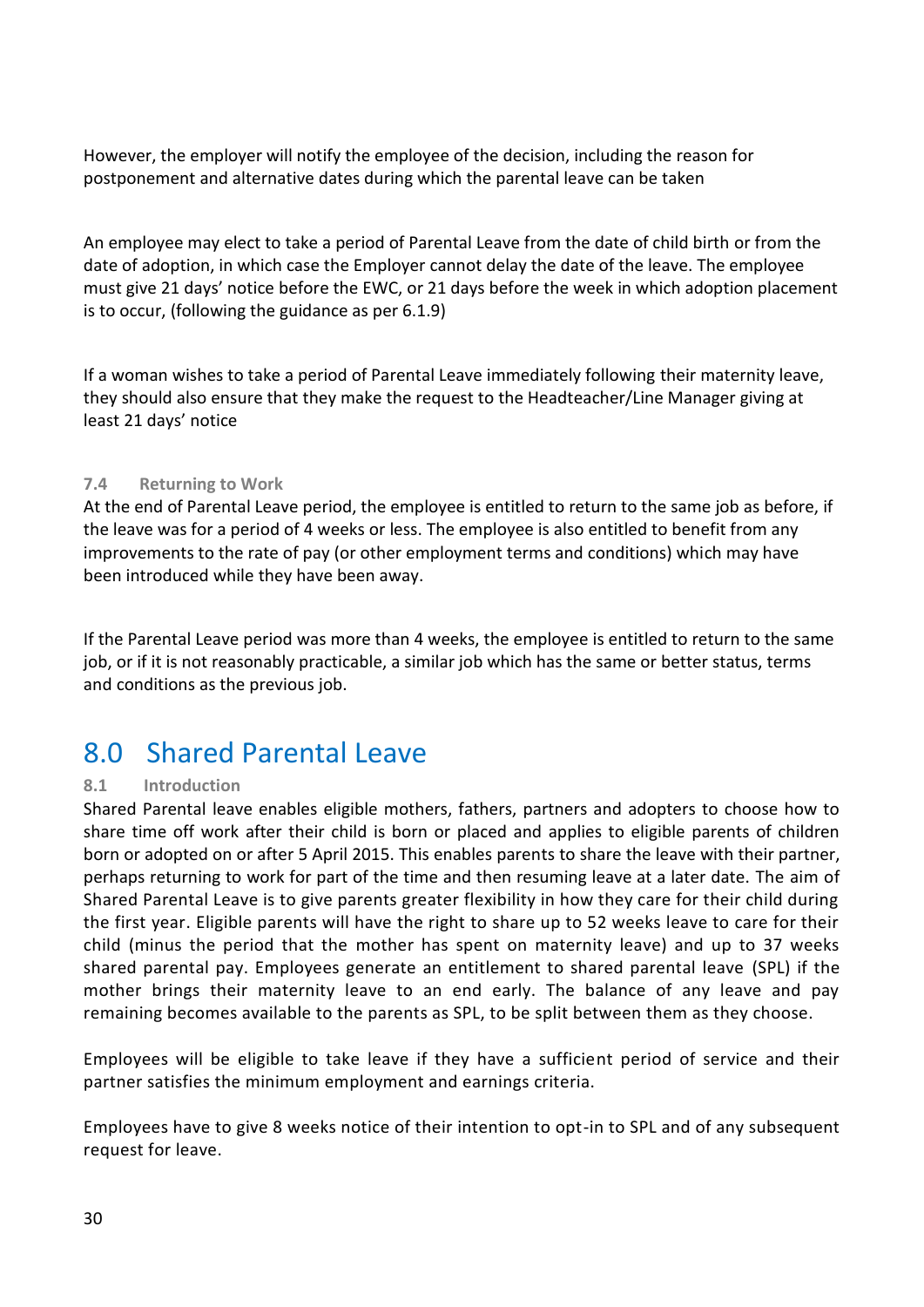When a couple initially opt in, they are required to give a non-binding indication of how they are intending to take their SPL.

Employees are entitled to give up to 3 notifications of SPL (or changes to SPL), unless the organisation is willing to allow more requests.

SPL must be taken within 52 weeks of the child's birth.

20 "keeping in touch" days will be available to each parent during shared parental leave, in addition to maternity leave "keeping in touch days" .The right to return to the same job will apply to employees returning from any period of leave that includes maternity, paternity, adoption and SPL that totals 26 weeks or less, even if the leave is taken in discontinuous blocks.

<span id="page-30-0"></span>For further information please see the Shared Parental Leave Policy.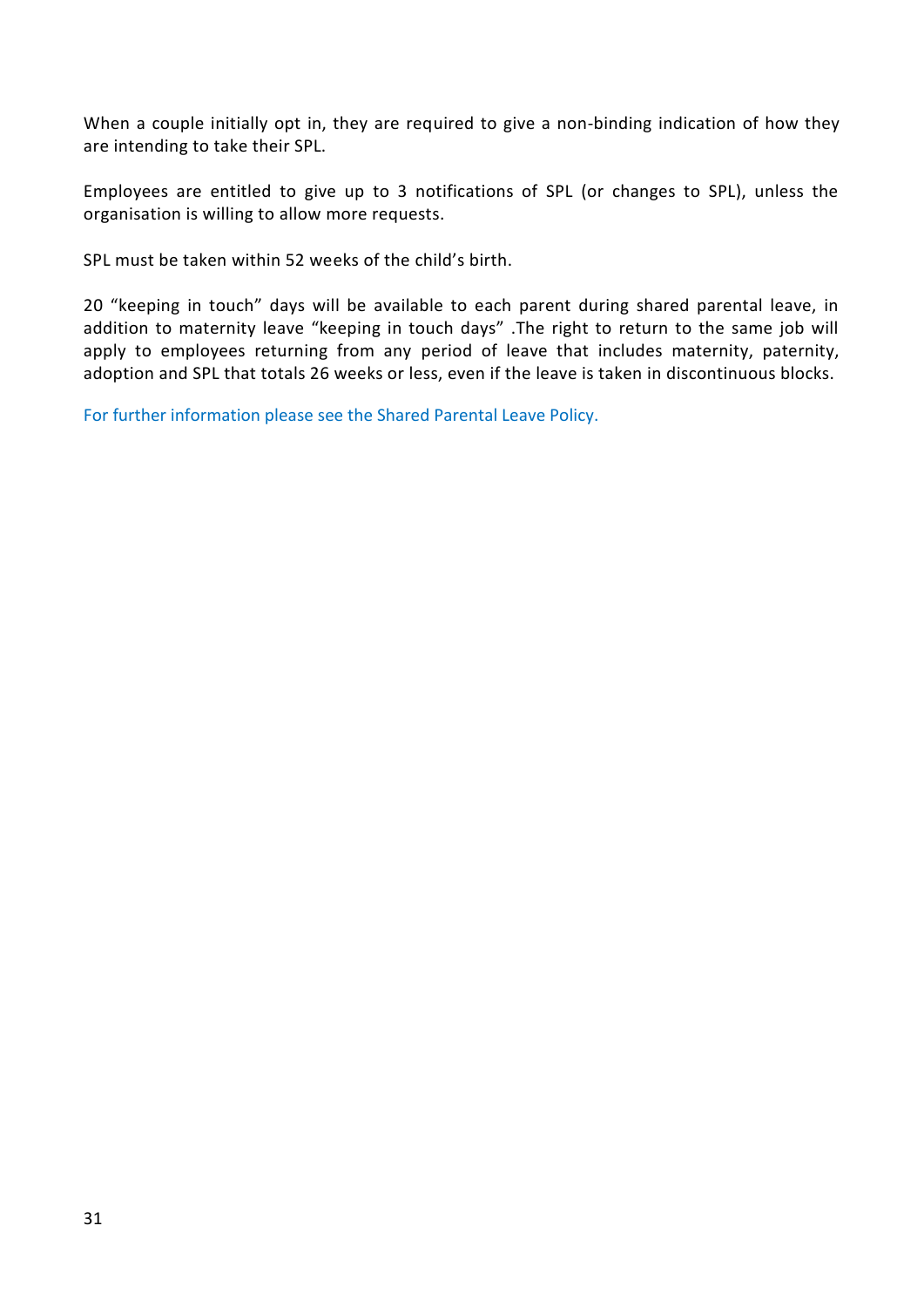# <span id="page-31-0"></span>9.0 Shared Parental Leave Policy

### <span id="page-31-1"></span>**9.1 Introduction**

Employees who have a baby due on or after 5th April 2015 or in the case of adoption, are matched with a child on or after 5th April 2015, may be entitled to take shared parental leave.

Shared parental leave is created when a mother or primary adopter ends ('curtails') their maternity or adoption leave period.

Shared parental leave is then available to couples who meet the eligibility criteria to request to share the remaining maternity leave or adoption leave between them.

Employees can request to take any period of continuous shared parental leave which school cannot refuse. Alternatively employees can request a discontinuous period of shared parental leave which school will accommodate where possible. However any decision regarding discontinuous shared parental leave will be based on the business needs of the school.

### <span id="page-31-2"></span>**9.2 Eligibility**

Mother or primary adopter

If the employee is the mother or primary adopter and they want to take shared parental leave they must satisfy each of the following criteria:

- Be entitled to maternity or adoption leave and must have ended it either by returning to work before the end of their leave or stating their intention to end their maternity/adoption leave;
- Have caring responsibility for the child;
- Have continuous service of at least 26 weeks' before the 15th week before the baby is due. In the case of an adoption, they must have continuous service of at least 26 weeks ending with the week in which they are notified of being matched with a child for adoption;
- The employee's partner must meet the 'employment and earnings test'. This requires them in the 66 weeks leading up to the child's expected due date/matching date have worked for at least 26 weeks and earned an average of at least £30 a week in any 13 of those weeks. (This amount is correct at April 2019 but may be subject to change in the future).
- Still be working for the school when they intend to take the leave;
- Provide a copy of the child's birth certificate or a document from the adoption agency that confirms the placement
- Comply with the notification requirements.

*N.B: Employees who are new mothers must take the minimum period of compulsory maternity leave (two weeks following the birth of the child, or four weeks for manual employees) before they can take shared parental leave.*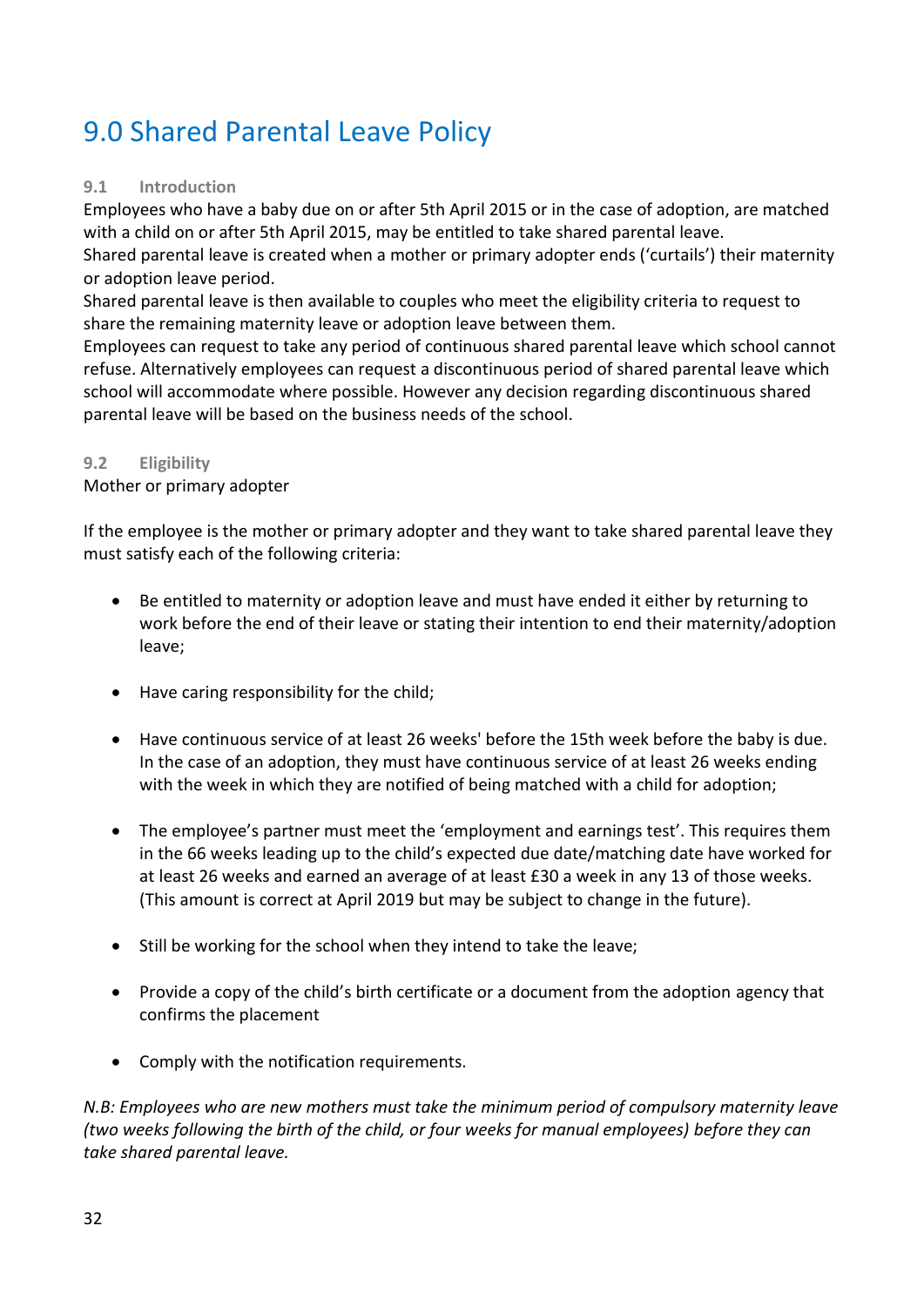*To qualify for shared parental pay the mother or primary adopter must meet the same eligibility conditions as required for shared parental leave and must also be entitled to statutory maternity pay or statutory adoption pay.*

*The total amount of shared parental pay must not exceed the amount of the untaken statutory maternity or adoption pay.* 

### <span id="page-32-0"></span>**9.3 Partner of the mother or primary adopter**

If the employee is the partner of the mother or primary adopter and they want to take shared parental leave they must:

- Have caring responsibility for the child along with the mother or primary adopter;
- Have continuous service of at least 26 weeks' before the 15th week before the baby is due. In the case of an adoption, they must have continuous service of at least 26 weeks ending with the week in which they are notified of being matched with a child for adoption;
- Provide a copy of the child's birth certificate or a document from the adoption agency that confirms the placement;
- Comply with the notification requirements.

To qualify for shared parental pay the partner of the mother or primary adopter must meet the same eligibility conditions as required for shared parental leave and must also be entitled to statutory paternity pay.

The employee should provide the relevant information about their partner and provide a signed declaration from their partner confirming that they agree to share parental pay and they satisfy the eligibility requirements.

### <span id="page-32-1"></span>**9.4 Surrogacy**

Surrogate parents with a Parental Order will be eligible for statutory adoption leave/pay and shared parental leave and pay if they meet the eligibility criteria.

Please note that in these cases the recipient surrogate parents must provide school with evidence of the intended arrangement. This should include a copy of the MAT B1, the Parental Order and the surrogacy agreement which must have been signed in the presence of a legal professional.

### <span id="page-32-2"></span>**9.5 Fraudulent Claims**

The School will, where there is a suspicion that fraudulent information may have been provided or where the School has been informed by HMRC that a fraudulent claim was made investigate the matter under the Trust's Disciplinary Procedure.

### <span id="page-32-3"></span>**9.6 Shared Parental Pay**

The total amount of shared parental pay must not exceed the amount of the untaken statutory maternity or adoption pay. Shared Parental Pay is paid at either the fixed statutory rate or 90% of normal average weekly earnings if this is less.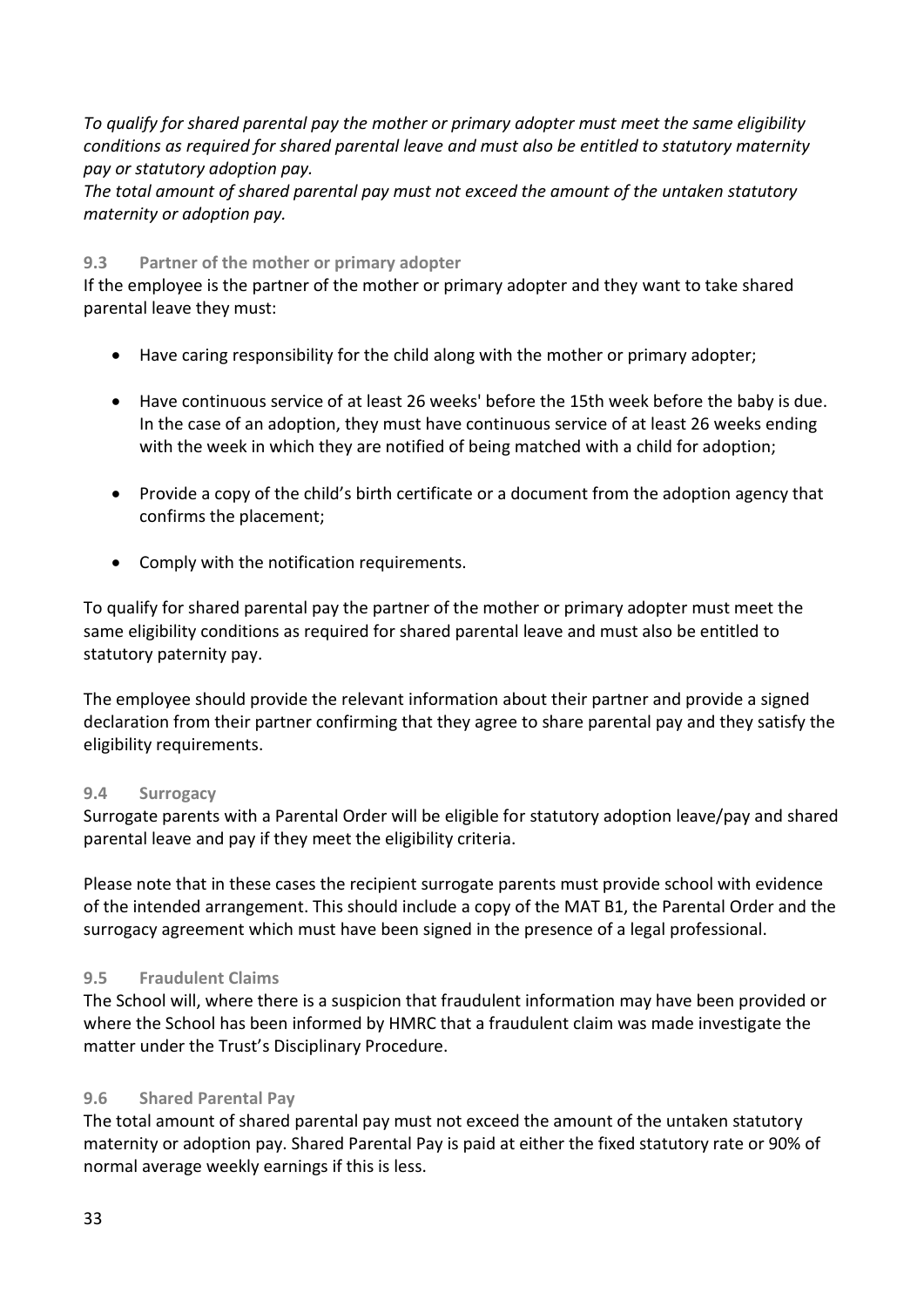### <span id="page-33-0"></span>**9.7 Notification Requirements**

The employee should discuss their intention to take shared parental leave at the earliest opportunity. Where it is a request for discontinuous shared parental leave there should be an informal meeting which gives them the opportunity to discuss what pattern of leave could be accommodated.

The employee may be accompanied at this meeting by a work colleague or trade union representative.

Employees must provide at least 8 weeks-notice prior to the commencement of any period of shared parental leave.

### Mother or primary adopter

Where the employee is the mother or primary adopter and is on maternity or adoption leave they should complete the Notice of entitlement and intention to take shared parental leave and pay form to confirm they are ending their maternity or adoption leave and opting into shared parental leave and pay.

Although the decision to end maternity leave is binding in most circumstances, the dates provided in the notification at this stage are a non-binding indication of the intended pattern of leave.

Partner of the mother or primary adopter

Where the employee is the partner of the mother or primary adopter they should use the Partners notice of entitlement and intention to take shared parental leave and pay form.

The following applies to both parents

An employee who wishes to take shared parental leave must also complete a Period of leave notice (birth) form or Period of leave notice (adoption) form not less than 8 weeks before the start date of each period of leave. In this document, the employee must set out the start and end date of each period of leave requested.

In the initial period of leave notice the employee does not have to confirm how they are intending to take all of their entitlement to shared parental leave. The employee may submit another period of leave notice. The employee is entitled to request a new block of leave or change a period of leave.

In total, employees can submit up to three period of leave notices, including changes to any previous notices, except when:

- a change is agreed by the employee and the manager
- a notification has been withdrawn
- a period of leave is varied because the child is born before the expected week of childbirth;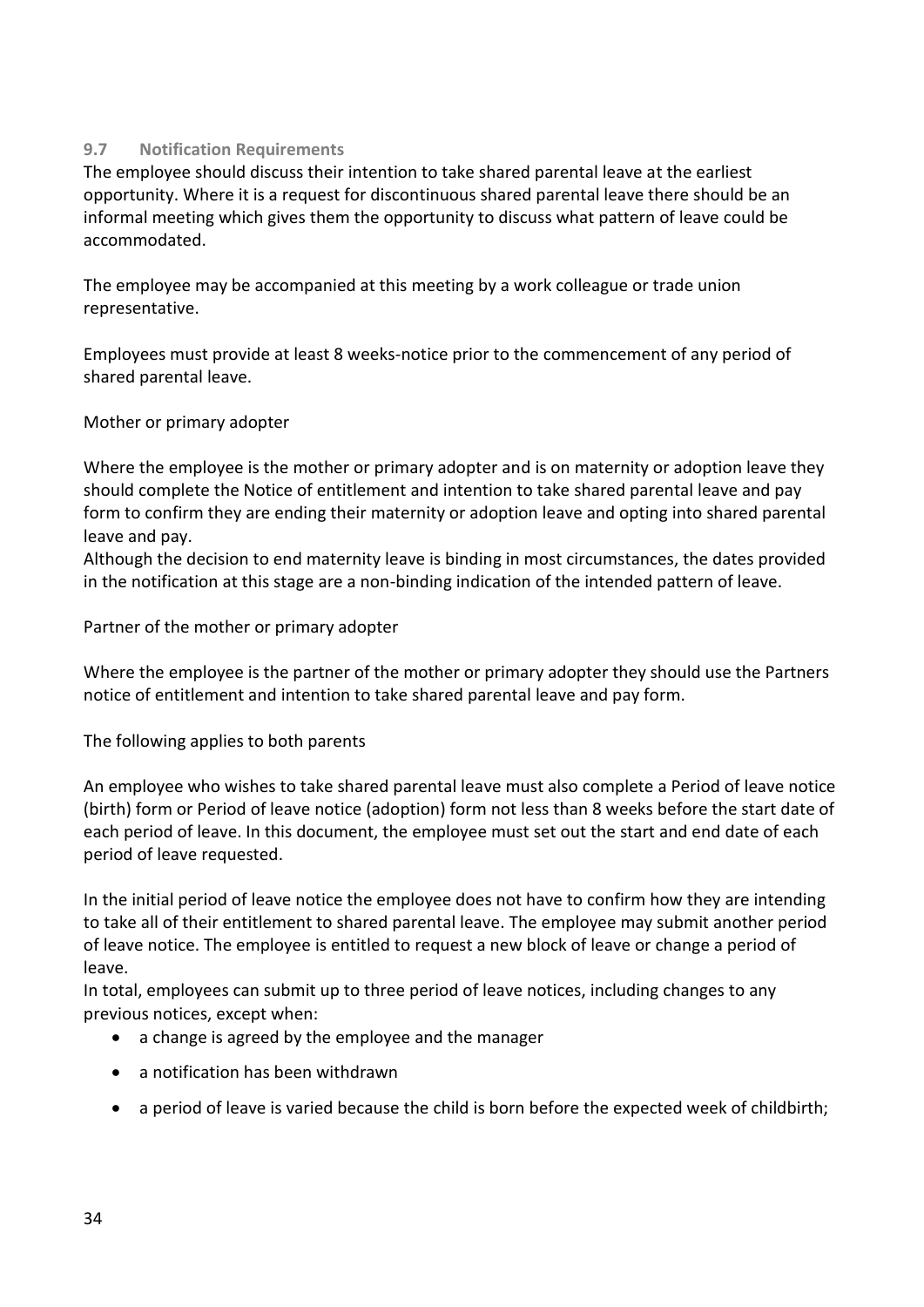### <span id="page-34-0"></span>**9.8 Withdrawal of requests**

The decision to end maternity or adoption leave is binding on the employee but may be revoked in the following circumstances:

- If after submitting notice to take shared parental leave the employee or their partner's circumstances change and they are no longer eligible to take shared parental leave. They must notify the manager in writing within 8 weeks
- If the employee is the mother and submitted their notification before the birth of the baby they may change their mind following the birth. If this is the case the employee must provide a written notice within 6 weeks of the baby's birth.
- In the unfortunate circumstances that an employee's partner dies the employee must provide a written notice within a reasonable time after the date of the death.

If the employee wishes to revoke their decision to end their maternity or adoption leave, they should complete the Revocation notice (shared parental leave) form.

### <span id="page-34-1"></span>**9.9 Amount of leave**

The total amount of shared parental leave and pay must not exceed the remaining balance of the 52 weeks of maternity or adoption leave. If the employee and their partner decide to take leave together the amount of leave taken will be counted for each person.

Leave must be requested as complete weeks, with a minimum leave period of one week.

### <span id="page-34-2"></span>**9.10 Request for a continuous period of shared parental leave**

If the employee has submitted a notification for a continuous period of leave they are entitled to take this. This request cannot be refused and this entitlement should be confirmed using the Confirmation of entitlement to take shared parental leave letter.

### <span id="page-34-3"></span>**9.11 Request for a discontinuous period of shared parental leave**

If the employee has submitted a notification for a discontinuous period of shared parental leave either in turns or at the same time, the manager should meet with the employee within 15 calendar days of receiving the notification to discuss the request and try to come to an agreement.

For notifications of discontinuous periods of leave a manager can:

- agree to the request
- suggest alternative dates
- refuse the periods requested; or
- the employee can withdraw their application

If agreement is not reached within 15 calendar days the total amount of leave in the request must be taken as a single block.

The refusal of discontinuous leave should be confirmed in writing. Where the request for discontinuous leave has not been granted the employee can withdraw it within the 15 days and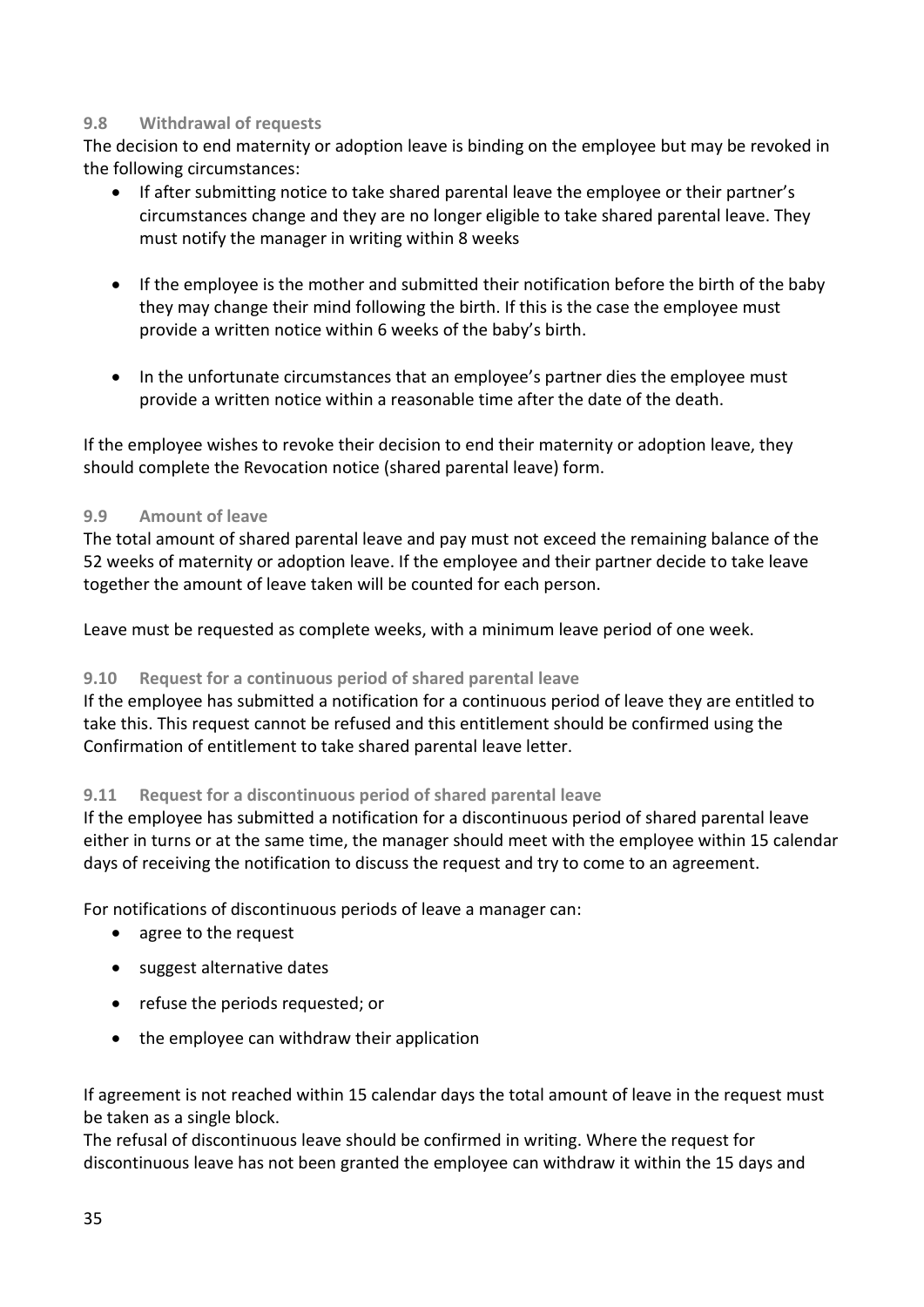request a different pattern of discontinuous leave or they can choose to take the leave in a single continuous block.

### <span id="page-35-0"></span>**9.12 Right of Appeal**

Any employee that has had discontinuous blocks of leave refused can appeal via the appeals procedure.

### <span id="page-35-1"></span>**9.13 Antenatal appointments**

There is a statutory right for fathers/partners of pregnant women and intended parents of children born through surrogacy to unpaid time off work to attend up to two ante-natal appointments.

### <span id="page-35-2"></span>**9.14 Relationship with statutory paternity leave**

Where the employee wishes to take statutory paternity leave and a period of shared parental leave, the statutory paternity leave must be taken first.

### <span id="page-35-3"></span>**9.15 Sickness during Shared Parental Leave**

If the employee is sick and unable to care for the child they are not entitled to take shared parental leave. Where this is the case they would be paid sick pay rather than shared parental pay.

### <span id="page-35-4"></span>**9.16 Shared Parental Leave in Touch Days (SPLIT days)**

During a period of shared parental leave if the employee and school agree the employee may work (or attend training) for up to 20 'shared parental leave in touch days' (SPLIT days), without bringing their period of leave to an end or losing their right to shared parental pay. These SPLIT days are paid and are in addition to the Mother/Adopter's Keeping In Touch (KIT) days that are available during maternity/adoption leave.

School cannot insist that you take SPLIT days and are not obliged to offer the employee any work during the shared parental leave. If an employee takes a SPLIT day they will receive full pay for any day worked.

Contact made by school to discuss the employees return to work and any other reasonable contact during the leave does not constitute work for these purposes. The employees' line manager will maintain reasonable contact with the employee during the period of leave, for example, to discuss the employee's plans for returning to work, to consider training or keep them updated on any relevant work developments.

### <span id="page-35-5"></span>**9.17 Statutory Annual Leave** Teaching Staff

Under the Working Time Regulations, from April 2009 Teachers have a statutory right to paid annual leave amounting to 28 days (5.6 weeks). Statutory annual leave should be taken either before or after parental leave. However, in most cases, periods of school closure before and after the period of shared parental leave will more than equal the 28 day annual leave entitlement.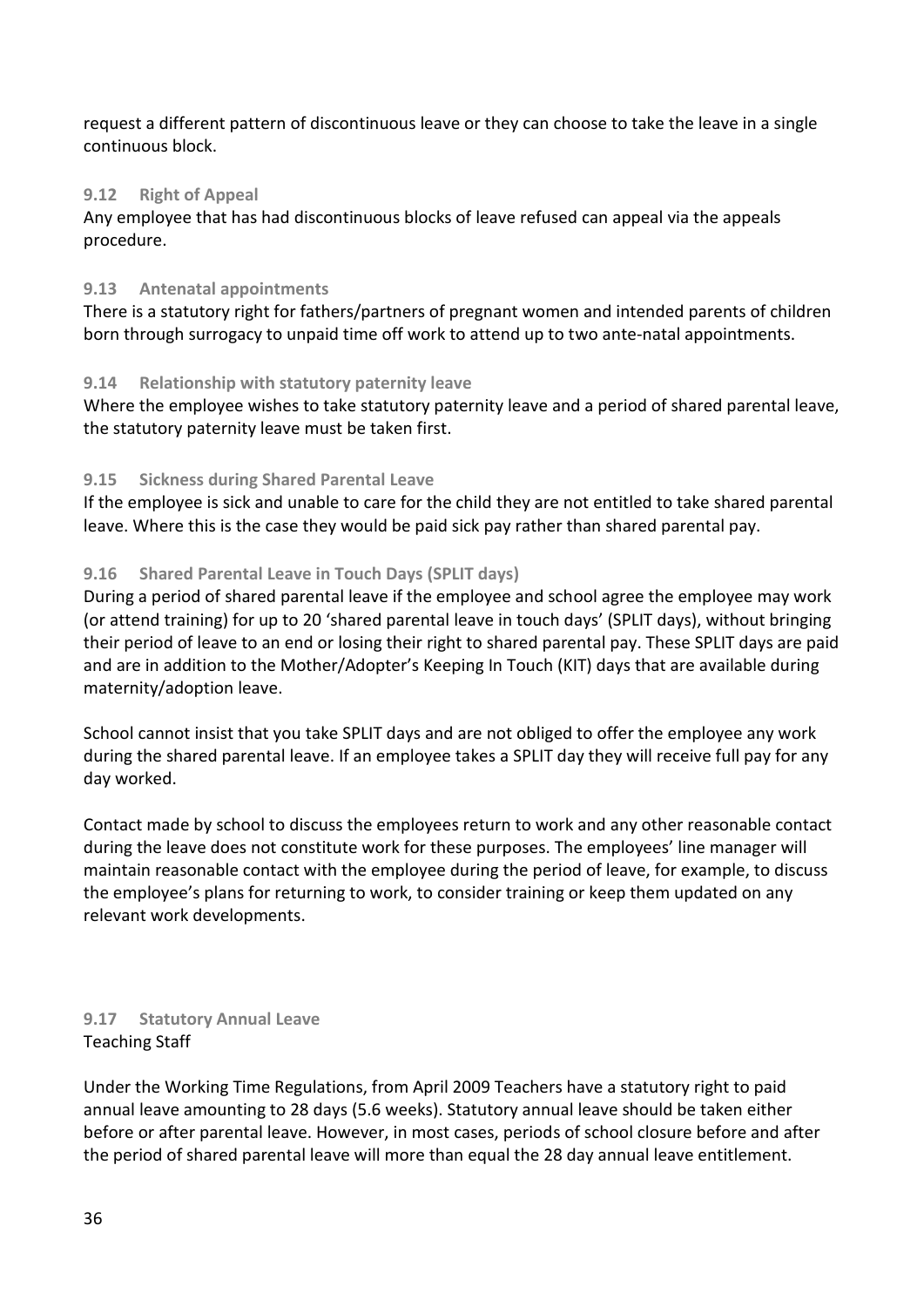Where there are insufficient school closures to accommodate statutory annual leave in any leave year, any outstanding leave can be taken during term time in the same leave year. This must be by agreement with the Headteacher. It is therefore important for the employee and their manager to incorporate statutory annual leave into their planning.

Where the return from shared parental leave, is so close to the end of the leave year, that there is not enough time to take all of the statutory entitlement, any balance of leave owing should be carried over to the following year.

Any leave carried over will be taken during normal school closure periods in addition to the statutory entitlement for that year (or pro rata as appropriate). There is no provision to carry over statutory annual leave into the next year if there is time to take it before 31 August.

### Support staff

Under the Working Time Regulations, from April 2009, Support staff who work term time have a statutory right to paid annual leave amounting to 28 days (5.6 weeks). For support staff who work on a term time only basis, in most cases, periods of school closure before and after the period of shared parental leave will more than equal the 28 day annual leave entitlement. Please note for both teaching and support staff, this is not an additional entitlement to annual leave on top of the current school closure arrangements.

Support staff who work all year round will continue to accrue their normal annual leave entitlement throughout shared parental leave. Any leave entitlement so accrued must still be taken in the leave year which it appertains. Common practice is to take any outstanding annual leave at the beginning or the end of the period of shared parental leave depending where this falls in relation to the annual leave year. Employees should discuss their annual leave entitlement fully with their Head Teacher/Line Manager and incorporate this into their planning. Where an employee is planning not to return to work after a period of shared parental leave they should be encouraged to plan to take any annual leave entitlement that they may be due, before commencing the shared parental leave. If the employee has taken more paid annual leave than entitled to at the date of resignation, then the overpaid portion must be repaid to the Authority.

Payment in lieu of statutory leave not taken is only allowable where the employees' employment terminates and there is insufficient time to take any remaining leave during the notice period.

### <span id="page-36-0"></span>**9.18 Pension Implications**

Where the employee is a member of either the Teachers' Pension Scheme or the West Yorkshire Pension Scheme they will continue to build up pension in the scheme as if they were working normally for any part of the leave where they are receiving pay. Their pension contributions will be based on the actual pay received during this period whether this is contractual, statutory or a combination of both. The contribution rate will be based on the pay the employee would have received had they not been on parental leave, but the rate is only applied to the employees actual pensionable earnings in the period. Therefore for any unpaid leave the employee will not accrue pension.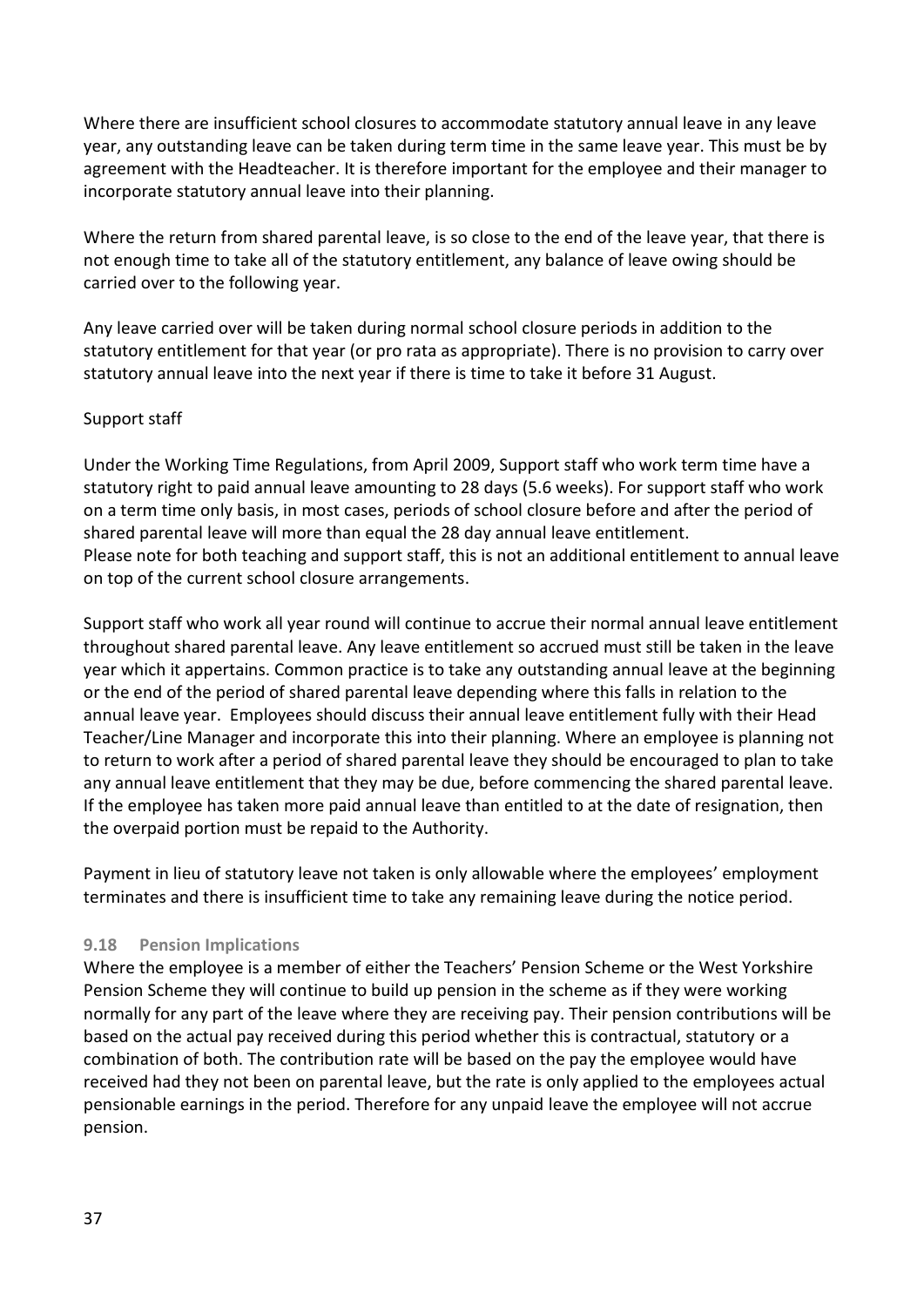### <span id="page-37-0"></span>**9.19 Employees with more than one job**

Where the employee has more than one job and they are with different employers they are entitled to take shared parental leave with each employer. They could not be on maternity leave with one employer and on shared parental leave with the other. In order to be eligible for shared parental leave the maternity or adoption leave must be curtailed with all employers.

If the mother wants to take or create shared parental leave for their partner to take and they have 2 (or more) jobs, they must have brought forward the date on which their maternity leave period ends for each of their jobs either by returning to work or by giving notice to end their maternity leave period (the notice must be given to each of their employers at the same time). A mother cannot take shared parental leave if they have only brought forward the date on which their maternity leave period ends with one of their employers. A mother cannot still be on maternity leave in one job and on shared parental leave in another job, because they must curtail all their maternity leave entitlement (from both jobs) for any entitlement to shared parental leave to arise.

### **Calculation of the maximum amount of shared parental leave available in the event of multiple employers**

The number of weeks of shared parental leave is calculated by deducting the maximum number of weeks that the woman has taken (i.e. the total length of absence, even if it is with different employers).

### **Example: Mother on maternity leave from 2 different employments**

A mother is on maternity leave from employment A and employment B. They return to work in employment A on week 20. They return to work in employment B in week 25.

The maximum amount of shared parental leave in this case will be 52-25= 27 weeks (not 52-20).

### **Example: Mother gives notice to curtail their maternity leave to 2 different employers**

A mother gives notice to curtail their maternity leave from employer A from week 32 of their maternity leave period and a notice to curtail maternity leave from employer B from week 30 of that leave period.

The maximum amount of shared parental leave in this case will be 52-32 = 20

### <span id="page-37-1"></span>**9.20 Notifications to payroll**

Schools must ensure that they inform payroll of any approved requests for shared parental leave/pay including any revocations and variations any shared parental leave in touch days (SPLIT days) and any curtailment of maternity leave.

### <span id="page-37-2"></span>**9.21 Returning to Work**

At the end of the period of shared parental leave, the employee is entitled to return to the same job as before, if the leave was for a period of 26 weeks or less. The employee is also entitled to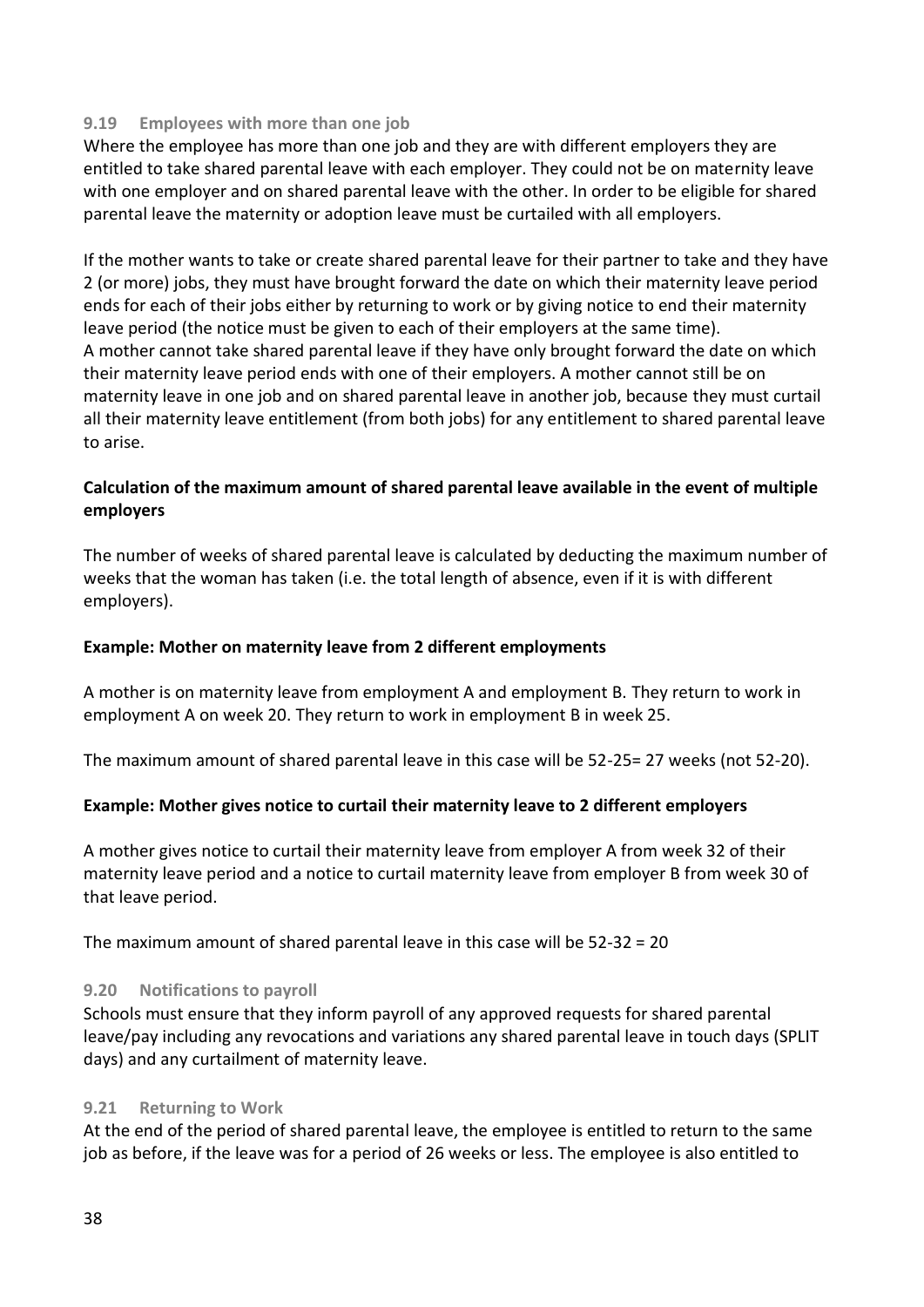benefit from any improvements to the rate of pay (or other employment terms and conditions) which may have been introduced whilst they have been on shared parental leave.

If the period of shared parental leave is for more than 26 weeks, the employee is entitled to return to the same job, or if this is not reasonably practicable, a suitable and appropriate alternative job which has the same or better status and terms and conditions as the previous job.

# <span id="page-38-0"></span>Part 2. Flexible Working Policy (10.0)

### <span id="page-38-1"></span>**10.1 Introduction**

The Trust believes that flexible working can increase staff motivation, promote work-life balance, reduce employee stress and improve performance and productivity.

Every employee has the statutory right to ask to work flexibly after 26 weeks employment service. An employee can only make a statutory request once in any 12 month period.

### <span id="page-38-2"></span>**10.2 Requests for flexible working**

A request for flexible working could include a request for a change to the number of hours that the employee works, a request for a change to the pattern of hours worked, a request to job share or a request to perform some or all of the work from the employee's home.

All requests must be made in writing by filling in the requisite application form, which is available from school. Any request made under this policy must include:

- the date of the application;
- the changes that the employee is seeking to their terms and conditions;
- the date on which the employee would like the terms and conditions to come into effect;
- what effect the employee thinks the requested change would have on the organisation;
- how, in their opinion, any such effect might be dealt with;
- a statement that this is a statutory request;
- whether or not the employee has made a previous application for flexible working; and
- if the employee has made a previous request, when the employee made that application.

Where the request is being made by a disabled person as part of a request for a reasonable adjustment to their working arrangements, the employee should state this in the written application.

Schools should not reject out of hand a request that does not contain the required information. The employee's line manager should explain to the employee what additional or amended information they need to provide and ask the employee to resubmit the request.

### <span id="page-38-3"></span>**10.3 Meeting to discuss a flexible working request**

Once the Headteacher receives the request, it will be dealt with as soon as possible, but no later than the deadline set out below. The Headteacher will usually arrange a meeting to deal with the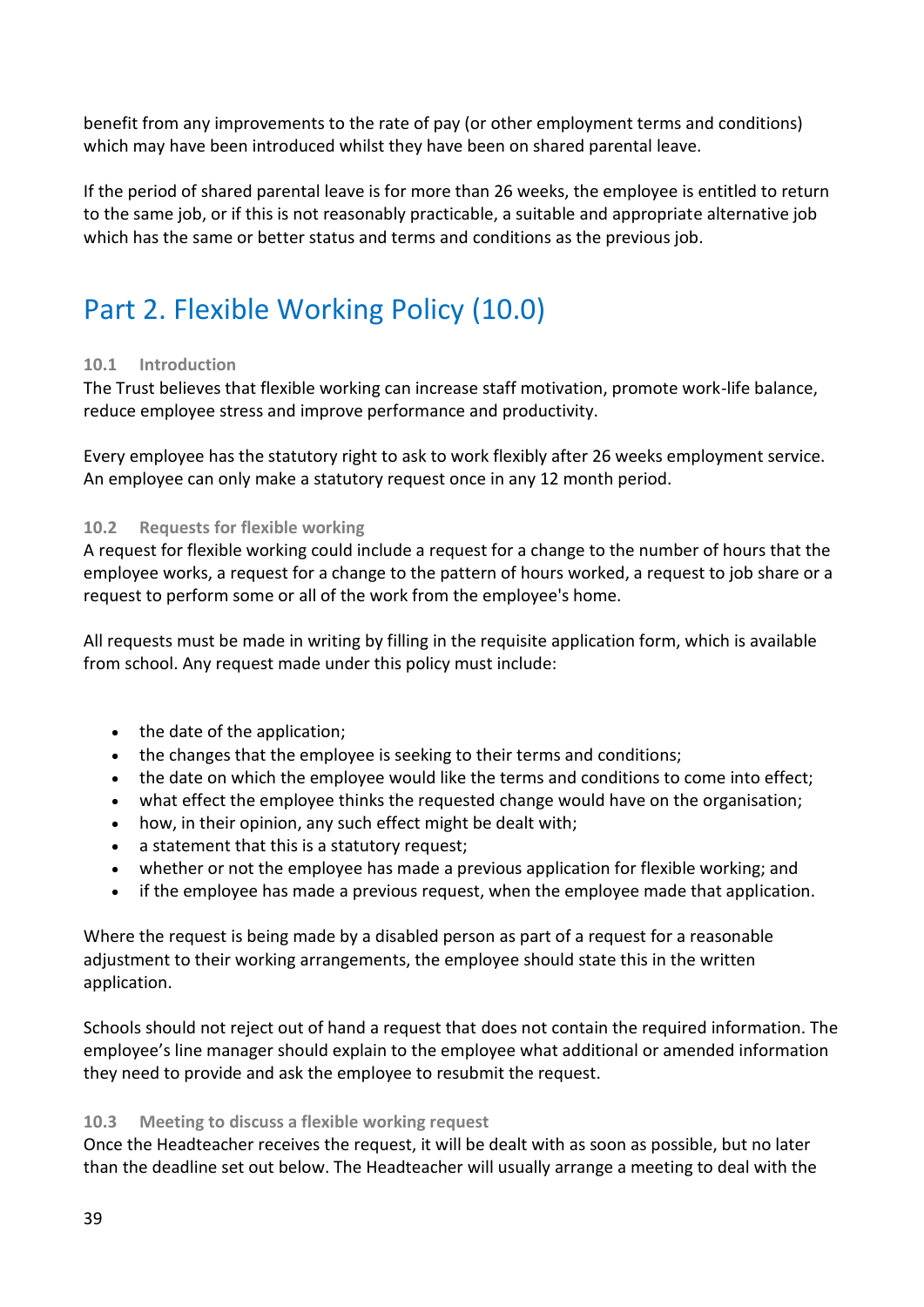request. Where a request can be approved without further discussion in line with the terms stated in the employee's written application, a meeting will not be necessary.

An employee should be given the right to be accompanied by a work colleague or a trade union representative at any flexible working meeting. The meeting should take place in a private meeting room so that the discussion is kept away from other employees. The aim of the meeting is to find out more about the proposed working arrangements and how they could be of benefit to both the employee and school.

### <span id="page-39-0"></span>**10.4 Outcome of a flexible working request**

After the meeting, the Headteacher will consider the proposed flexible working arrangements carefully, weighing up the potential benefits to the employee and to the school against any adverse impact of implementing the changes. Each request will be considered on a case-by-case basis: agreeing to one request will not set a precedent or create the right for another employee to be granted a similar change to their working pattern.

The employee will be informed in writing of the decision as soon as is reasonably practicable after the meeting, but no later than the deadline set out below. The request may be granted in full or in part: for example, the organisation may propose a modified version of the request, the request may be granted on a temporary basis, or the employee may be asked to try the flexible working arrangement for a trial period. The employee will be given the right to appeal the decision if the employee's request is not upheld or is upheld in part.

### <span id="page-39-1"></span>**10.5 Reasons for turning down a flexible working request**

The Headteacher/Directors will give reasons for the rejection of any request. Those reasons must be for one or more prescribed business reasons, which are:

- extra costs that will damage the business
- the work cannot be reorganised among other staff
- people cannot be recruited to do the work
- flexible working will affect quality and performance
- the business will not be able to meet customer demand
- there's a lack of work to do during the proposed working times
- the business is planning changes to the workforce

The Headteacher/Directors must not reject a request for any other reason.

### <span id="page-39-2"></span>**10.6 Flexible working requests that are granted**

If the request is upheld, the employee and the Headteacher will discuss how and when the changes will take effect. Any changes to terms and conditions will be put in writing and sent to the employee as an amendment to their contract of employment/written statement of terms and conditions of employment as soon as is reasonably practicable.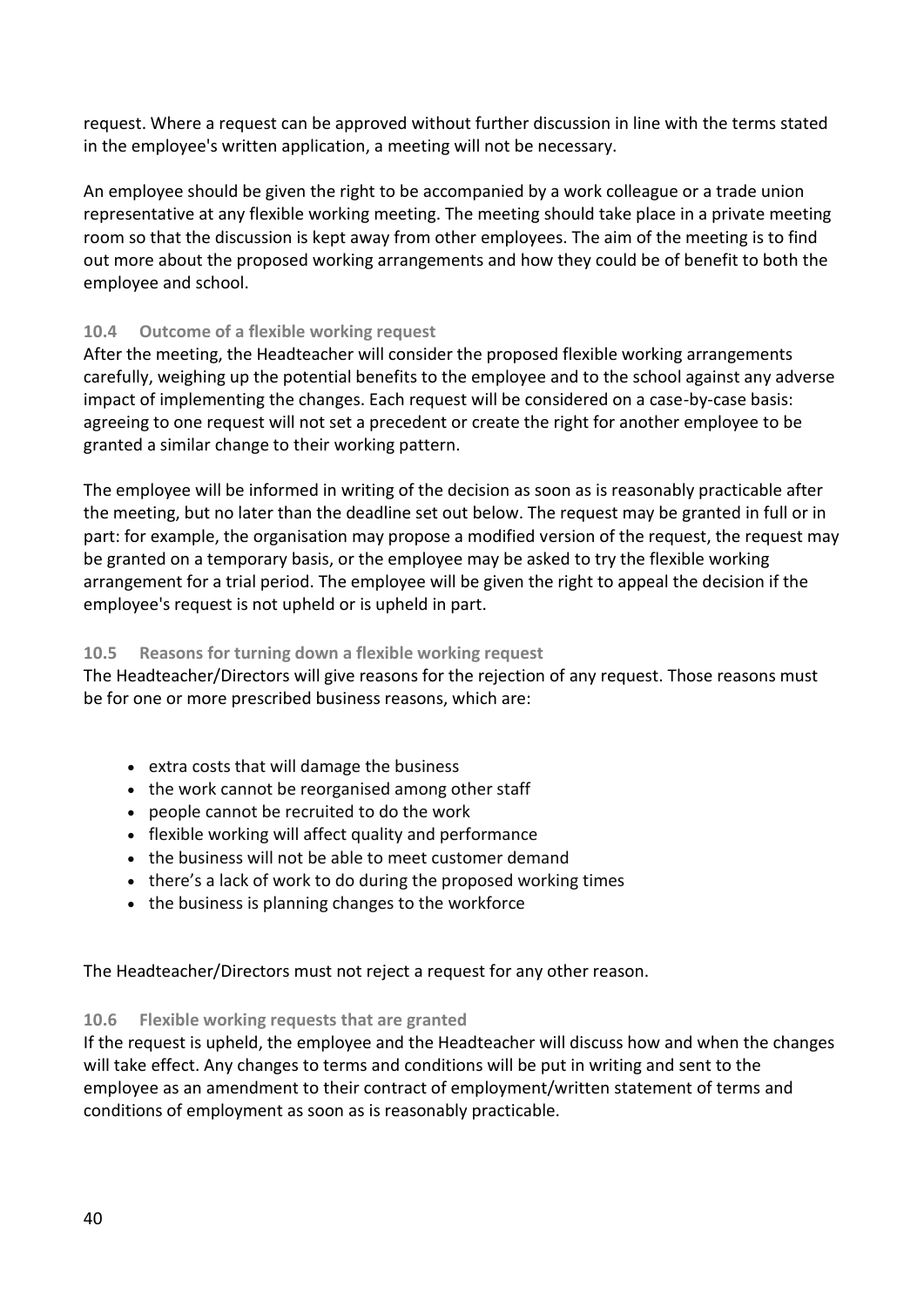### <span id="page-40-0"></span>**10.7 Timescales**

All requests will be dealt with within a period of three months from first receipt to notification of the decision on appeal. The Headteacher should hold the meeting within 28 days of receiving the request and notify the decision to the employee within 14 days of the meeting, so that there is enough time for any appeal to be concluded. Employees who are dissatisfied with the outcome of their request are allowed to lodge an appeal within 14 days of the notification, with the appeal to be heard within 14 days. The employee will be informed of the outcome of theirhealth appeal within 14 days of the appeal meeting. These time limits may be extended where both the employee and school are in agreement. For example, the Headteacher and the employee may agree to extend the time limit to give the employee a trial period on the flexible working arrangements.

### <span id="page-40-1"></span>**10.8 Problems with a flexible working request**

If an employee is dissatisfied or unclear at any stage throughout the process, they should seek clarification from the Headteacher. If an employee is dissatisfied with the way in which their request has been handled, they can raise a grievance under the school's grievance procedure.

Headteachers who receive a request will have regard to the school's equal opportunities policy when considering the request.

If an employee fails to attend a meeting, including an appeal meeting, and then fails to attend a rearranged meeting without good reason, their application will be deemed to have been withdrawn.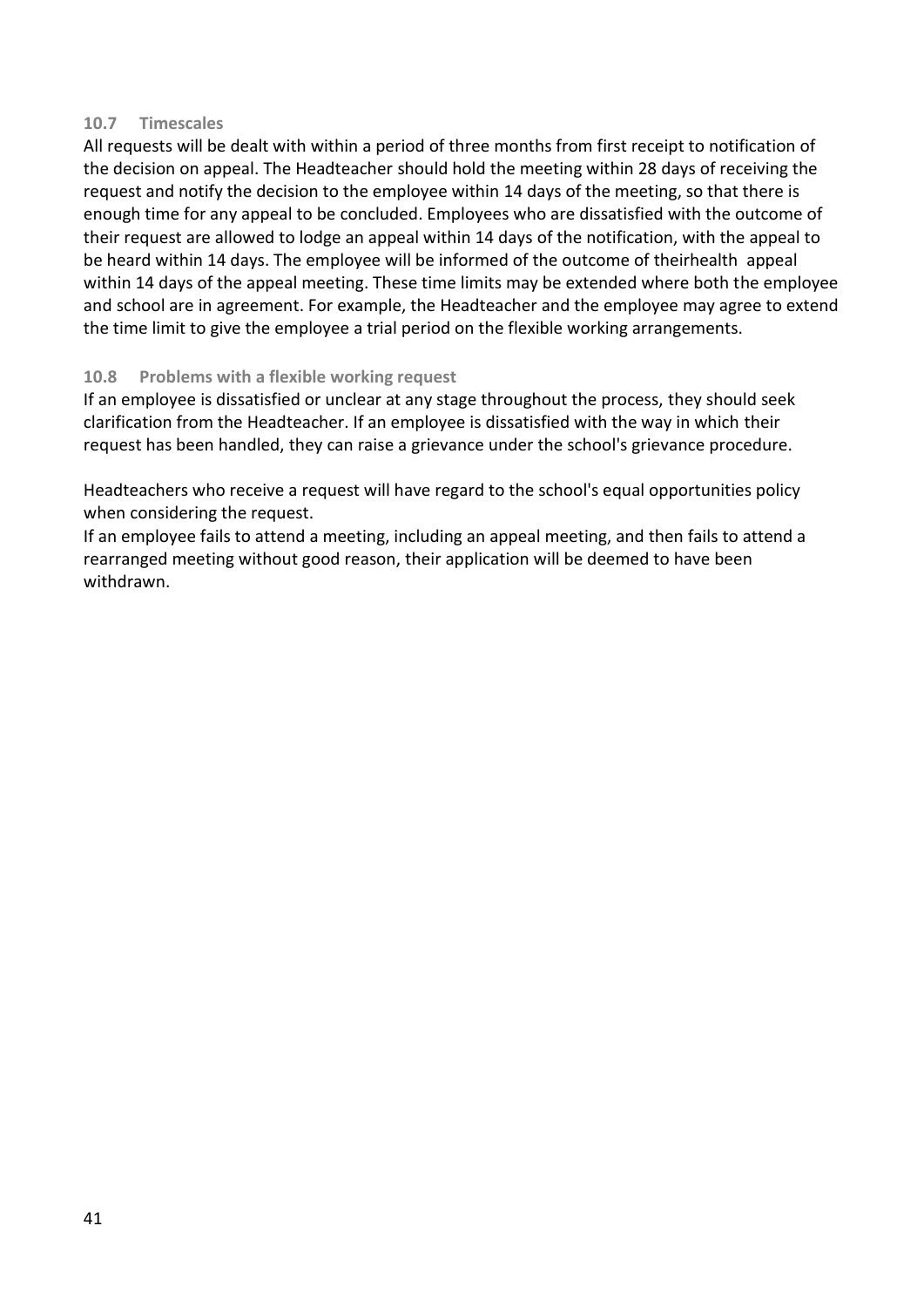# <span id="page-41-0"></span>Part 3. Staff Leave of Absence and Time off work (11.0)

### <span id="page-41-1"></span>**11.1 Policy Statement**

The Trust regards the excellent attendance of both pupils and staff as integral to the success of our schools.

The Trust recognises that the effectiveness of each school depends on the commitment of all staff. We also acknowledge that a fair and balanced policy on leave of absence and time off work contributes to the maintenance of staff morale and thereby to the success of the school.

The Trust recognises that absence from duty by staff may be unavoidably required for a wide variety of reasons including for example, Public service (Jury) or for other family, personal, religious and professional reasons.

High levels of absence among teaching and support staff can pose a serious problem for school in terms of disruption to teaching programmes, pupil's learning and other areas of the schools work. Absence of any staff employed in schools during term time means some impact on the children's education. Therefore, requests from any employee to be taken during term time must be regarded by all as the **exception**. Requests for leave of absence for the purpose of taking holidays and/or contributing to holidays will **not** be granted.

The Trust expects that teachers and term time support staff will arrange their holidays during school closure periods. It is also expected that staff will consider for all absences how these may be arranged to cause the least inconvenience for the school. Whilst all requests for leave of absence will be considered in a balanced way, other than in exceptional circumstances or on compassionate grounds, leave of absence will not normally be approved in term time except as covered in conditions of service agreements or statute.

The Trust will observe the relevant conditions of service agreements and its statutory obligations regarding leave of absence.

### <span id="page-41-2"></span>**11.2 Procedure for considering requests for planned leave of absence** Requesting Leave of Absence

Requests for planned leave of absence should be made in writing using a "Leave of Absence Request Form" or via Carval for Carval users. This should be submitted to the Headteacher, and should include the full reasons for the request which make clear why the leave cannot be taken during a normal school closure period, and the dates and length of the period of leave of absence requested.

The same process will be used by the Headteacher except that the request should be submitted to the Board.

The request should be made **with as much notice as possible** so that proper consideration can be given to the request and to enable appropriate cover to be arranged in the event of the absence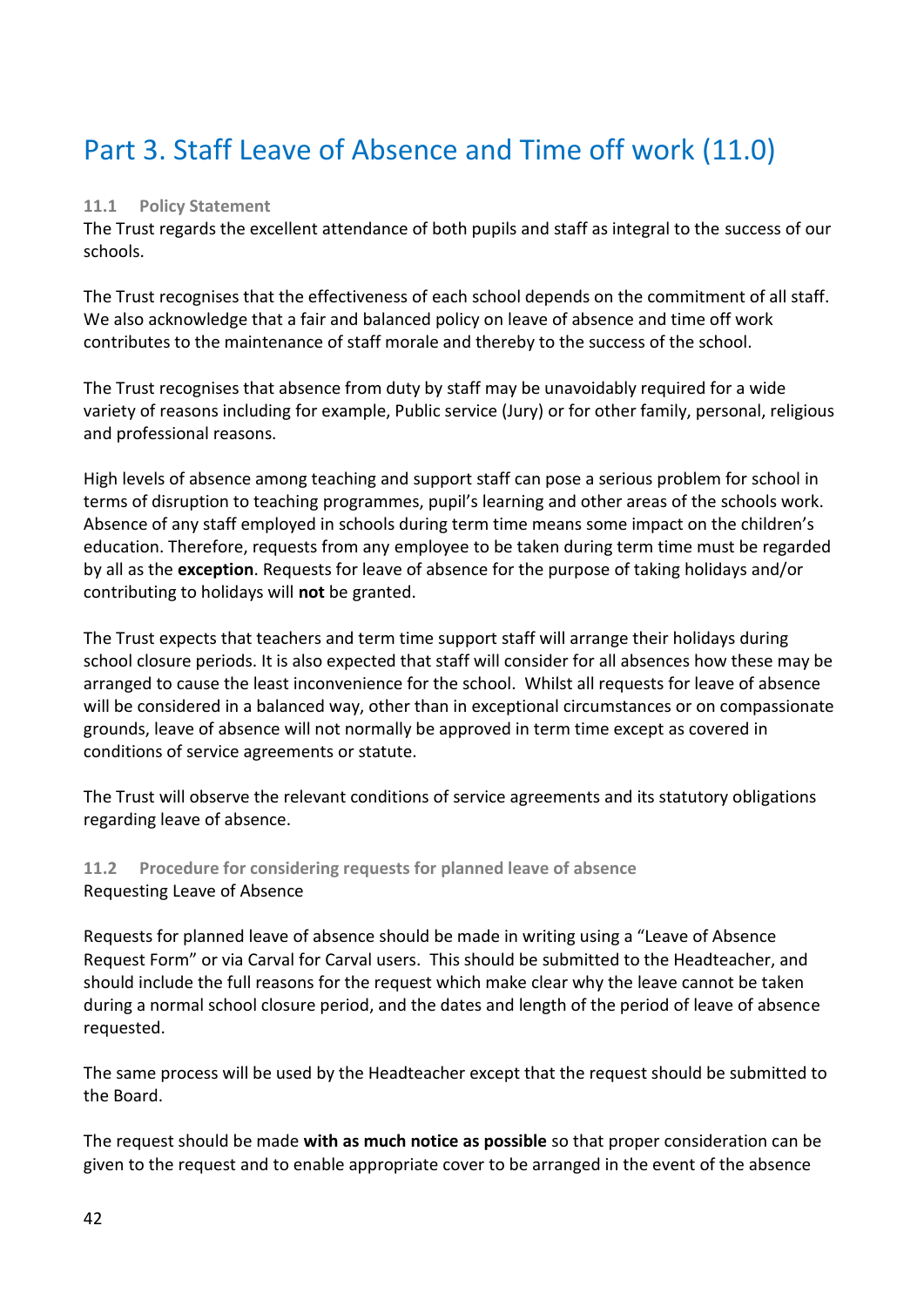being approved. Other than in cases of emergency, a minimum of two week's notice should be given for any requests for leave of absence for periods of up to 5 working days, and for longer periods a period of notice (excluding the summer break) equivalent to twice the length of the period of leave being requested. Prior notice of more than three months is not required but would be helpful to the school for planning purposes.

Staff should not under any circumstances make arrangements (bookings, flights etc.) until approval for the absence has been given.

### <span id="page-42-0"></span>**11.3 Deciding on Leave of Absence requests**

Requests for leave of absence will be considered taking into account

- The principles of this policy
- The best interests of the children and the school
- Treating staff in a fair, reasonable and consistent way
- National and local terms and conditions of employment

The Headteacher will normally decide on requests for discretionary Leave of Absence on a paid or an unpaid basis, having regard to the relevant conditions of service and the policy of the Trust. In the case of extended leave and other exceptional circumstances the Headteacher will make the decision.

The Headteacher will approve all requests for non-discretionary absence (e.g. Jury Service, paternity leave etc) in accordance with legislative and conditions of service requirements, and irrespective of the length of the absence. Where a non-discretionary absence amounts to more than 5 days the Headteacher will inform the Chair of the Board of the length of the absence and the reason for it.

The Chair of the Board will decide on all requests for leave of absence made by the Headteacher.

All decisions will be confirmed in writing. In the case of refusal, reasons will be given.

If the request is refused, the employee may appeal to the Trust's Appeals Committee. The appeal should be made in writing within 10 working days of the original decision being given, stating the grounds for the appeal. The school grievance procedures will be used. There is no further level of appeal.

NOTE: All parties need to be mindful of the time that could be required for the decision making process, including any potential appeal.

### <span id="page-42-1"></span>**11.4 Unpaid leave**

The methods to be used for the calculation of adjustments to pay during periods of leave of absence without pay are contained in the relevant conditions of service, applying to teachers (STP&C) and other staff (Conditions of service)

Employees are not covered by the sickness absence scheme whilst on unpaid leave and therefore, are not entitled to receive occupational sick pay. Employees may be entitled to Statutory Sick Pay (SSP) and so should submit any medical certificates direct to the Payroll Team.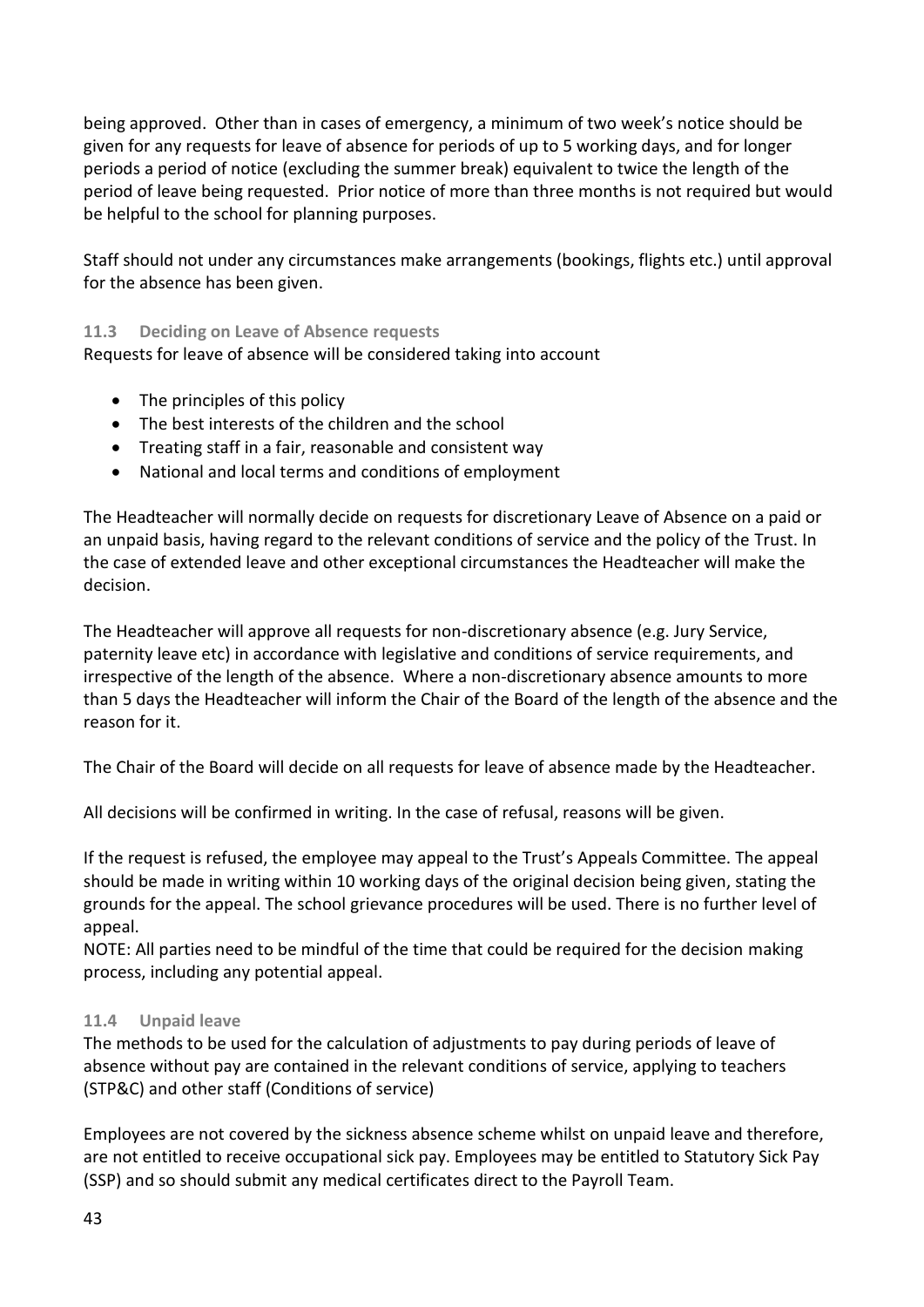### <span id="page-43-0"></span>**11.5 Unauthorised leave of absence**

The taking of unauthorised leave of absence is automatically unpaid and may lead to disciplinary action resulting in a formal warning being issued, or dismissal where the circumstances would justify such action.

Overstaying and late returns will be considered as unauthorised leave of absence. Staff **must** preserve any documentary evidence, which shows that a late return was unavoidable (tickets, sicknotes etc).

<span id="page-43-1"></span>**11.6 Guidance on Contractual and Statutory Entitlements to leave of Absence** Time off to accompany a colleague to a discipline, grievance or flexible working hearing Employment Rights Act 1999)

Employees have the legal right to take paid time off work to accompany fellow employees of the same employer to certain disciplinary and grievance hearings.

Time off for job hunting or to arrange training when facing redundancy (Employment Rights Act 1996)

An employee who is being made redundant is entitled to take reasonable time off with pay to look for another job, or to arrange training for future employment. The employee, who must have at least 1 years' continuous service (at the date the redundancy will take effect), can take time off within working hours while under notice.

Time off for Trade Union duties (including Union Learning Representatives) and for Safety Representatives (Employment Act 2002)

Employees carrying out these roles are entitled to reasonable paid time off work to undertake those duties and to undergo training. See Local Conditions of Service.

Time off for occupational pension scheme trustees and directors of trustee companies (Employment Rights Act 1996)

Employees who are trustees of an occupational pension scheme or directors of Trustee companies are entitled to reasonable time off with pay to carry out any of their trustees' duties or to be trained for those duties.

Study Leave and Attendance for Examinations (discretionary and non-discretionary) (see relevant conditions of service)

For courses of training and study that are not directly related to the employee's job, or have not been specifically approved by the Trust, leave may be granted at the school's discretion with or without pay.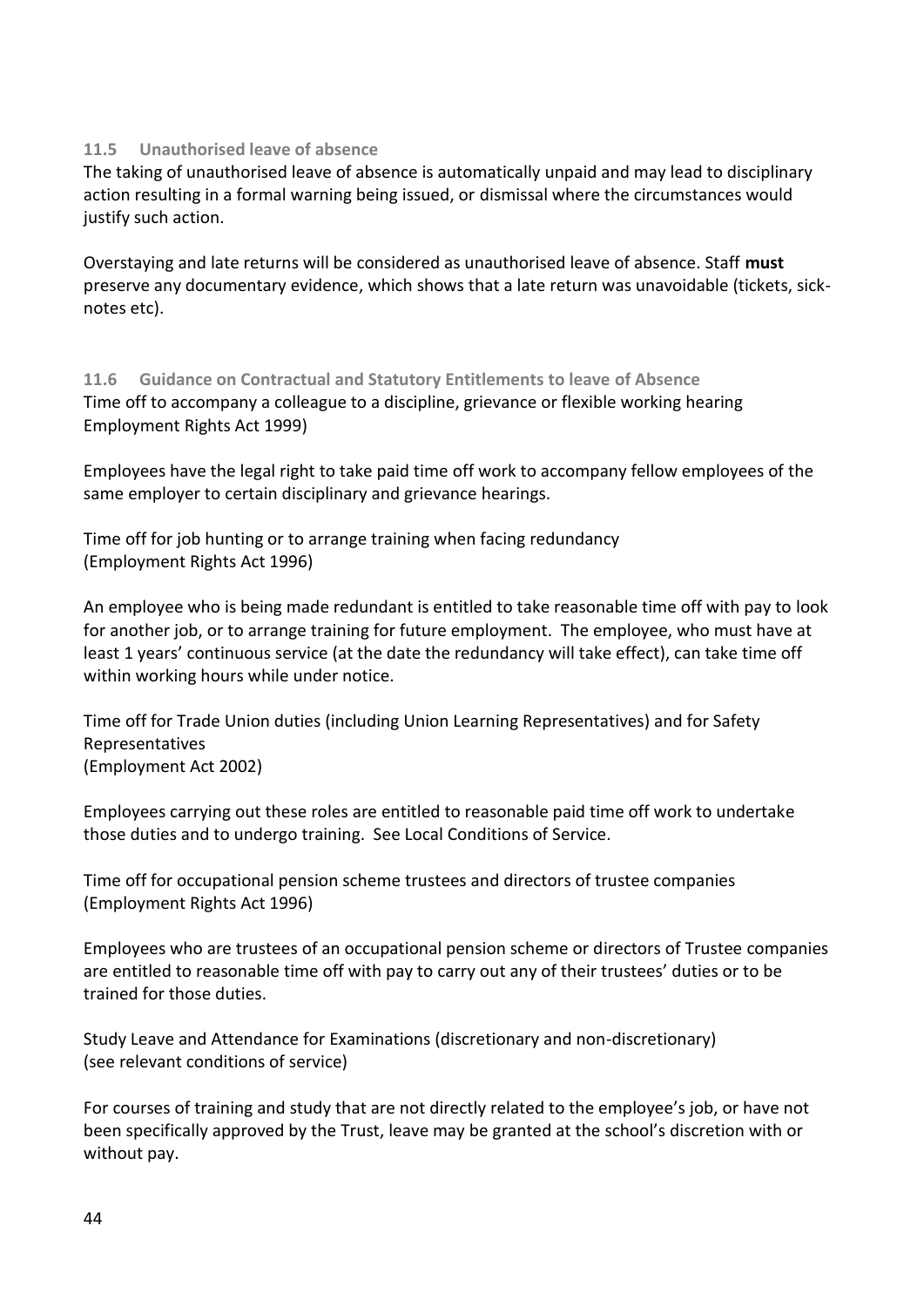For courses of training and study approved by the Trust, leave with pay will be granted as necessary. Conditions of Service for Support staff additionally allow half a day's leave to prepare for each examination. Any leave agreed to prepare for examinations will be approved subject to any practical and organisational constraints affecting the school.

### <span id="page-44-0"></span>**11.7 Bad Weather Conditions**

There may be circumstances when the employee is unable to attend work due to bad weather, but the school remains open as usual. All reasonable efforts should be made to attend work. Alternative arrangements may be agreed with the Headteacher, eg. Working from home or at a different location. Where this is not possible, non attendance will normally be treated as unpaid leave, but exceptional circumstances may warrant paid leave.

### <span id="page-44-1"></span>**11.8 Attendance at Court Proceedings**

(see Juries Act 1974 and relevant conditions of service)

### Jury Service

Staff required to attend for jury service should arrange for the loss of earnings certificate to be forwarded to the schools payroll team. The certificate will be returned to the employee completed to show to what extend the salary will be stopped during their absence. The amount will then be claimed from the court.

### Witness summonses and subpoenas

Staff subject to a witness summons or subpoena should be allowed paid time off work to attend court

### <span id="page-44-2"></span>**11.9 Time off for Medical Appointments**

(see relevant conditions of service)

Where possible, school employees are expected to make appointments out of school time or as close to the start or end of the school day as possible. Routine GP or Dentist appointments will be unpaid; time off for hospital appointments and blood donor sessions will be paid in line with the leave of absence policy. All time off for appointments should be requested as far in advance as possible. An appointment letter/card or some other document showing that an appointment has been made should be shown to the Headteacher.

N.B Employees covered by the Equality Act 2010, do not have a specific right to take reasonable time off to attend medical appointments, however employers have a duty to make reasonable adjustments where appropriate, which can include appropriate time off to attend medical appointments. What is reasonable for the employer to do will depend on the circumstances of the particular case. Please contact HR/ Business Manager for more specific advice.

### <span id="page-44-3"></span>**11.10 Time off for Dependants**

(Employment Rights Act 1996, as amended by the Employment Relations Act 1999)

Employees have a right to take a reasonable amount of time off work to deal with certain unexpected or sudden emergencies and to make any necessary longer term arrangements. The emergency must involve a dependant of the employee. According to the regulations, a dependant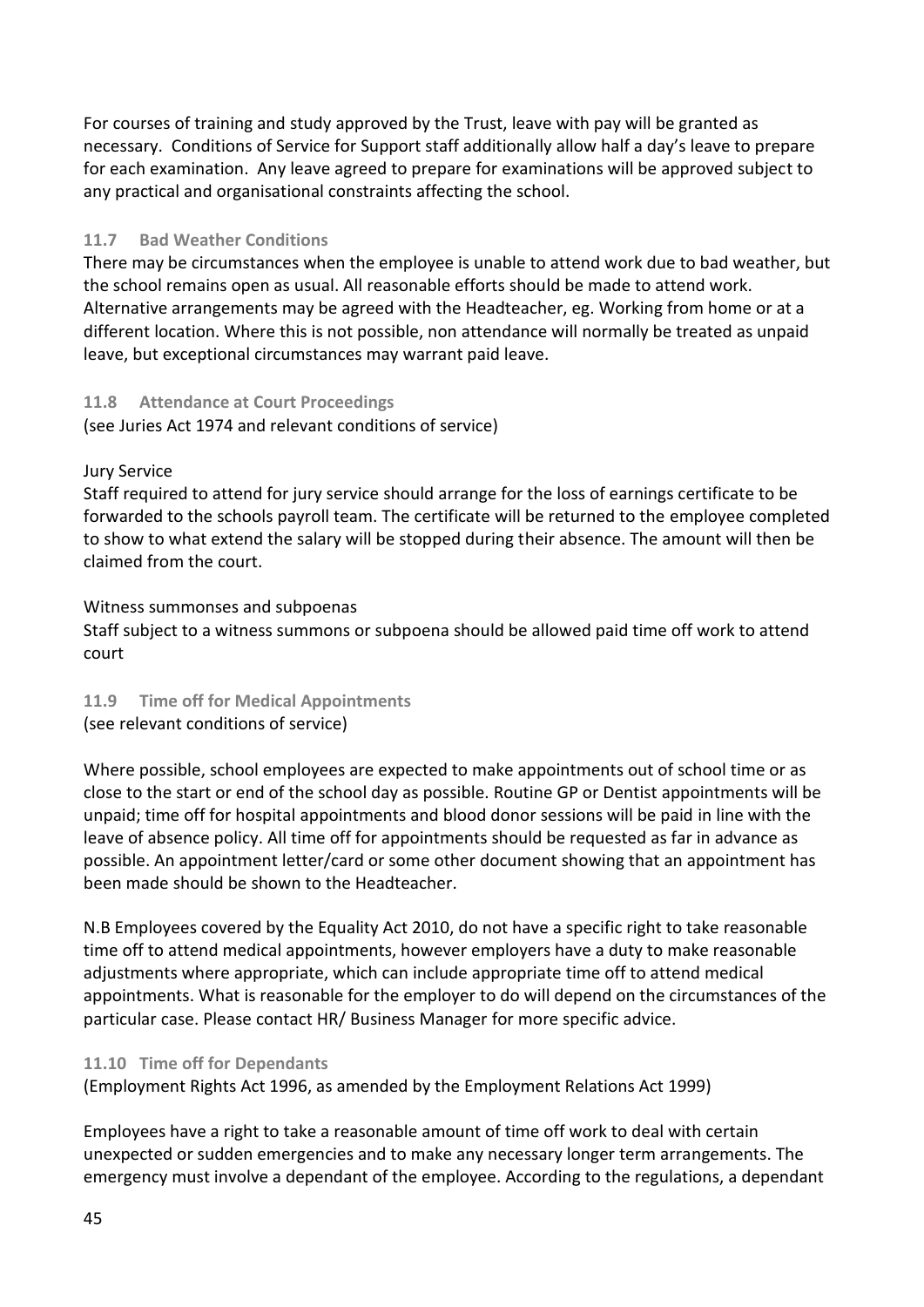is the husband, wife, child or parent of the employee. It also includes someone who lives in the same household as the employee. For example, this could be a partner or an elderly aunt or grandparent who lives in the household.

In cases of illness or injury, or where care arrangements break down, a dependant may also be someone who reasonably relies on the employee for assistance. This may be where the employee is the primary carer or is the only one who can help in an emergency; for example an aunt who lives nearby who the employee looks after outside work falls ill unexpectedly, or an elderly neighbour living alone who falls and breaks a leg, where the employee is closest on hand at the time of the fall.

The right to time off does not extend to time off for domestic emergencies such as a breakdown of a heating boiler and unpaid time off for incidents of this kind is at the Headteacher's discretion.

The regulations do not give the right to paid time off for dependants. However, the Trust provide for up to 2 days discretionary paid leave per year to care for members of the immediate family in the case of sickness. Before requesting such leave staff are asked to consider whether there are any alternatives to taking time off work, including whether the need for time off to care for children is being fairly shared by any partner.

### <span id="page-45-0"></span>**11.11 Time off for Religious Observance**

(see Teachers' Conditions of Service and Code of Practice on Religious and Cultural Needs 1996)

The Trust follows the LEA's recommendation that teachers and support staff on term time contracts may take up to three days leave with pay for this purpose in each academic year. This is a special arrangement for those staff who do not have a holiday entitlement other than during the school closure periods. The days can be taken only for the purpose of attendance at a religious ceremony or for observation of a religious festival, which the employee is under a moral obligation to attend or observe by reason of their membership of, or office in, a church or religious order.

The Council's arrangements do not provide for paid time off to prepare for festivities or days which may be used as family celebrations which are not the specified dates for the religious event.

If the religious ceremony or festival falls at a weekend the time off is not transferable to the following working day.

Staff who are on all year round contracts must use their normal holiday entitlement for the purpose of religious observance.

The Trust's policy on the extended leave needed for Hajj is included at Appendix 1 to this document. Other requests for substantial religious leave will be considered on the same basis.

### <span id="page-45-1"></span>**11.12 Time off for public duties and activities**

(Employment Rights Act 1996 and relevant Conditions of Service)

Subject to the needs of the school, employees are entitled to reasonable time off in order to carry out public duties and activities.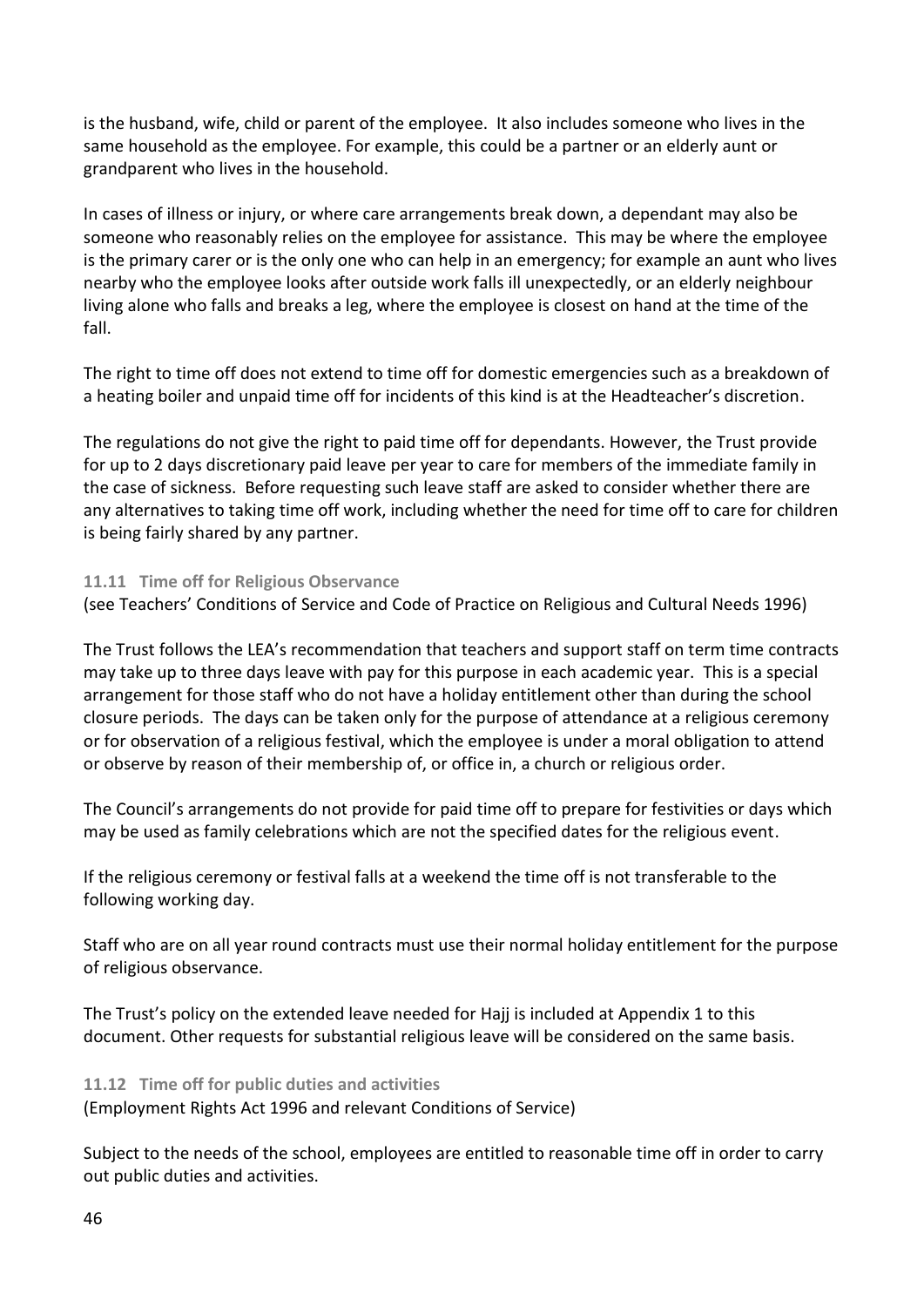For Teachers, the time off is on a paid basis to a maximum of 20 days or 40 half days (some reimbursement is available).

Full time support staff are entitled to 208 hours (approximately 28 days) paid leave for public duties each financial year, with entitlement for part-timers being pro-rata.

### <span id="page-46-0"></span>**11.13 Bereavement leave**

(see relevant Conditions of Service)

All requests for bereavement leave will be treated sympathetically and, although granted at the discretion of the Headteacher or Chair of the Board, will not normally be refused without good reason.

For all staff the leave need not be taken continuously and can be taken in accordance with the practical needs and circumstances of each case.

### <span id="page-46-1"></span>**11.14 Time off to visit relatives abroad – Extended leave**

It is recognised that some employees have close relatives abroad whom they may wish to visit for an extended period. In such circumstances, an employee may apply to take an extended period of unpaid leave. All requests will be considered taking into account both the needs of the staff member and the needs of the school. Staff are requested to arrange any extended leave to coincide with the main periods of school closure. If the period of leave would cause particular difficulty for the school the request may be refused or the staff member asked to reconsider the period for which leave has been requested.

Support staff on all year round contracts may accumulate leave for the purpose of extended absence (see conditions of service).

It is the policy of the Trust that permission to take extended leave to visit relatives abroad would not normally be granted more frequently than once in every five academic years although compassionate grounds will be taken into account.

Overstaying an approved absence may be considered as unauthorised absence (unless there are substantial grounds for having done so – staff in this situation should keep any evidence) and could lead to disciplinary action.

<span id="page-46-2"></span>**11.15 Secondments, extended leave of absence, career breaks and extended study leave** In the event that an employee requests an extended period of unpaid leave the CIT will consider the request taking into account any financial, organisational or educational effects on the school, and the circumstances and reasons given by the individual.

The Trust will not normally approve absences of more than two years in length and may require that the dates of commencement and ending are consistent with the practicalities of recruiting temporary cover staff.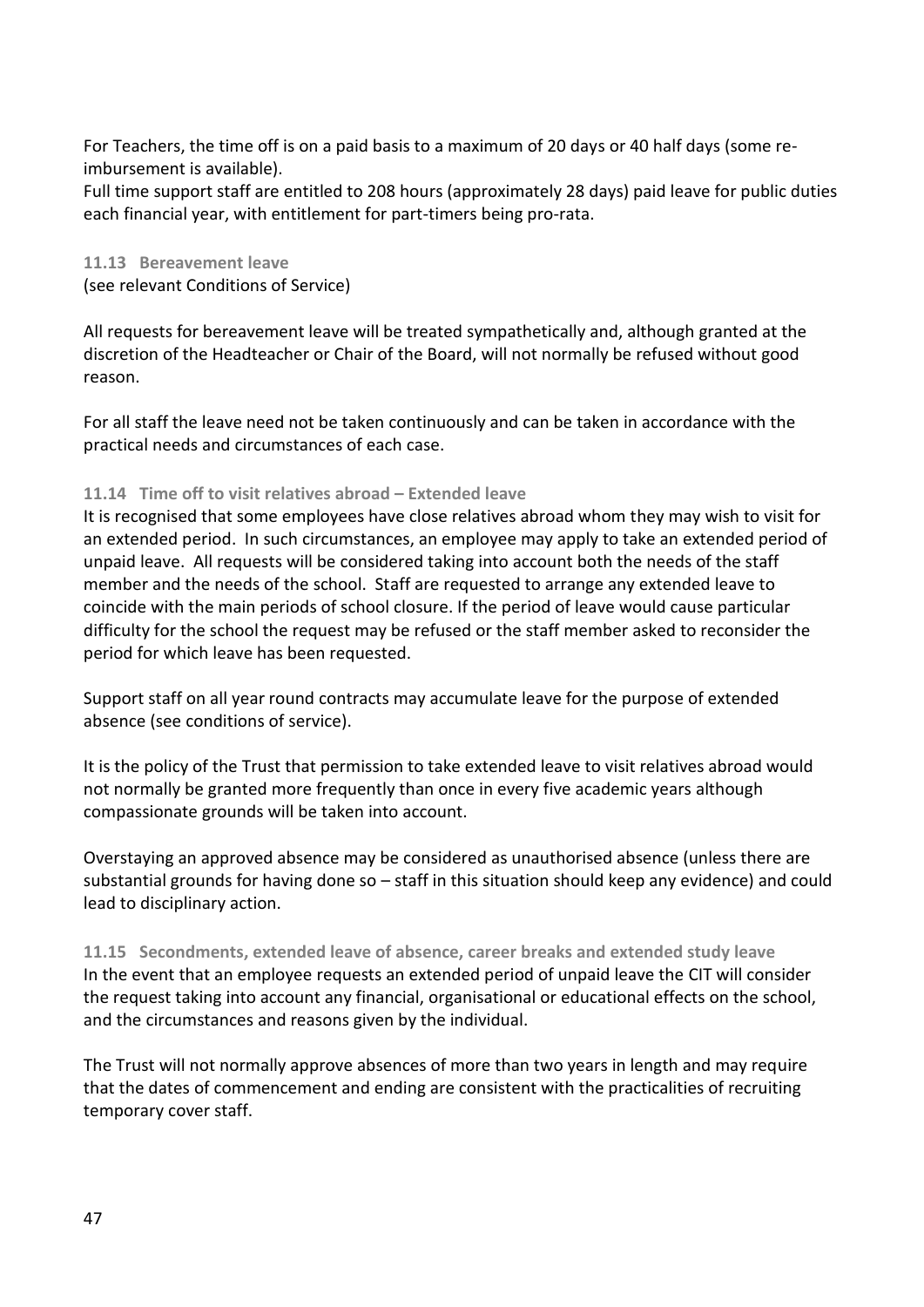### <span id="page-47-0"></span>**11.16 Right to Request Training**  (Section 63D of the Employment Rights Act 1996)

Employees with at least 26 weeks service on the date that they make their request have a statutory right to request time off to train. If the employer accepts the request for time off for training (either in full or part), there is no duty to pay the employee for the time they are absent from work to undertake the training and no duty to meet the cost of the training or qualification. For more information please refer to the school's Right to Request Training policy.

### <span id="page-47-1"></span>**11.17 Appeals**

Appeals will be considered under the Trust's grievance procedure.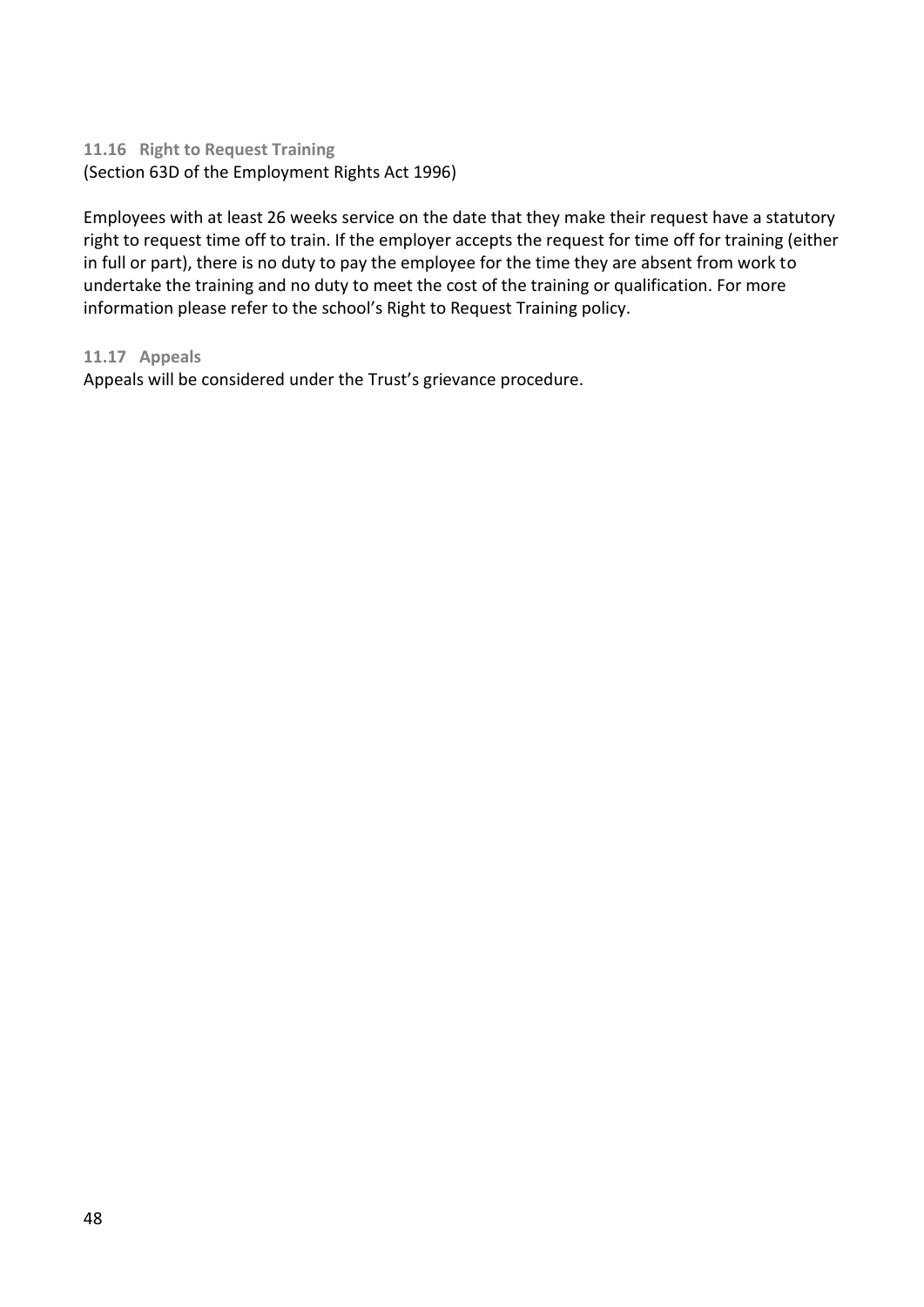# <span id="page-48-0"></span>Part 4. Hajj Policy

Any request made for a substantial period of leave in order to carry out religious obligations for members of any religion will be considered on the same basis as set out in this policy.

### <span id="page-48-1"></span>**Aims of Policy**

The purpose of this policy is to set a framework for the Trust to manage and administer requests from Muslim staff wishing to perform the obligatory pilgrimage of Hajj.

### <span id="page-48-2"></span>**Policy Statement**

The Trust recognises the difficulty, which results from the academic year following the Gregorian and not the Hijri calendar, which means that Hajj can fall during times when the school is in session. The school respects that Hajj is one of the five pillars of Islam and is an obligation upon Muslims once in their lifetime, financial/health conditions permitting. The school is committed to providing high quality education whilst having a balanced approach to the religious needs of its staff. Staff requests for leave for Hajj will be considered according to the following criteria:

In order to minimise any possible disruption to colleagues and students, staff wishing to apply for the obligatory Hajj leave will notify the Chair of Directors and the Headteacher in writing by the end of Ramadan for the following Hajj.

Staff wishing to perform the obligatory Hajj may apply for a maximum of three weeks unpaid leave (see "Unpaid Leave" for advice where school holidays are included).

In order to balance the needs of students and the need for staff to make the obligatory Hajj pilgrimage, Muslim staff will be granted Hajj leave subject to the school's ability to release staff without an adverse impact on service delivery.

All Muslim staff will be considered with fairness irrespective of their professional status within the school. Applications will normally only be considered for the obligatory (first) Hajj. In exceptional circumstances requests made on compassionate grounds may also be considered by the Trust.

Permissions / requests for Umrah or non-obligatory Hajj will not be considered during school term time except in exceptional compassionate grounds.

When making a request to undertake Hajj staff are asked to consider the effect their absence might have on the students with whom they work.

The initial decision on whether or not to grant exceptional leave for Hajj will be made by the school's staffing committee which will consider the written application made by the staff member. Any appeal against the decision of the staffing committee will be heard by the Trust's appeals committee. The staff member may put their case in person to the Appeals Committee, assisted by a trade union representative or a work colleague.

The Headteacher (or appropriate manager) may present the management case to the Committees at the first hearing and at the appeal hearing.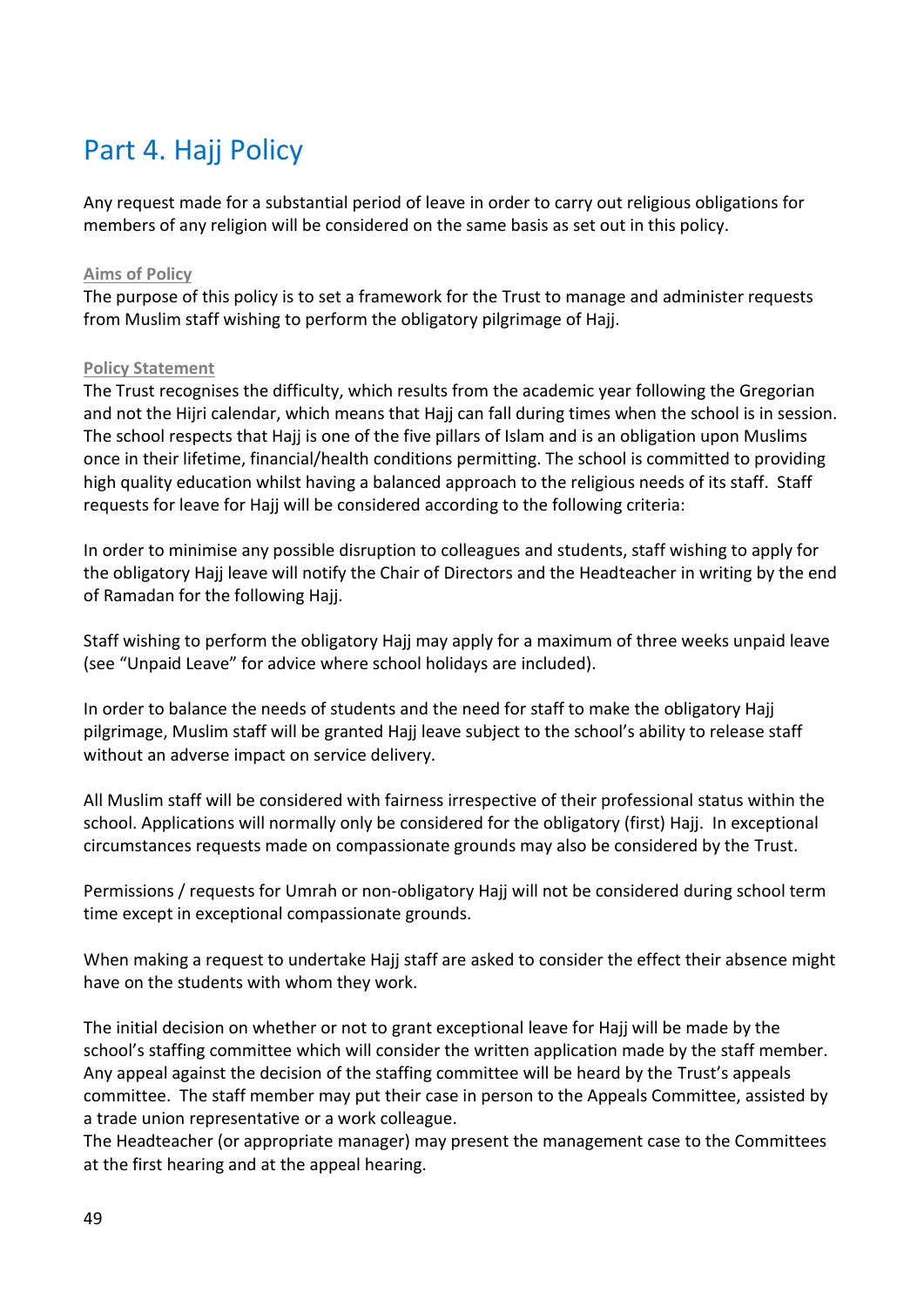In accordance with the school's overall policy on leave of absence, staff should not book tickets etc. before the Hajj leave has been approved.

Overstaying an approved absence may be considered as unauthorised absence (unless there are substantial grounds for having done so – staff in this situation should keep any evidence) and could lead to disciplinary action.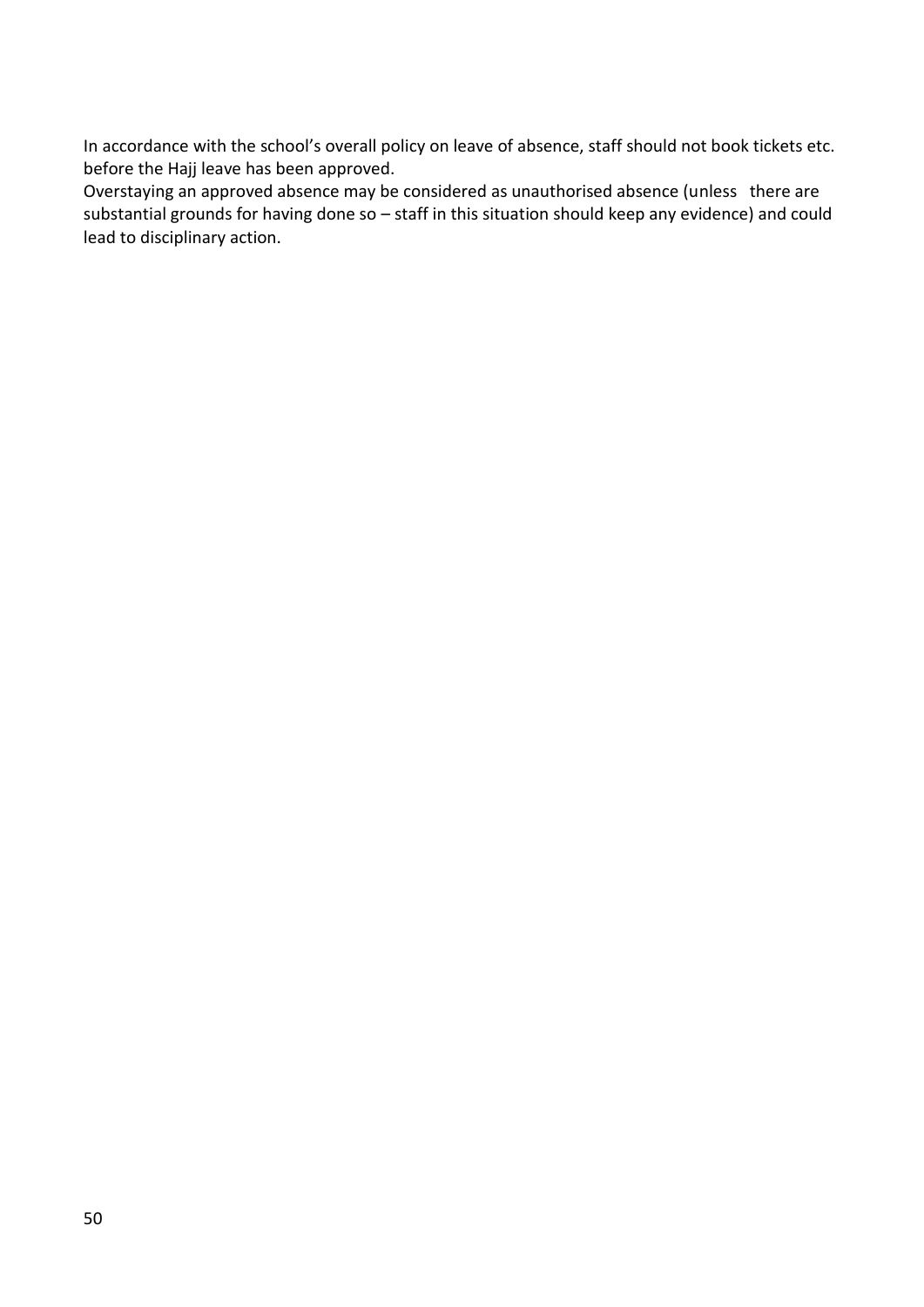### **Appendix 1. Leave of Absence Schedule (Teachers Pay & Conditions)**

Teachers' Conditions of Service stipulate that leave will normally be granted in accordance with the following schedule. Discretion lies with the Trust except where it is indicated that the discretion resides with the Headteacher. This also extends to all support staff employed by the Trust.

<span id="page-50-1"></span><span id="page-50-0"></span>

|                | <b>Schedule for leave of absence</b>                                                                   |                                                                                                   |                                                                 |                           |  |  |  |
|----------------|--------------------------------------------------------------------------------------------------------|---------------------------------------------------------------------------------------------------|-----------------------------------------------------------------|---------------------------|--|--|--|
|                | <b>Reason for absence</b>                                                                              | <b>Maximum period of absence (school</b><br>days)                                                 | <b>With or</b><br>without pay                                   | Code                      |  |  |  |
| $\mathbf{1}$   | Death of member of immediate family (defined below)                                                    | 2 days (with extra travelling time of up<br>to 3 days if necessary)<br>and<br>any additional days | With pay (5 days<br>max)<br>and<br>Without pay                  | <b>BER</b><br><b>BERU</b> |  |  |  |
| $\overline{2}$ | Wedding of any member of immediate family<br>Wedding of member of family (other than immediate family) | 1 day                                                                                             | With pay<br>Without pay                                         | <b>WED</b><br>WEDU        |  |  |  |
| 3              | Holiday of wife, husband or child)                                                                     | 10 days (Refer to policy)                                                                         | Without pay                                                     | <b>UNP</b>                |  |  |  |
| 4              | Public Duties (including Jury service, Governors Duties)                                               | See conditions of service                                                                         | With pay<br>(employee must<br>claim an allowance<br>from Court) | <b>PUB</b>                |  |  |  |
| 5              | Attendance at interviews - posts connected with education<br>Attendance at interviews - others         | School to retain discretion                                                                       | With pay<br>Without pay                                         | <b>INT</b><br><b>INTU</b> |  |  |  |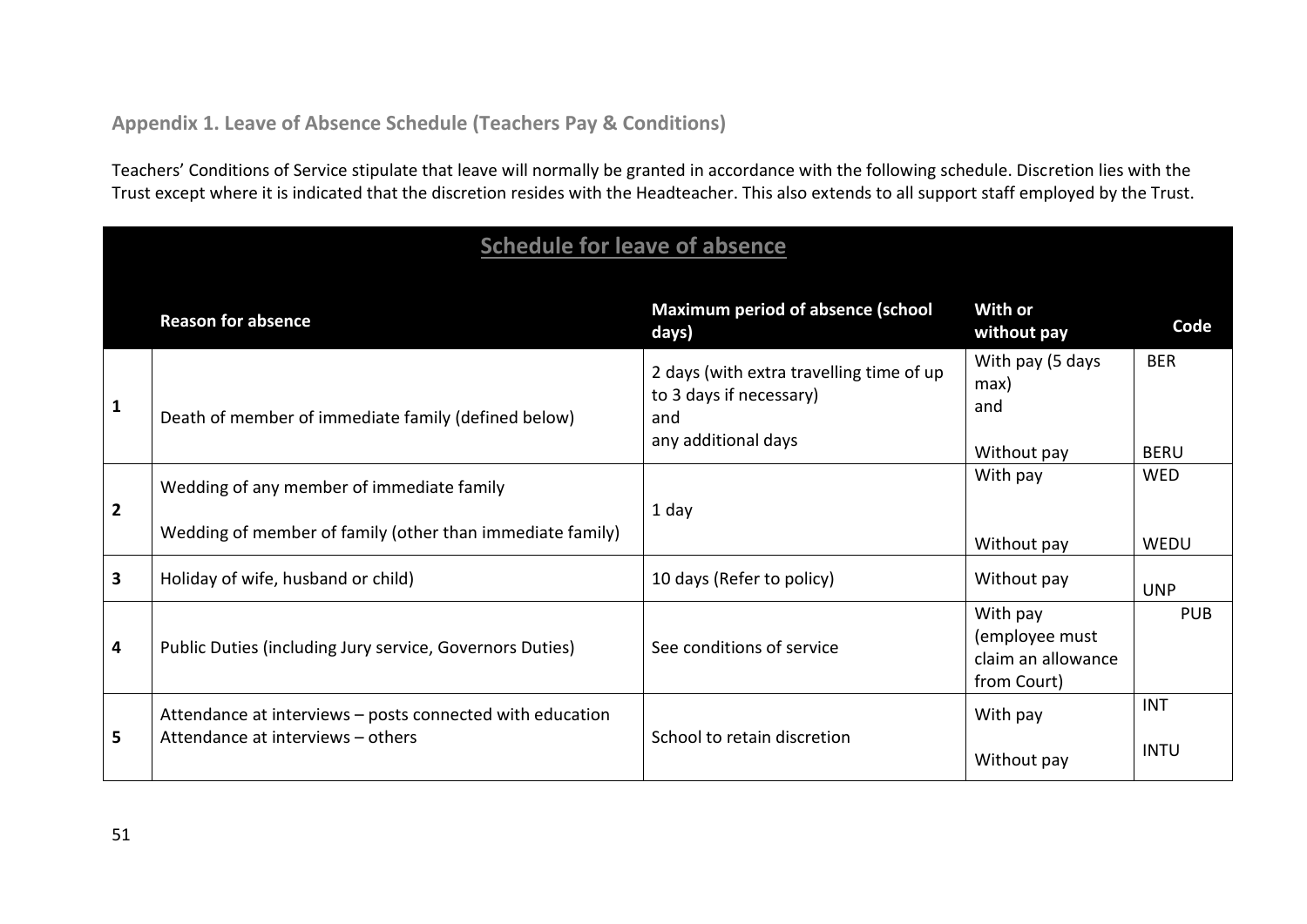| 6  | Attendance at meetings of Examiners for GCSE or other<br>approved examinations on behalf of school/Trust                                                                                                                        | As necessary                                                                                                                                    | With pay                       | <b>EBC</b>                  |
|----|---------------------------------------------------------------------------------------------------------------------------------------------------------------------------------------------------------------------------------|-------------------------------------------------------------------------------------------------------------------------------------------------|--------------------------------|-----------------------------|
| 7  | Attendance at courses (and for examination study and for<br>examination) approved by the Board (or relevant manager for<br>centrally employed teachers)                                                                         | As necessary                                                                                                                                    | With pay                       |                             |
| 8  | Other examination leave and study where not directly related<br>to the teacher's job e.g. where the employee receives a salary<br>for the task.                                                                                 | As approved by the Headteacher's<br>recommendation.                                                                                             | Without pay                    | <b>UNP</b>                  |
|    | Attendance at annual camp as volunteer member of TAVR and<br>the like where this is clearly unavoidable                                                                                                                         | Up to 5 days<br>and<br>Remainder                                                                                                                | With pay<br>and<br>Without pay | <b>TAVR</b><br><b>TAVRU</b> |
| 9  | Attendance at a religious ceremony or observation of religious<br>festival which the teacher is under a moral obligation to<br>attend or observe by reason of their membership of, or office<br>in, a church or religious order | Up to 3 days per year (1 day per<br>religious ceremony or observation<br>unless additional time agreed at the<br>discretion of the headteacher) | With pay                       | <b>REL</b>                  |
| 10 | Removal of home by teacher joining this Authority                                                                                                                                                                               | 1 day and up to a further 2 days for<br>travelling at the discretion of the<br>headteacher                                                      | With pay                       | <b>MOVE</b>                 |
| 11 | Representatives of trade unions attending annual conferences<br>and taking part in formal consultations with representatives of<br>this Authority or at national or provincial level                                            | See conditions of service                                                                                                                       | With pay                       | <b>UNION</b>                |
| 12 | Illness of member of immediate family                                                                                                                                                                                           | 2 days<br>(also see dependants/parental leave)                                                                                                  | With pay                       | <b>DEP</b>                  |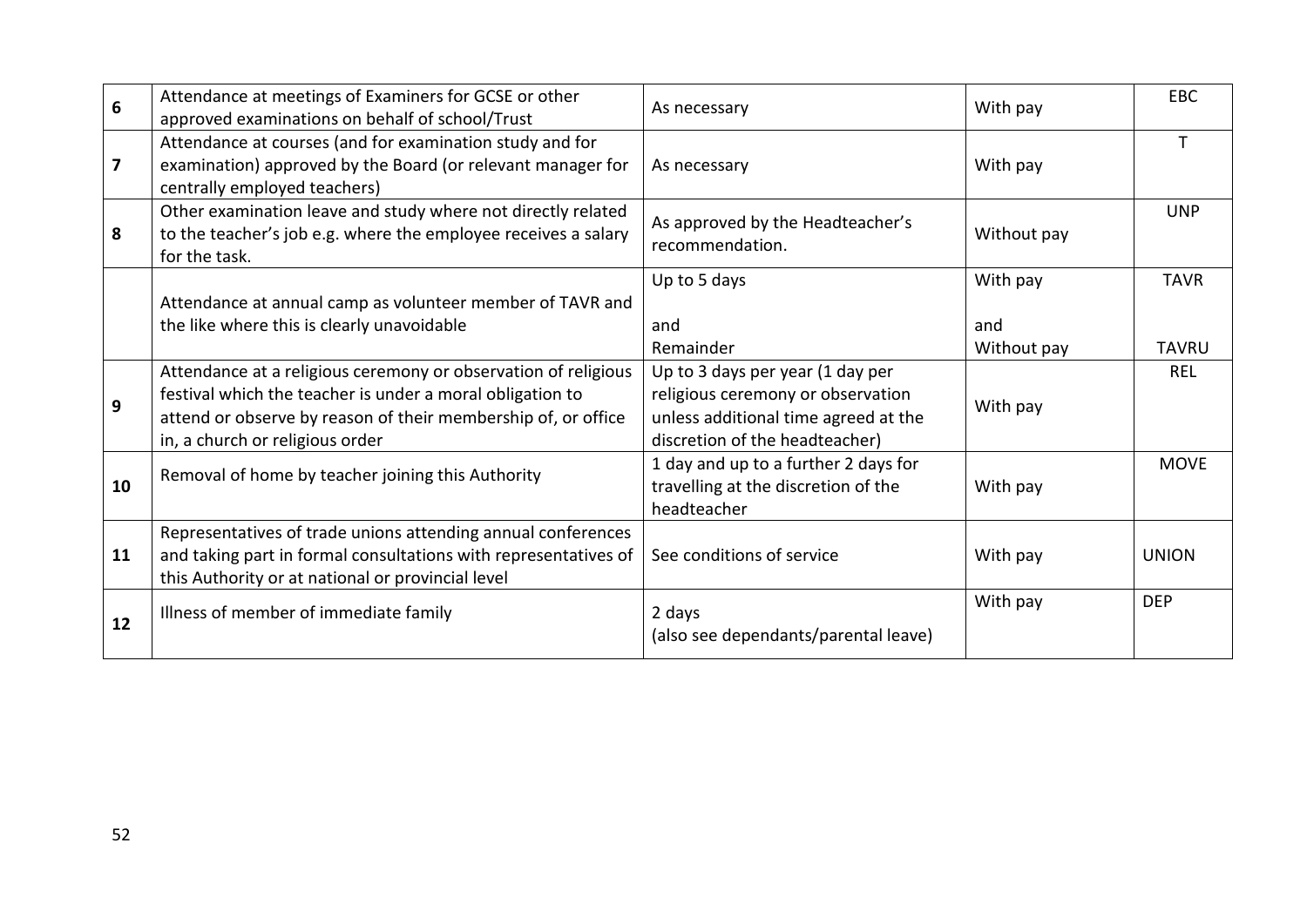| 13 | Hospital attendance of self<br>And<br>Of immediate member of family with the exception of<br>grandparents and grandchildren<br>(GP and dental appointments should be made outside normal<br>working hours) | 1 day (for additional days, please refer<br>to the policy)<br>And<br>1 day | With pay      | <b>MED</b><br><b>MEDO</b><br>UNP (If<br>agreed as<br>additional<br>unpaid) |
|----|------------------------------------------------------------------------------------------------------------------------------------------------------------------------------------------------------------|----------------------------------------------------------------------------|---------------|----------------------------------------------------------------------------|
| 14 | Attendance at University Graduation Ceremony etc. where<br>self or member of immediate family is receiving a degree,<br>diploma or certificate                                                             | 1 day                                                                      | With pay      | <b>GRAD</b>                                                                |
| 15 | Other urgent or private family business                                                                                                                                                                    | Up to 1 day                                                                | Without pay   | <b>UNP</b>                                                                 |
| 16 | Attendance of husband at the birth of his child<br>NOTE: this leave is only applicable to a teacher who does not<br>qualify for paternity leave.                                                           | Up to 2 days at the discretion of the<br>headteacher                       | With pay      | <b>BIR</b>                                                                 |
| 17 | Special Circumstances. School employees that have reasons<br>for requesting leave other than those explained, should make<br>such requests in writing.                                                     | Discretionary                                                              | Discretionary | (use Code<br>relevant<br>to the<br>absence)                                |

### NOTES:

Definitions of "immediate family"

For the purpose of this scheme "immediate family" shall include:

| Wife     | Father         | Mother-in-law | Partner     |
|----------|----------------|---------------|-------------|
| Husband  | <b>Brother</b> | Father-in-law | Stepfather  |
| Son      | Sister         | Grandmother   | Stepmother  |
| Daughter | Guardian       | Grandfather   | Stepbrother |